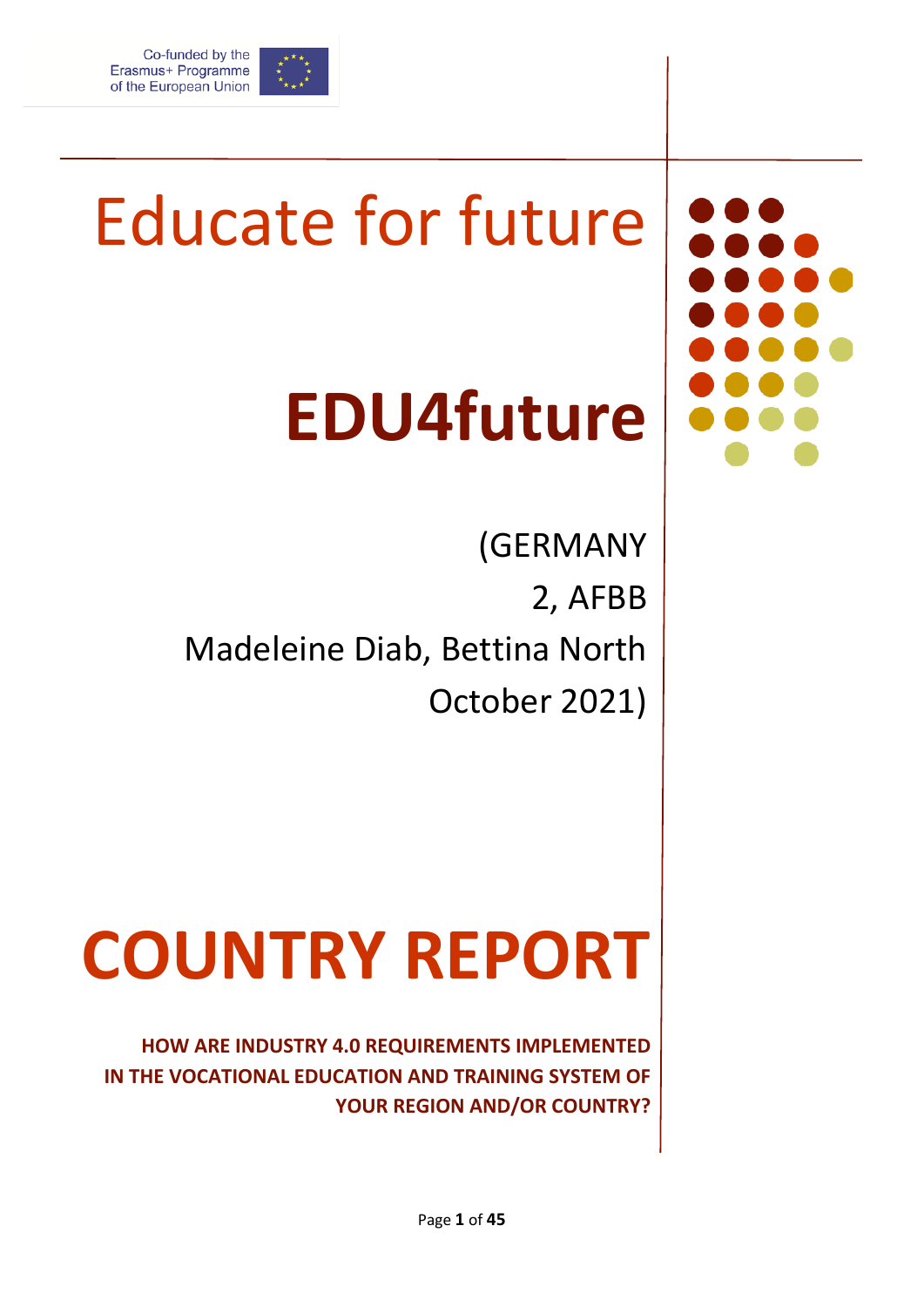



The European Commission's support for the production of this publication does not constitute an endorsement of the contents, which reflect the views only of the authors, and the Commission cannot be held responsible for any use which may be made of the information contained therein.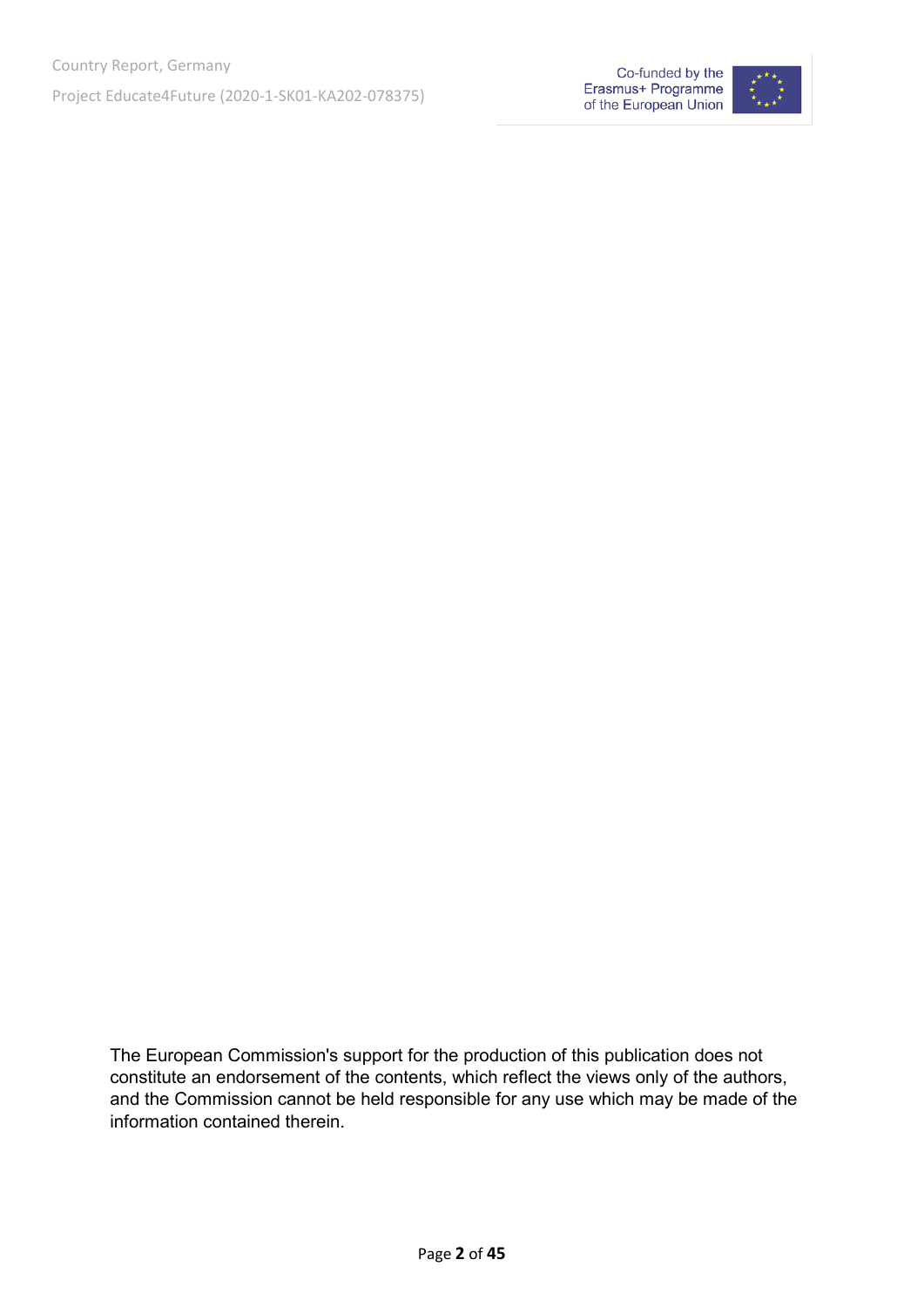

## Index

| $\mathbf{1}$   | VET System in Germany<br>4 |                                                                                |    |
|----------------|----------------------------|--------------------------------------------------------------------------------|----|
|                | 1.1                        | Workers' competences needed for the Industry 4.0 work environment              | 6  |
|                | 1.2                        | Labour market requirements                                                     | 10 |
|                | 1.3                        | Fair opportunities                                                             | 11 |
| 2              |                            | Actors involved in VET reform processes                                        | 17 |
|                | 2.1                        | Decision-making bodies                                                         | 17 |
|                | 2.2                        | Cooperation between different actors                                           | 18 |
| 3<br>Processes |                            | 19                                                                             |    |
|                | 3.1                        | Revision and reform processes                                                  | 19 |
|                | 3.2                        | Mechanisms for establishing labour market needs with regard to Industry 4.0    | 25 |
|                | 3.3                        | Processes for translating labour market needs to workers' competences          | 26 |
|                | 3.4                        | Processes for implementing competences needed for Industry 4.0 in VET practice | 28 |
| 4              |                            | Examples of good practice (GP)                                                 | 30 |
|                | 4.1                        | Revisions of existing VET programmes                                           | 30 |
|                | 4.2                        | New VET programmes                                                             | 36 |
|                | 4.3                        | Other Projects / Initiatives                                                   | 37 |
| 5              |                            | Conclusion                                                                     | 41 |
| 6              | References                 |                                                                                | 43 |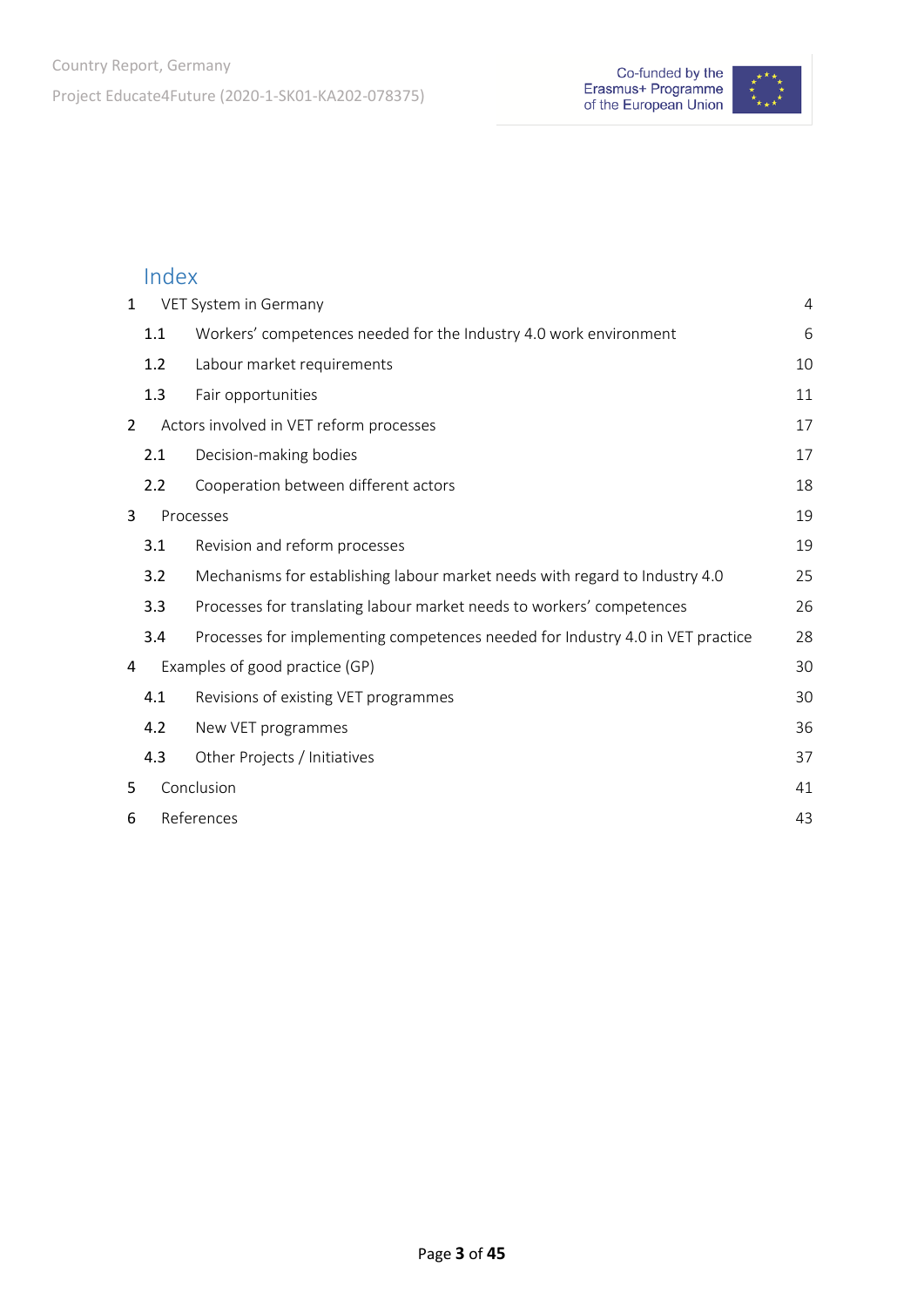

## **Country Report**

*EDU4future* 

Please identify the author(s) and association of this Country Report:

Madeleine Diab (Akademie für berufliche Bildung) Bettina North (Akademie für berufliche Bildung)

Please identify your country (and/or region):

Germany

Please identify your applicable industry sector(s) by providing the NACE (Nomenclature of Economic Activities) Code(s). For details, please check: [https://nacev2.com/en:](https://nacev2.com/en)

(A), (B), C-J (similar developments in sectors A and B are more commonly referred to as "agriculture 4.0" and "mining 4.0" and are not considered in this report)

*Please note: This report focuses on the implementation of industry 4.0 requirements into the VET/education system. From a VET perspective, the concept of 'occupations' is more relevant than industry sectors, because electricians, mechanists etc. can work in various sectors. All of the workers relevant to industry 4.0 are trained in the dual VET system and the processes described in this report do not differ between the sectors mentioned above.* 

You can add additional columns and answer options to provide sector-specific responses.

#### <span id="page-3-0"></span>1 VET System in Germany

Which of these options best describe the VET system in your country (C) and specific to your sector(s) [INSERT applicable NACE code(s)]?

|                                     | C              | $C-11$ |
|-------------------------------------|----------------|--------|
| dual system or very similar         | $\checkmark$   |        |
| mostly school-based                 | J <sup>2</sup> | ∩      |
| mostly work-based                   | ∩              |        |
| differs greatly between sectors     |                |        |
| differs greatly between occupations | $\checkmark$   |        |
| other [insert here]                 |                |        |

<span id="page-3-1"></span> $1$  Sectors identified as relevant for industry 4.0.

<span id="page-3-2"></span> $2$  There is a small number of VET courses, which are mostly school-based and have a smaller work-based learning component; thus these cannot be considered part of the "classic" dual system. However, the majority of VET (not just VET related to Industry 4.0) in Germany is organised in the dual system set-up.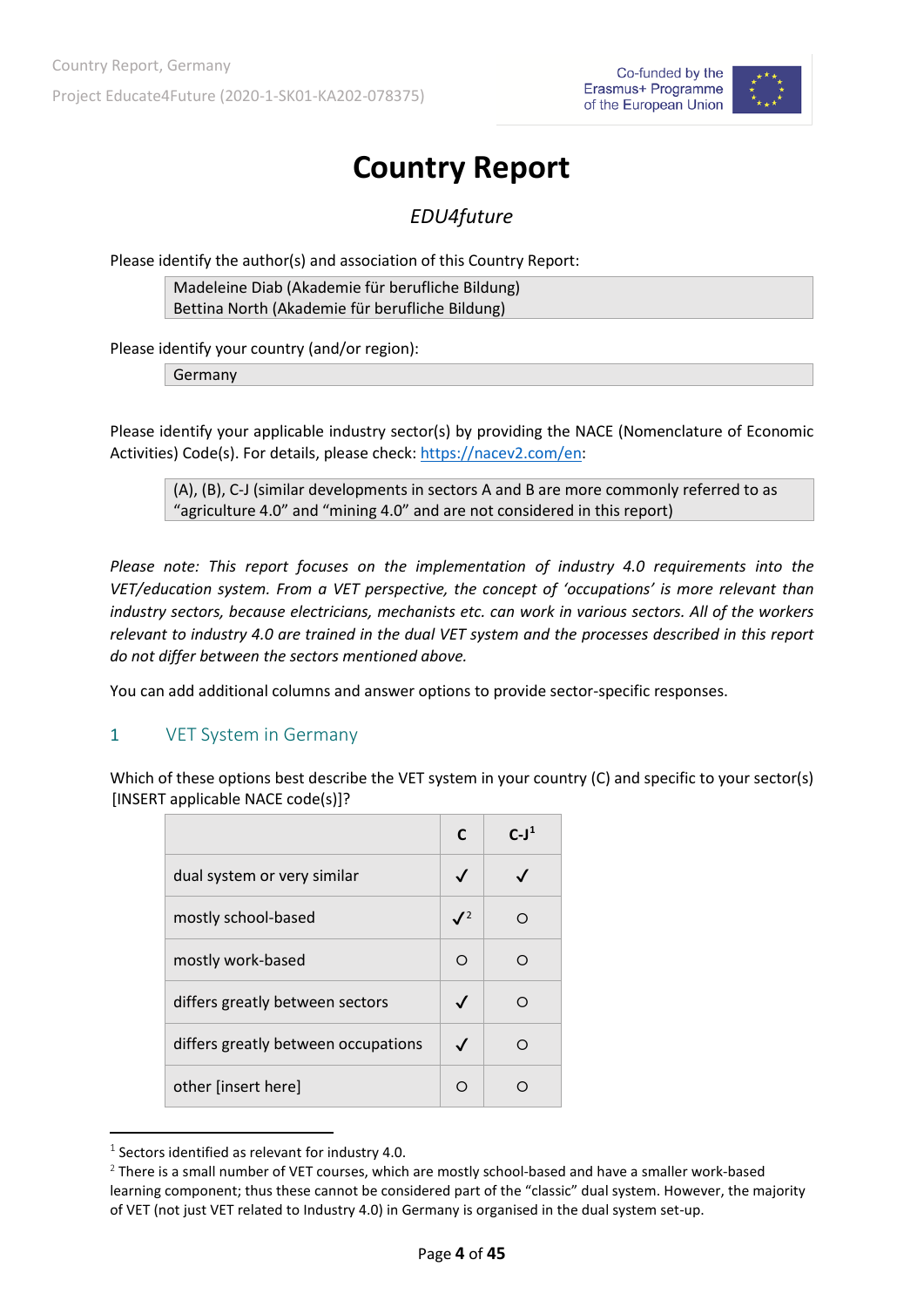

Please provide an estimate on the approximate ratio between work- and school-based learning in the VET system of your country generally and your sector (if applicable).

|                       | $C-J$ |
|-----------------------|-------|
| work-based learning   | 70 %  |
| school-based learning | 30%   |
|                       | 100%  |

Which types of vocational schools exist to train workers in the industry sector in your country? Please provide detailed information for each type of vocational school in the following table (please copy and paste the table for further entries).

#### **Berufsschule, Berufsausbildung (i.e. apprenticeship):**

| Training for occupation of following<br>NACE sector(s): | $C-1$                                                                                                                                                                                                                                                                                                                      |
|---------------------------------------------------------|----------------------------------------------------------------------------------------------------------------------------------------------------------------------------------------------------------------------------------------------------------------------------------------------------------------------------|
| Ratio between work- and school-<br>based learning:      | 70/30                                                                                                                                                                                                                                                                                                                      |
| Initial or further education:                           | initial education                                                                                                                                                                                                                                                                                                          |
| EQF Level of school-leaving<br>qualification:           | $\overline{4}$                                                                                                                                                                                                                                                                                                             |
| Entry requirements:                                     | each company decides which qualifications a<br>candidate needs; generally minimum 10 year school<br>certificate is expected                                                                                                                                                                                                |
| Additional information:                                 | The same level vocational education (training for a<br>particular occupation - "Beruf") can be gained in<br>shorter retraining courses covering the same<br>technical learning contents (limited general<br>contents) for people with work experience. These<br>generally have varied work-based learning<br>requirements. |

Is VET regulated by law in your country?

| yes |    |
|-----|----|
| no  | T. |

If applicable, provide details regarding the law(s) in place to regulate VET in your country and/or sector(s). Which aspects of VET are regulated?

"The German Vocational Training Act (Berufsbildungsgesetz [BBiG]) and the German Crafts and Trades Regulation Code (Handwerksordnung [HwO]) form the legal framework for the development of the German TVET system." (BIBB 2021b)

This law regulates: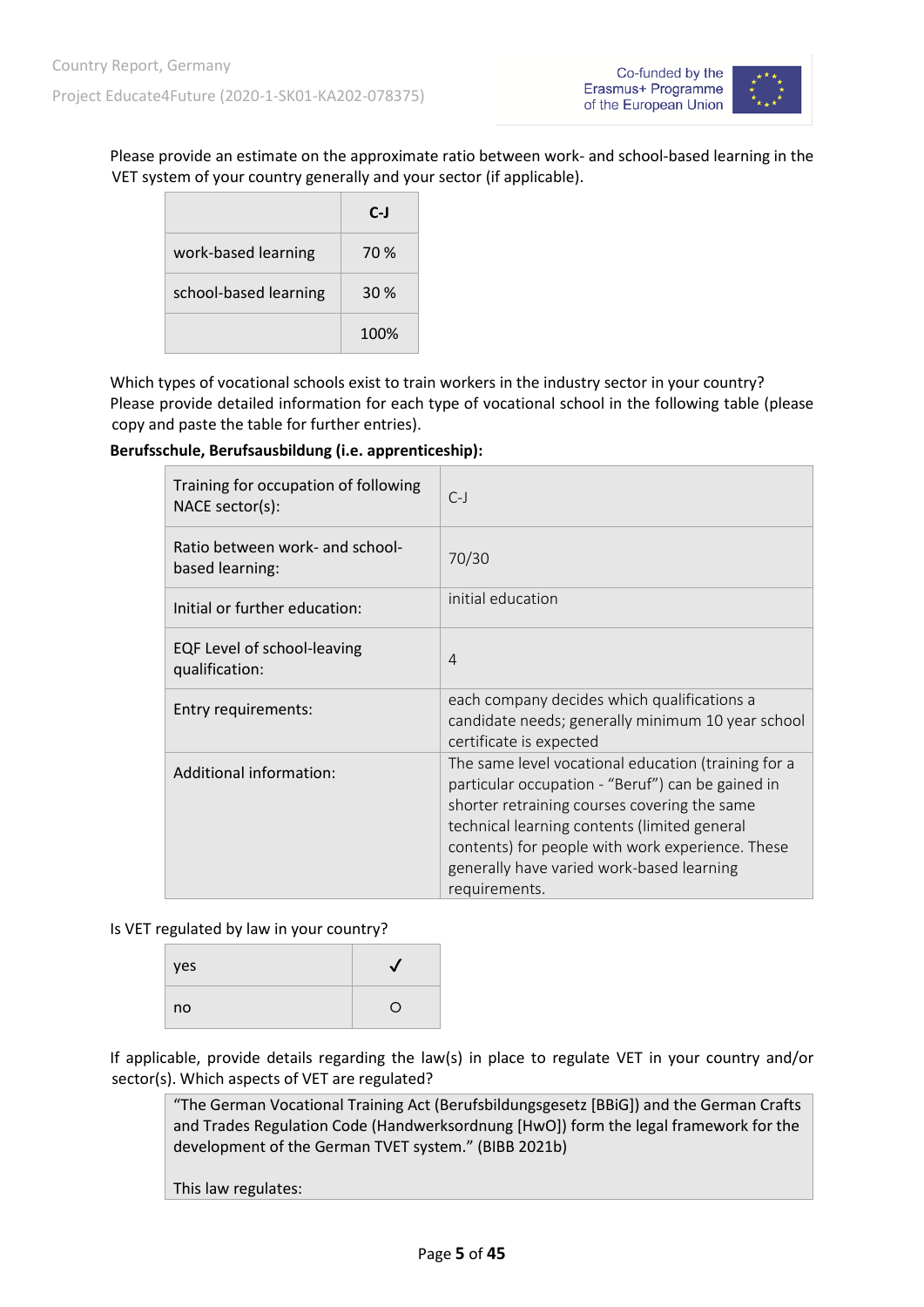



- Who is eligible to provide vocational training and how do these institutions need to cooperate?
- What does a suitable training company look like?
- What defines a suitable trainer (personal and technical qualification)?
- Which occupations are recognised?
- What rights and obligations do trainees have?
- What is the procedure for exams?

"All parties involved act consensus-oriented according this framework. These two instruments [BBiG abd HwO] set out fundamental standards for the company-based part of dual VET, including creation of the general conditions that apply to aspects such as vocational training and the examination system. The central element within the system is the training regulation prescribed by the BBiG/HwO. These are enacted for every state recognised training occupation by the relevant ministry responsible.

The training regulations have a central role in the Vocational Training Act. They form the framework for regulating the occupations. A training regulation regulates (article 5 paragraph 1 BBiG)

- the designation of the training occupation,
- the duration of the training which shall be not less than two and not more than three years,
- the description of the training occupation the typical "skills, knowledge and capabilities" of the profession in summary form,
- the framework training curriculum  $-$  a guide to how the teaching of skills, knowledge and capabilities is to be structured in terms of content and time,
- the examination requirements.

These provisions describe the minimum requirements for a modern course of training. They define the standards, i.e. the currently indispensable skills, knowledge and capabilities of a qualified specialist, as well the scope of his or her practical activity in order to be able to integrate additional qualifications as well as hitherto unforeseeable future developments in education and training.

The Board of the Federal Institute for Vocational Education and Training (BIBB) is the advisory board for the central government in all issues relating to vocational education and training." (BIBB 2021b)

The school-based training falls under the responsibility of the Länder and their respective ministries of education. This includes the definition of the training content as well as teacher qualifications.

The number of regulated (state-recognised) vocational occupations has decreased from 606 in 1971 to 324 in 2020 (Statista 2021).

For further reading see: BIBB (2011)

#### <span id="page-5-0"></span>*1.1 Workers' competences needed for the Industry 4.0 work environment*

Workers need particular competences to succeed in the Industry 4.0 work environment. It is useful to organise competences into four overarching competency levels: technical skills, data and IT skills, social competence and personal skills. In a comparative analysis of 26 studies and research reports key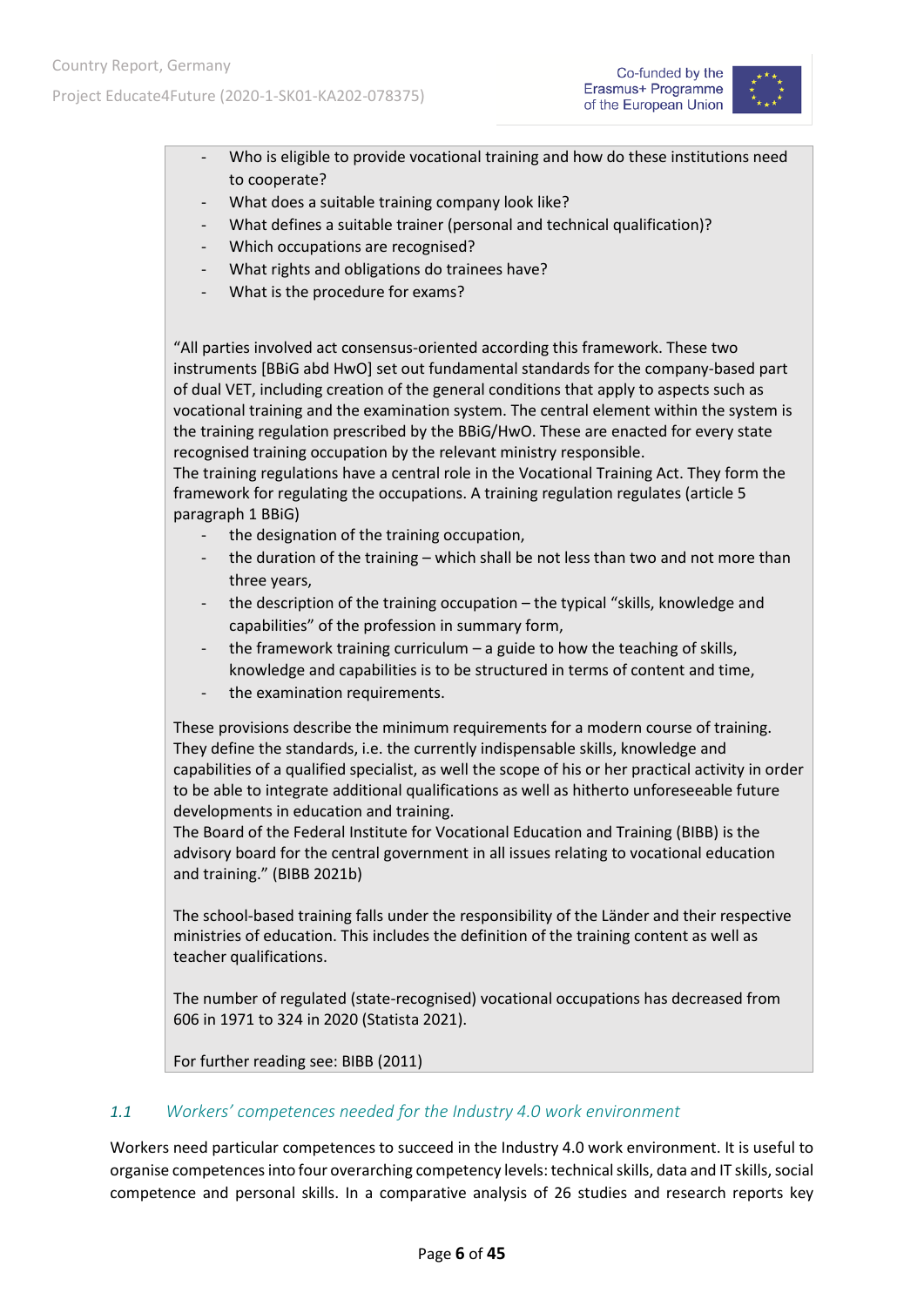

competences of relevance for Industry 4.0 were identified (see Schmid 2017). These are used in the following section as a basis for the questions. Regarding the occupation-specific competences, you can use the ESCO<sup>3</sup> classification of occupations for support.

**Technical competences** are all those skills that relate to basic and specialist knowledge from a particular discipline, sector or job profile (e.g. understanding of processes, production system knowledge, process management, quality assurance).

Related to your sector(s), which specific technical competences have been identified as particularly relevant to Industry 4.0?

General technical competences (please identify general technical competences, relevant to all occupations).

On a general level, the following technical competences have been identified as relevant to Industry 4.0 in a meta-analysis by Schmid (2017):

- process knowledge and responsibility, understanding production processes
- system knowledge and understanding
- ability to intervene in the event of incidents and problems
- monitoring and maintaining connected systems
- set-up, control and monitoring of complex systems
- communication with machines and interconnected systems
- operate and evaluate dashboards of cyber-physical systems and perform corrective measures
- process management
- process responsibility
- make decisions based on data
- quality assurance
- understanding of logistics requirements and delivery conditions
- interdisciplinary development of production systems

The extent to which these are relevant for specific occupations may vary.

Occupation-specific technical competences (please clearly identify these in relation to specific occupational profiles).

For example, for IT occupations, the following common, inter-professional skills, knowledge and competences ("Core qualifications") have been defined. They comprise 50 % of the content and are interlinked with the qualifications and to be taught over the entire training period:

- providing the services and completing the order.
- implement, integrate and check measures for IT security and data protection,
- implementing and documenting quality assurance measures
- developing, creating and maintaining IT solutions,
- assessing standard IT systems and customer-specific solutions,
- informing and advising customers.
- planning, preparing and carrying out work tasks in coordination with the customer-specific business and service processes.

<span id="page-6-0"></span><sup>&</sup>lt;sup>3</sup> For more details see: [ESCO classification of occupations.](https://ec.europa.eu/esco/portal/occupation)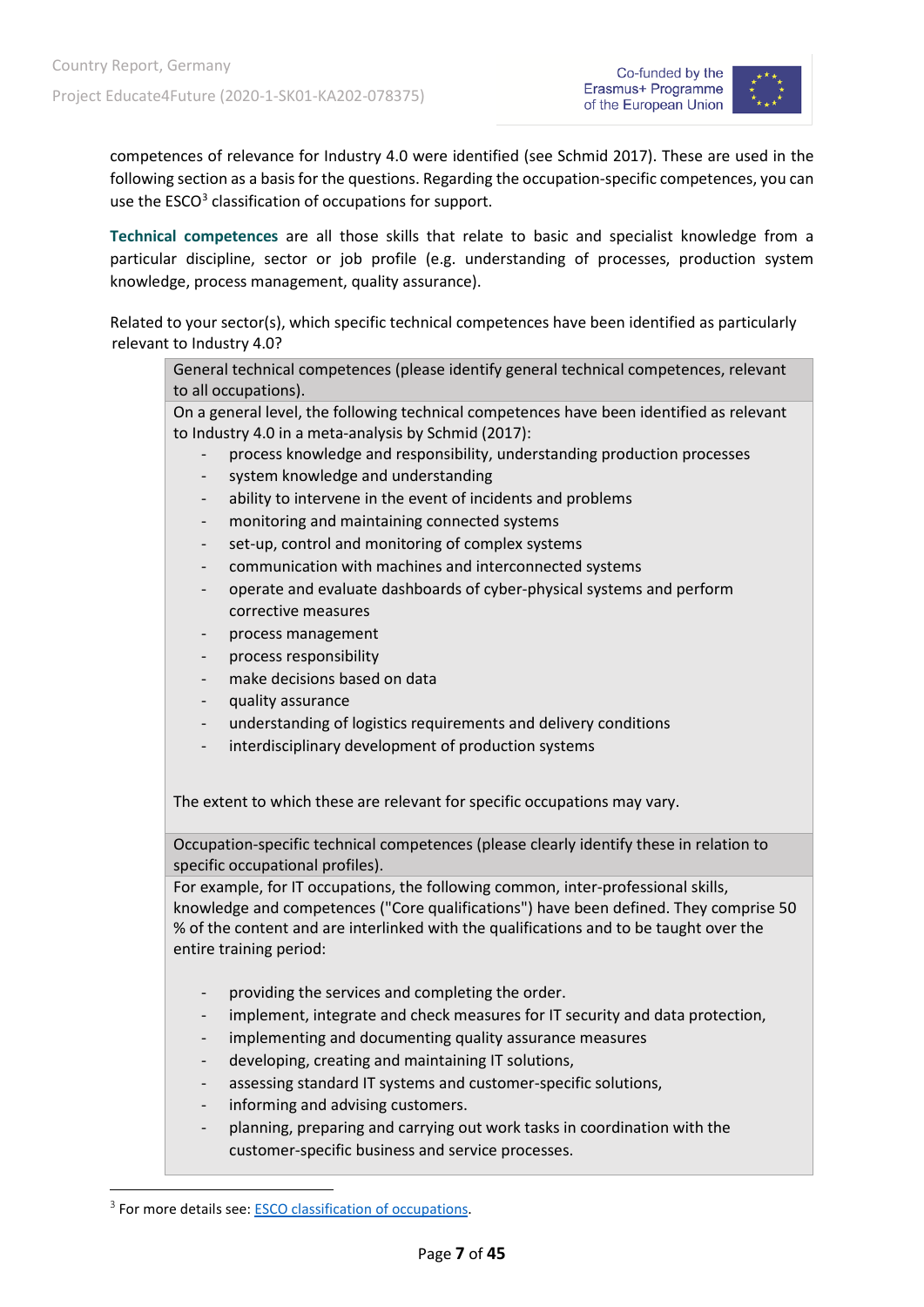

For the different IT occupations, the following technical competences were identified: IT Systems Electrician: installing, configuring and repairing IT devices and IT systems connect IT systems and devices to the power supply, check electrical safety IT Specialist for System Integration: plan, install and administer connected IT systems IT Specialist for Application Development: developing software applications, quality assurance IT Specialist for Data and Process Analysis - develop and optimise data-based IT solutions for digital production and business processes IT specialist for Digital Networking set up, optimise and operate the network infrastructure in cyber-physical systems Salesman for Digitalisation Management analyse, develop and implement digital business processes Salesman for IT System Management marketing and sales of IT services (hardware/software/services) For other occupations such as electricians, a greater focus on system knowledge and understanding is considered crucial (see chapter 4.1). **Data and IT competences** are all types of knowledge and skills that relate to data collection, analysis

and protection as well as the monitoring, usage and maintenance of data-based systems (e.g. documentation, cloud-computing, use of analysis and digital tools, programming, software development, artificial intelligence, 3D printing, IT support, user experience design).

Related to your sector(s), which specific data and IT competences have been identified as particularly relevant to Industry 4.0?

| General Data and IT competences (please identify general technical competences, relevant |                                                                                 |  |
|------------------------------------------------------------------------------------------|---------------------------------------------------------------------------------|--|
|                                                                                          | to all occupations).                                                            |  |
|                                                                                          | create order-related and technical documents with the aid of standard software  |  |
|                                                                                          | maintain, exchange, save and archive data and documents                         |  |
|                                                                                          | enter, process, transmit, receive and analyse data                              |  |
|                                                                                          | use assistance, simulation, diagnostic or visualisation systems                 |  |
|                                                                                          | take into account the information technology protection goals of availability,  |  |
|                                                                                          | integrity, confidentiality and authenticity.                                    |  |
| -                                                                                        | comply with company guidelines on the use of data carriers, electronic mail, IT |  |
|                                                                                          | systems and Internet sites.                                                     |  |
|                                                                                          | cloud computing                                                                 |  |
|                                                                                          |                                                                                 |  |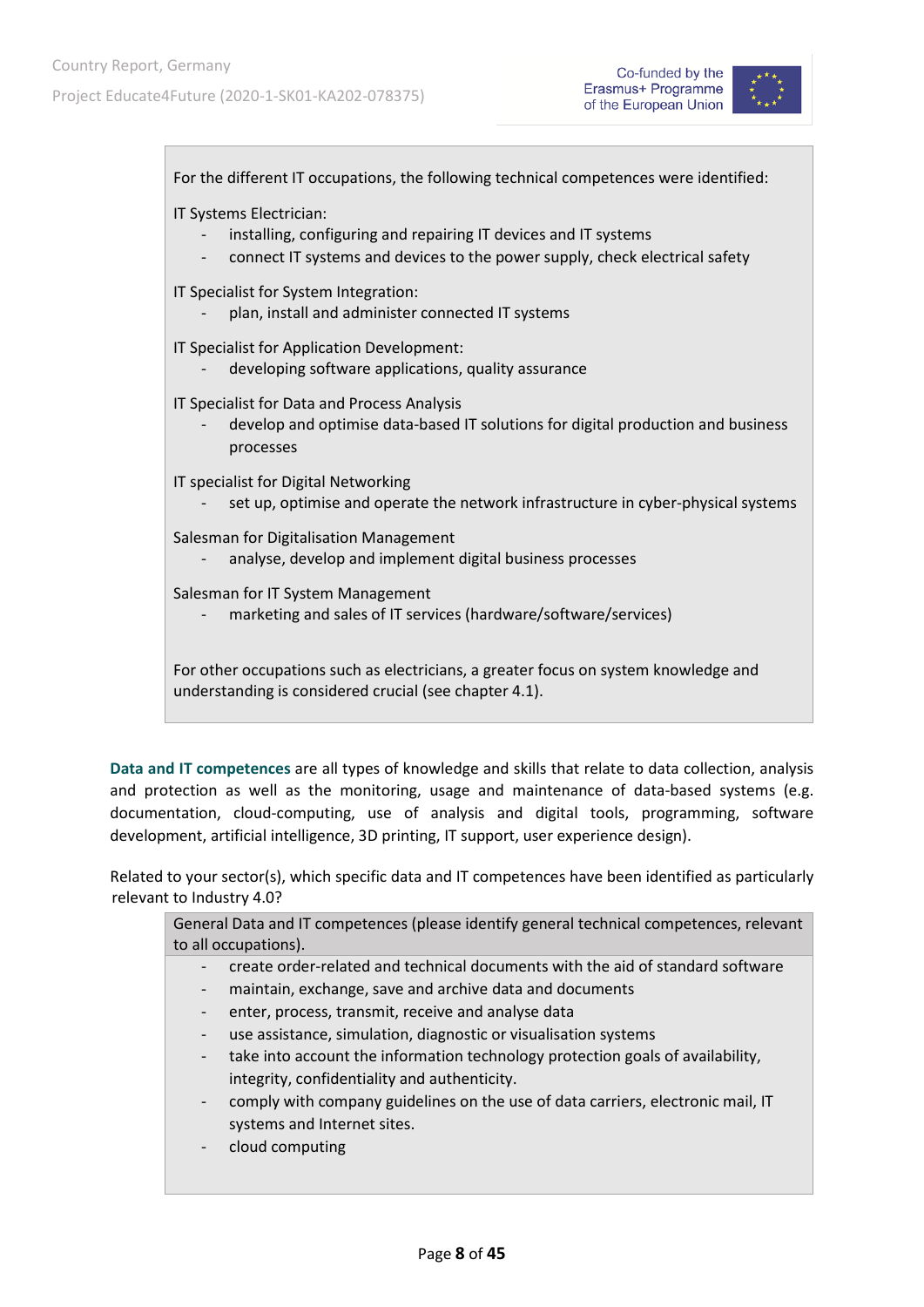



Occupation-specific Data and IT competences (please clearly identify these in relation to specific occupational profiles).

- apply IT safety regulations and data protection regulations
- identify anomalies and irregularities in IT systems and take measures to eliminate them.
- programming, software development
- artificial intelligence, algorithms
- 3d-printing
- collaboration software
- IT-supported troubleshooting

**Social competences** are all those skills that relate to communication and collaboration activities (e.g. interdisciplinary and intercultural collaboration, translation and transfer competences, user oriented engagement, motivate innovation and performance).

Related to your sector(s), which specific social competences have been identified as particularly relevant to Industry 4.0?

General social competences (please identify general social competences, relevant to all occupations).

- Cooperation / collaboration, teamwork and cooperation skills
- Communicative competences
- Interdisciplinary cooperation
- Intercultural competences
- Translation and mediation skills
- Participation in problem-solving and optimisation processes (Schmid 2017)

Occupation-specific social competences (please clearly identify these in relation to specific occupational profiles).

- management and leadership skills
- encouraging innovation, loyalty and performance

(Schmid 2017)

Based on the feedback of our external experts, these competences are generally crosssectoral and cross-occupational.

**Personal competences** are all types of knowledge and skills related to personal dispositions and capacities (e.g. willingness for continuous improvement and lifelong learning; holistic, analytical and creative thinking; problem-solving; self-guided learning, recognition of transferable skills; tolerance of ambiguity; flexible).

Related to your sector(s), which specific personal competences have been identified as particularly relevant to Industry 4.0?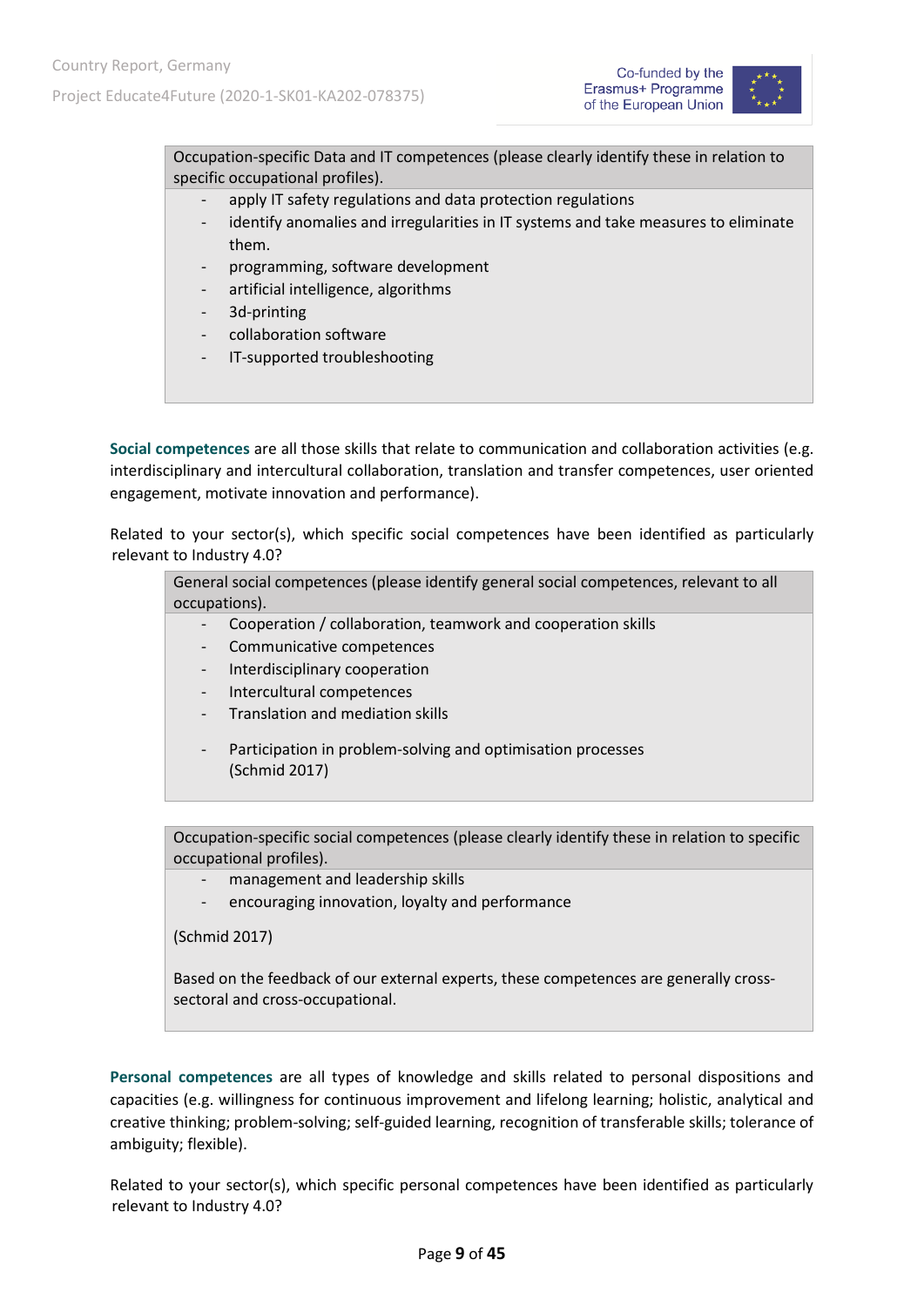

General personal competences (please identify general personal competences, relevant to all occupations).

- Continuous, lifelong self-directed learning / willingness to learn
- Analytical thinking / skills / approach
- Interdisciplinary thinking and acting / problem solving
- Creative thinking and working
- Self-organisation / management
- Systemic thinking
- Holistic thinking
- Ability / willingness to innovate
- Dealing with complexity
- Transferability of competences
- Reaction speed
- Methodological skills
- Dealing with unpredictable situations
- Resilience in stressful situations
- Bringing together different disciplines and mediation
- **Mobility**
- Tolerance of ambiguity
- **Flexibility**
- (Schmid 2017)

Occupation-specific personal competences (please clearly identify these in relation to specific occupational profiles).

Based on the feedback of our external experts, these competences are generally crosssectoral and cross-occupational.

#### <span id="page-9-0"></span>*1.2 Labour market requirements*

This section is dedicated to collecting content related to labour market requirements on a general (European or even global) and country-specific or regional level.

If applicable, what labour market requirements related to Industry 4.0 have generally been identified **in your country / region**?

There are numerous publications detailing the specific competences or competence profiles needed in the job market; these are usually updated regularly (e.g. BIBB 2021c). Also the German Agentur für Arbeit (2021) provides current statistical data sets on staff shortages on their website:

[https://statistik.arbeitsagentur.de/DE/Navigation/Statistiken/Fachstatistiken/Gemeldete-](https://statistik.arbeitsagentur.de/DE/Navigation/Statistiken/Fachstatistiken/Gemeldete-Arbeitsstellen/Webanwendung-Nav.html)[Arbeitsstellen/Webanwendung-Nav.html](https://statistik.arbeitsagentur.de/DE/Navigation/Statistiken/Fachstatistiken/Gemeldete-Arbeitsstellen/Webanwendung-Nav.html)

Above all, the labour market in Germany related to Industry 4.0 requires skilled workers in the manufacturing sector, particularly metal and electrical industry (BMWi 2019).

This draws attention to the question of how to best train those "skilled workers", integrating vocational and academic education and assuring permeability. According to the Federation of Hessian Business Associations, Germany's situation is somewhat different to that of other OECD countries. The comparably low study rate can be explained with Germany's vocational education and training, which is anchored in law and closely linked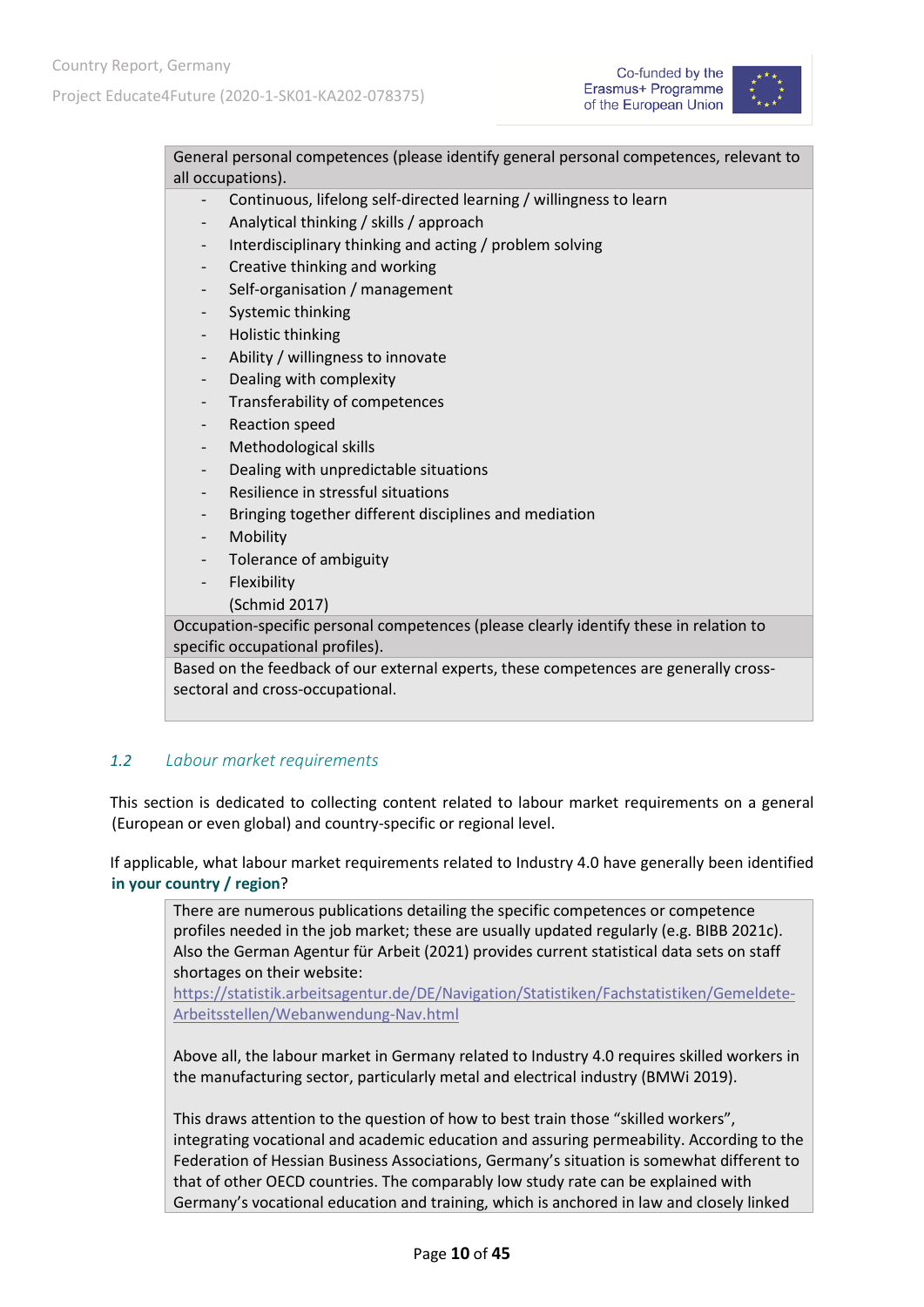

to the labour market through cooperative regulation by the social parties. Its degrees are subject to national standardisation. The VET system assigns its graduates to occupations that require academic degrees in other OECD countries. The relatively low study rates in Germany - and in some other European countries, such as Austria and German-speaking Switzerland - are related to the fact that the vocational training sector in Germany prepares people for very demanding occupations for which bachelor's degrees predominate in other OECD countries. For a new orientation in the education system occupational profiles such as mechatronics technician or financial services occupations can be found in other countries are reflected in skills profiles at the bachelor's level of a degree programme. (see VHU 2018, 99p)

Forecasts on the demand for skilled workers generally confirm the need for higher-level qualifications. The trend towards academisation and the increasing demands in dual vocational education and training therefore have a very real background despite considerable negative effects.

However, demand forecasts and actual developments such as the rapidly increasing share of dual study programmes also indicate that the labour market increasingly requires hybrid qualifications that combine both theoretical knowledge and the ability to implement it in practice. The Council of Science and Humanities summarises its analysis of future skilled labour needs as follows:

Translated from the original (WR 2014, 44): There is an increasing demand for skilled workers who have acquired both practical skills and in-depth knowledge of production and work processes, as well as the scientific and reflective competences to be able to contribute to innovations. People with such a profile are particularly flexible in adapting to new technologies."

Translated from the original (VHU 2018, 112): The separation between vocational and academic qualifications is dysfunctional for the labour market. The education system favours - in the abstract - higher qualification levels, but not the educational careers that are most likely to provide the profiles urgently needed in the future. It leads more and more young people into the labour market via full-time schooling into academic training programmes that integrate practical experience only to a limited extent. This tends to marginalise the dual training system, which implements this integration of theory and practice in an ideal form.

Translated from the original (VHU 2018, 112): From an individual and economic perspective, the high dropout rates in higher education mean considerable misinvestment. The system therefore only provides the required qualifications to a limited extent and tends to prolong the duration of training. With declining numbers of career entrants, on the other hand, it is necessary to exploit the full potential at all times, to integrate new entrants into the labour market as early as possible and to keep the qualifications up to date keep qualifications up to date throughout their working lives.

#### <span id="page-10-0"></span>*1.3 Fair opportunities*

This section provides space for descriptions of changes and/or trends in the labour market regarding the provision of fair opportunities and their relevance for Industry 4.0.

If applicable, which types of programmes have there been in the last 5-7 years that deal with the gender gap or changing demographics (particular focus on age) in relation to Industry 4.0?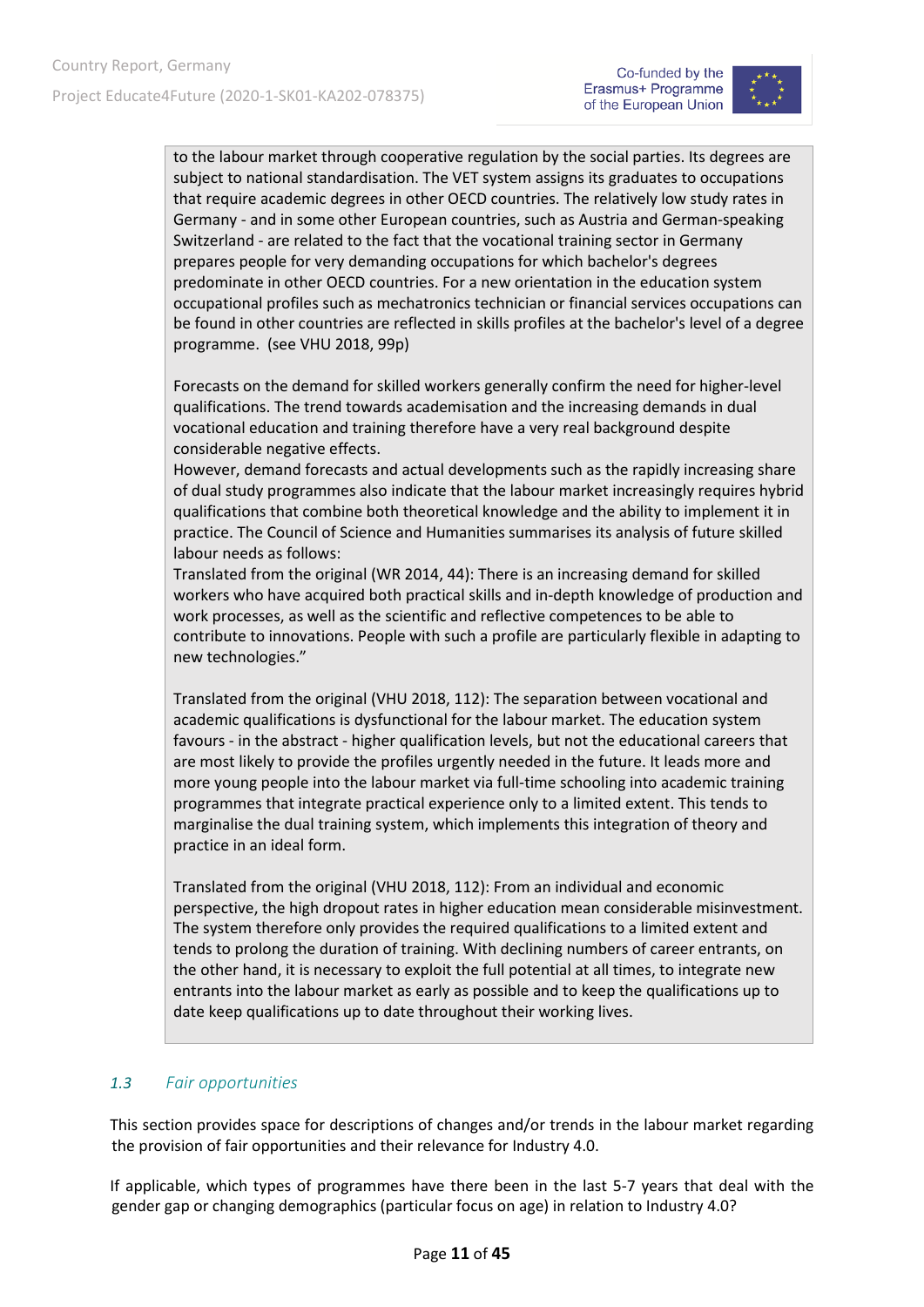



| Name of the programme:                                                       | Frauen in MINT Berufen (Women in STEM), since<br>2011                                                                                                                                                                                                                                                                                                                                                                                                                                                                                                                                                                                                              |
|------------------------------------------------------------------------------|--------------------------------------------------------------------------------------------------------------------------------------------------------------------------------------------------------------------------------------------------------------------------------------------------------------------------------------------------------------------------------------------------------------------------------------------------------------------------------------------------------------------------------------------------------------------------------------------------------------------------------------------------------------------|
| Initiator/creator of the programme:                                          | Ministry of Economic Affairs, Labour and Tourism<br>Baden-Württemberg                                                                                                                                                                                                                                                                                                                                                                                                                                                                                                                                                                                              |
| Which sector does the programme<br>come from?                                | <b>STEM</b>                                                                                                                                                                                                                                                                                                                                                                                                                                                                                                                                                                                                                                                        |
| How does it address Industry 4.0 or<br>relevant competences?                 | State initiative facilitating an alliance of 30+ local<br>industry partners helping girls and young women<br>find their way into STEM professions and<br>supporting them at every stage of their careers.<br>Various smaller programs and initiatives are<br>connected, e.g.: networking events, STEM in<br>kindergarten & school, girls digital camps, job<br>coaching, mentoring programs for university and<br>VET, summer schools.                                                                                                                                                                                                                             |
| Transfer potential of the GP:                                                | high                                                                                                                                                                                                                                                                                                                                                                                                                                                                                                                                                                                                                                                               |
| What are the results achieved by or<br>recommendations of this<br>programme? | An annual joint action programme creates a basis<br>for advancing women in STEM bundles numerous<br>individual measures and connects relevant actors<br>in the field. Overall, slightly positive trend in STEM<br>education and employment of women. Still<br>challenges identified, particularly with regard to<br>developing occupational aspirations, the<br>compatibility of work and family life, professional<br>career development and career opportunities for<br>women. Also particular need for action in VET<br>sector (e.g. IT) where more substantial structural<br>interventions are needed to break with gender<br>stereotypes.<br>Recommendations: |
|                                                                              | Girls and women are more interested in the<br>$\bullet$<br>social and not only the functional references of<br>technology. STEM learning content should<br>therefore be more closely related to everyday<br>life and the world in which we live.<br>Strengthen STEM profiles in schools.<br>$\bullet$<br>Increase number of initiatives like Girls' Days<br>$\bullet$<br>and Girls' Digital Camps; increase female role<br>models.<br>Adjust occupational profiles and work<br>$\bullet$<br>structures.<br>Facilitate migrant women (with STEM<br>$\bullet$<br>occupations) better access to the German<br>labour market.                                          |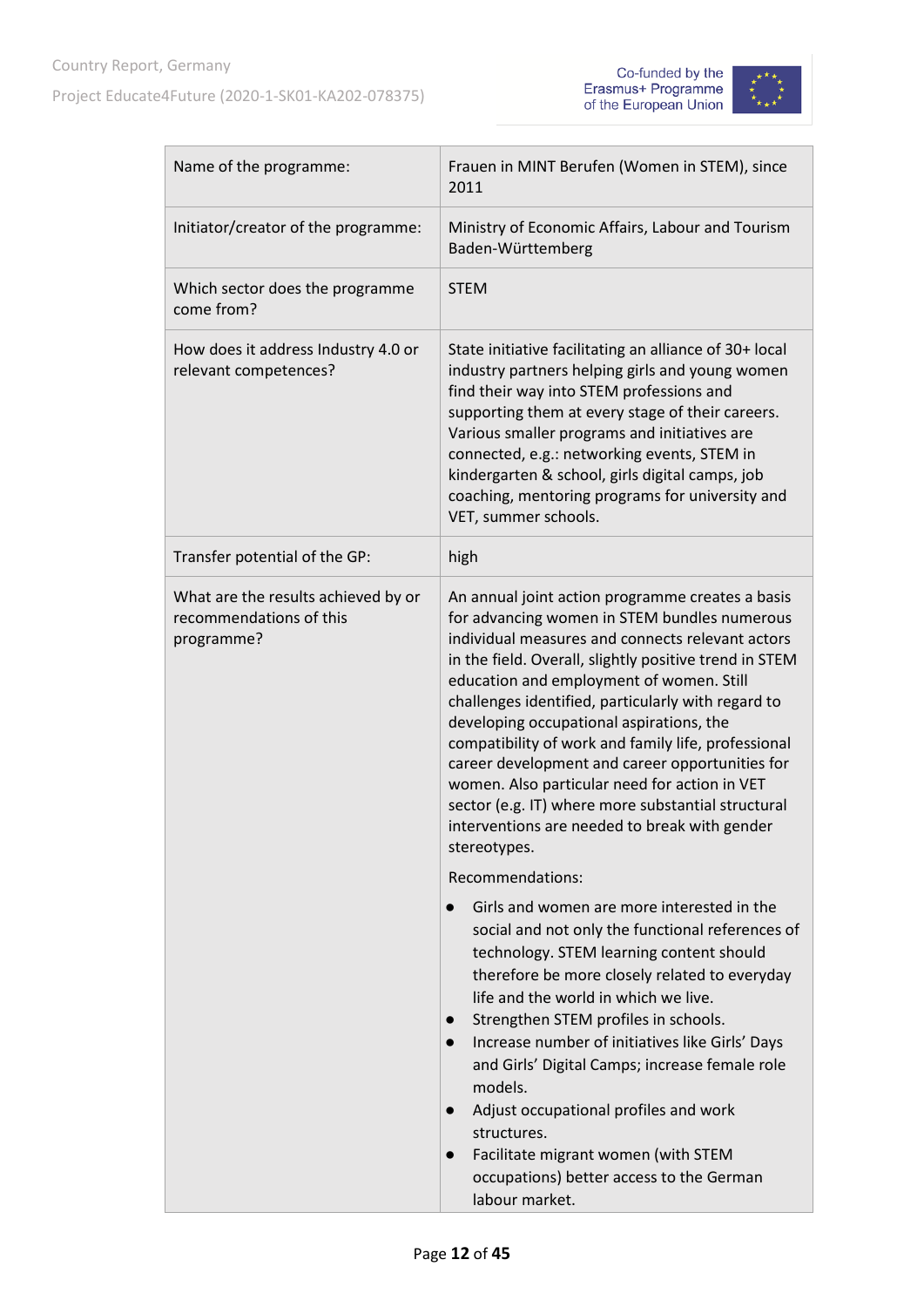



|                                                                              | Increased and ongoing exchange and<br>$\bullet$                                                                                                                                                                                                                                                                                                                                                                                                                                        |
|------------------------------------------------------------------------------|----------------------------------------------------------------------------------------------------------------------------------------------------------------------------------------------------------------------------------------------------------------------------------------------------------------------------------------------------------------------------------------------------------------------------------------------------------------------------------------|
|                                                                              | networking on regional and state level.                                                                                                                                                                                                                                                                                                                                                                                                                                                |
|                                                                              | (Ministerium für Wirtschaft, Arbeit und<br>Wohnungsbau Baden-Württemberg, 2020)                                                                                                                                                                                                                                                                                                                                                                                                        |
| Link (website, where to find more<br>information):                           | https://www.mint-frauen-bw.de/                                                                                                                                                                                                                                                                                                                                                                                                                                                         |
| <b>Additional information:</b>                                               |                                                                                                                                                                                                                                                                                                                                                                                                                                                                                        |
|                                                                              |                                                                                                                                                                                                                                                                                                                                                                                                                                                                                        |
| Name of the programme:                                                       | Girls' Day                                                                                                                                                                                                                                                                                                                                                                                                                                                                             |
| Initiator/creator of the programme:                                          | Joint initiative launched by the Federal Ministry of<br>Education and Research, the Federal Ministry for<br>Family Affairs, Senior Citizens, Women and Youth,<br>Initiative D21, the Federal Employment Agency,<br>the Confederation of German Trade Unions, the<br>Confederation of German Employers' Associations,<br>the Association of German Chambers of Industry<br>and Commerce, the Central Association of German<br>Skilled Crafts and the Federation of German<br>Industries |
| Which sector does the programme<br>come from?                                | Cross-sectoral                                                                                                                                                                                                                                                                                                                                                                                                                                                                         |
| How does it address Industry 4.0 or<br>relevant competences?                 | Girls' Day is a yearly event with the aim to<br>motivate girls and women to take up technical and<br>scientific professions. It is intended to raise the<br>proportion of female employees in so-called "male<br>professions" and to reduce a shortage of skilled<br>workers in industry that is assumed or predicted<br>for the future.                                                                                                                                               |
| Transfer potential of the GP:                                                | high                                                                                                                                                                                                                                                                                                                                                                                                                                                                                   |
| What are the results achieved by or<br>recommendations of this<br>programme? | Girls are for the most part very motivated and<br>interested on Girls' Day. This is especially true for<br>girls between the ages of ten and twelve.                                                                                                                                                                                                                                                                                                                                   |
|                                                                              | The experience of the action day increases the<br>openness of the participants for the professions,<br>that they have learned about.                                                                                                                                                                                                                                                                                                                                                   |
|                                                                              | Girls' Day broadens the spectrum of career choices<br>and supports career and study orientation. The<br>positive effects of the action days can be<br>sustainably strengthened by schools and<br>companies (retention marketing).                                                                                                                                                                                                                                                      |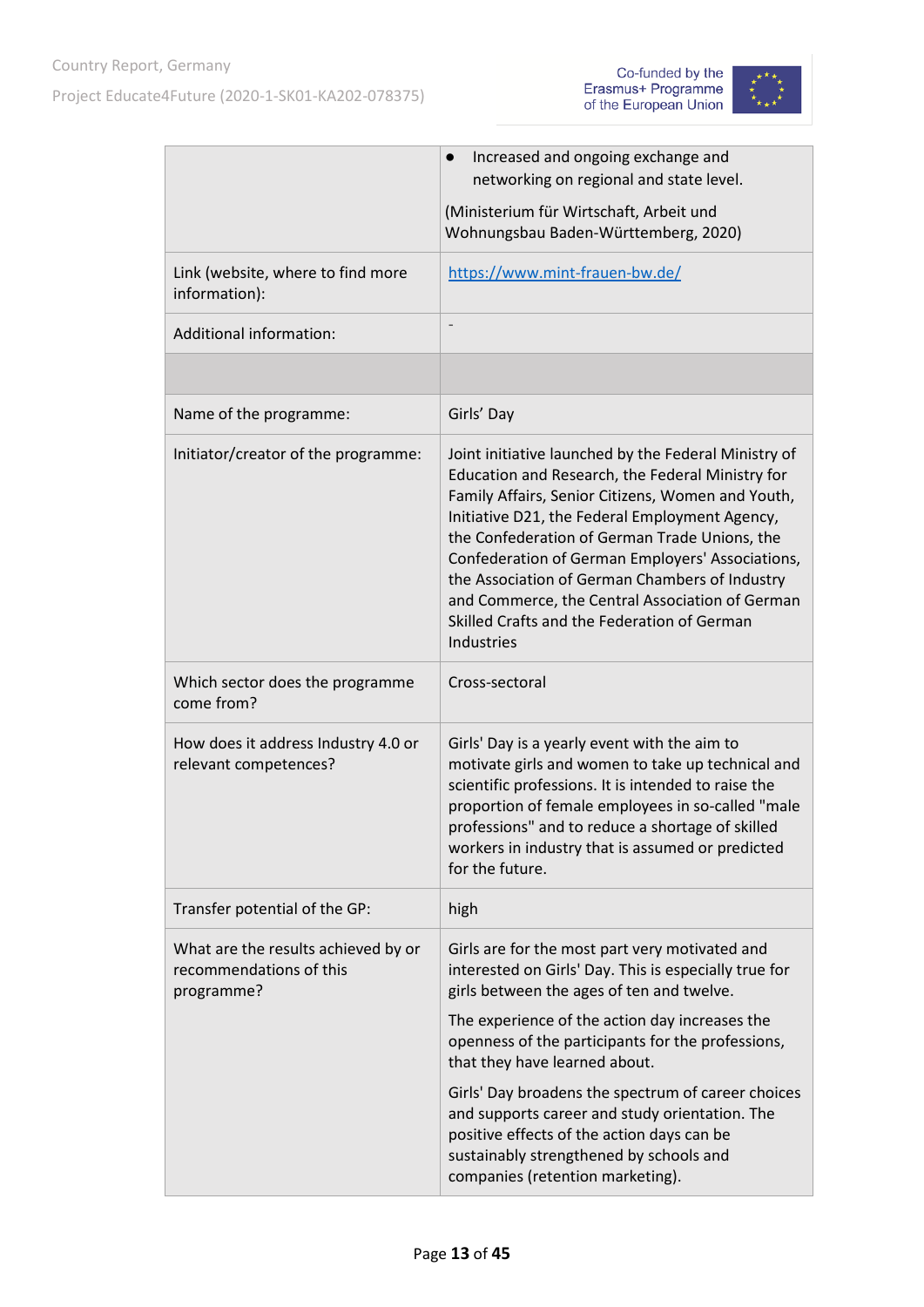



|                                                                              | Girls' Day functions for the participating companies<br>and institutions as an instrument for public<br>relations and securing young talent. The following<br>applies: The better the campaign days are<br>integrated into a systematic strategy for recruiting<br>young people and are carried out regularly, the<br>more efficient they are.<br>(Kompetenzzentrum Technik-Diversity-<br>Chancengleichheit e. V. 2019) |
|------------------------------------------------------------------------------|-------------------------------------------------------------------------------------------------------------------------------------------------------------------------------------------------------------------------------------------------------------------------------------------------------------------------------------------------------------------------------------------------------------------------|
| Link (website, where to find more<br>information):                           | https://www.girls-day.de                                                                                                                                                                                                                                                                                                                                                                                                |
| Additional information:                                                      | There's also a Boy's Day (https://www.boys-<br>$day.de$ )                                                                                                                                                                                                                                                                                                                                                               |
|                                                                              |                                                                                                                                                                                                                                                                                                                                                                                                                         |
| Name of the programme:                                                       | Komm, mach MINT                                                                                                                                                                                                                                                                                                                                                                                                         |
| Initiator/creator of the programme:                                          | Kompetenzzentrum Technik-Diversity-<br>Chancengleichheit e. V. (kompetenzz)                                                                                                                                                                                                                                                                                                                                             |
| Which sector does the programme<br>come from?                                | Cross-sectoral                                                                                                                                                                                                                                                                                                                                                                                                          |
| How does it address Industry 4.0 or<br>relevant competences?                 | The National Pact for Women in STEM Professions<br>"Komm, mach MINT" is a nationwide network<br>initiative that inspires girls and women to take up<br>STEM courses of study and professions.                                                                                                                                                                                                                           |
|                                                                              | It connects more than 370 partners from politics,<br>business, science, social partners, media and<br>associations and translate the dialogue on the<br>topic of women and STEM into innovative<br>measures.                                                                                                                                                                                                            |
|                                                                              | High school and university students can find<br>information on studies or careers in the STEM<br>professions. Teachers and parents can find<br>information on how to support girls and women in<br>their career choices and businesses can find<br>information on how to address future (female)<br>employees.                                                                                                          |
| Transfer potential of the GP:                                                | High                                                                                                                                                                                                                                                                                                                                                                                                                    |
| What are the results achieved by or<br>recommendations of this<br>programme? | The initiative connects over 370 partners and<br>organises regular events across Germany.                                                                                                                                                                                                                                                                                                                               |
| Link (website, where to find more<br>information):                           | https://www.komm-mach-mint.de                                                                                                                                                                                                                                                                                                                                                                                           |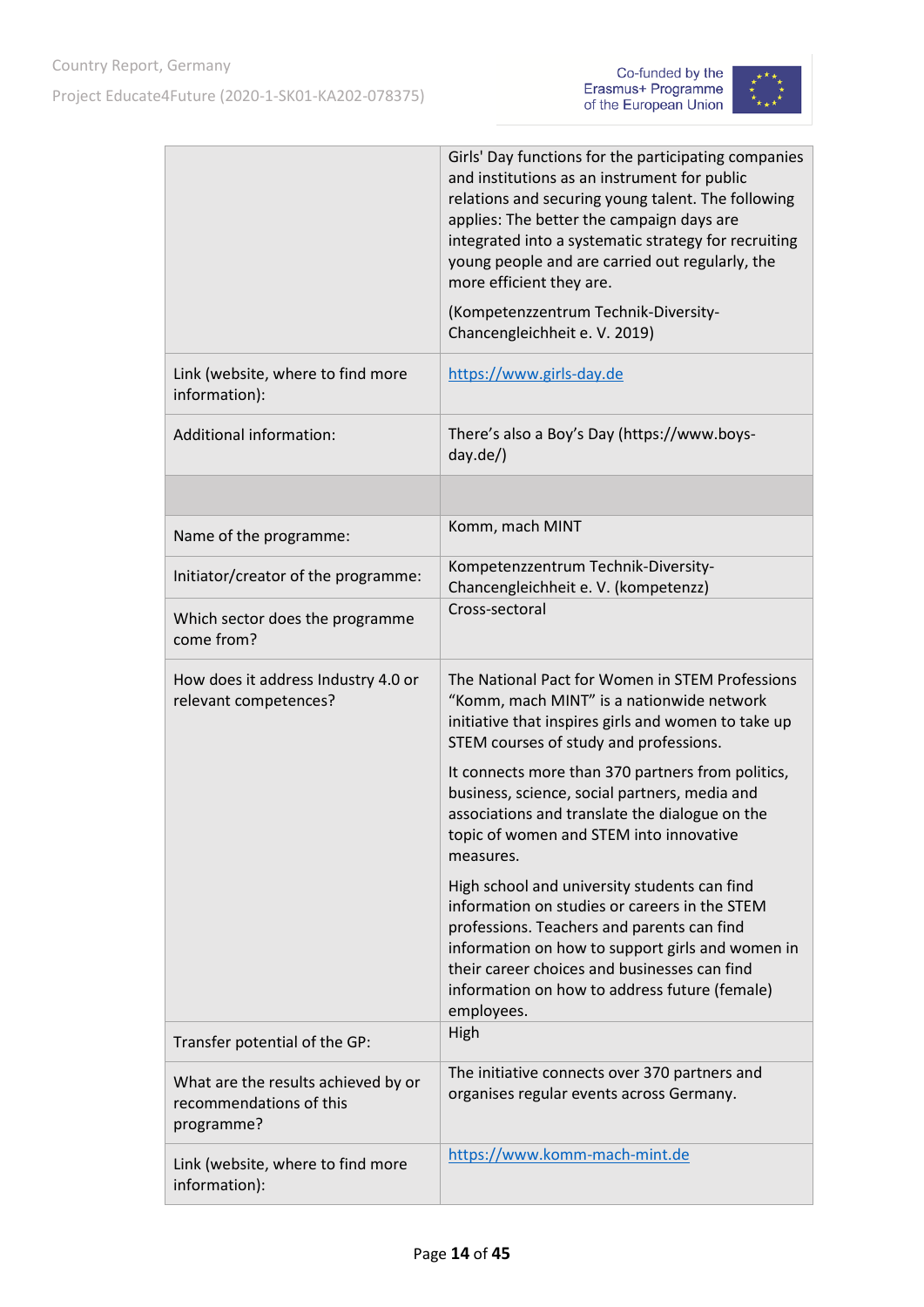



| Additional information:                                      | Dominant focus on Higher Education                                                                                                                                                                                                                                                                                                                                                                                                                                                                                                                                                                                                                                                                                                                                                                                                                                                                                                       |
|--------------------------------------------------------------|------------------------------------------------------------------------------------------------------------------------------------------------------------------------------------------------------------------------------------------------------------------------------------------------------------------------------------------------------------------------------------------------------------------------------------------------------------------------------------------------------------------------------------------------------------------------------------------------------------------------------------------------------------------------------------------------------------------------------------------------------------------------------------------------------------------------------------------------------------------------------------------------------------------------------------------|
|                                                              |                                                                                                                                                                                                                                                                                                                                                                                                                                                                                                                                                                                                                                                                                                                                                                                                                                                                                                                                          |
| Name of the programme:                                       | Women Ressource [sic!] 4.0 (Research project)                                                                                                                                                                                                                                                                                                                                                                                                                                                                                                                                                                                                                                                                                                                                                                                                                                                                                            |
| Initiator/creator of the programme:                          | Fachhochschule Bielefeld (funded by Federal<br>Ministry of Education and Research)                                                                                                                                                                                                                                                                                                                                                                                                                                                                                                                                                                                                                                                                                                                                                                                                                                                       |
| Which sector does the programme<br>come from?                | Cross-sectoral                                                                                                                                                                                                                                                                                                                                                                                                                                                                                                                                                                                                                                                                                                                                                                                                                                                                                                                           |
| How does it address Industry 4.0 or<br>relevant competences? | The overall objective of the Women Resource 4.0<br>project is to better exploit the potential of<br>qualified STEM women, with and without an<br>immigrant background, for shaping digitalisation<br>and Industry 4.0 in companies and organisations.                                                                                                                                                                                                                                                                                                                                                                                                                                                                                                                                                                                                                                                                                    |
|                                                              | The following sub-objectives are to be achieved:                                                                                                                                                                                                                                                                                                                                                                                                                                                                                                                                                                                                                                                                                                                                                                                                                                                                                         |
|                                                              | Motivation of young migrant and non-migrant<br>$\bullet$<br>women to engage in occupational fields of the<br>new High-Tech Strategy (digitalisation and<br>Industry 4.0),<br>Raising awareness, preparing and training<br>(prospective) female STEM graduates for the<br>tasks in digitisation and Industry 4.0,<br>Supporting a successful transition of<br>women/immigrant women academically<br>qualified in STEM subjects into the primary<br>labour market, especially in companies<br>involved in Industry 4.0,<br>Sensitising HR managers and executives in<br>companies and organisations to the broader<br>participation of women/migrants in shaping<br>digitalisation,<br>sustainable networking of female STEM<br>students, career starters and young<br>professionals with successful STEM career<br>women and executives in (regional) companies<br>and associations,<br>Communication and transfer of research results on |
|                                                              | special competences and the added value of<br>women/migrants as shapers of digitalisation and<br>Industry 4.0 to the economy, science and the<br>general public.                                                                                                                                                                                                                                                                                                                                                                                                                                                                                                                                                                                                                                                                                                                                                                         |
| Transfer potential of the GP:                                | good (focus on practical parts like workshops of<br>the project, undertaking the entire research<br>analysis again, may not be necessary / feasible)                                                                                                                                                                                                                                                                                                                                                                                                                                                                                                                                                                                                                                                                                                                                                                                     |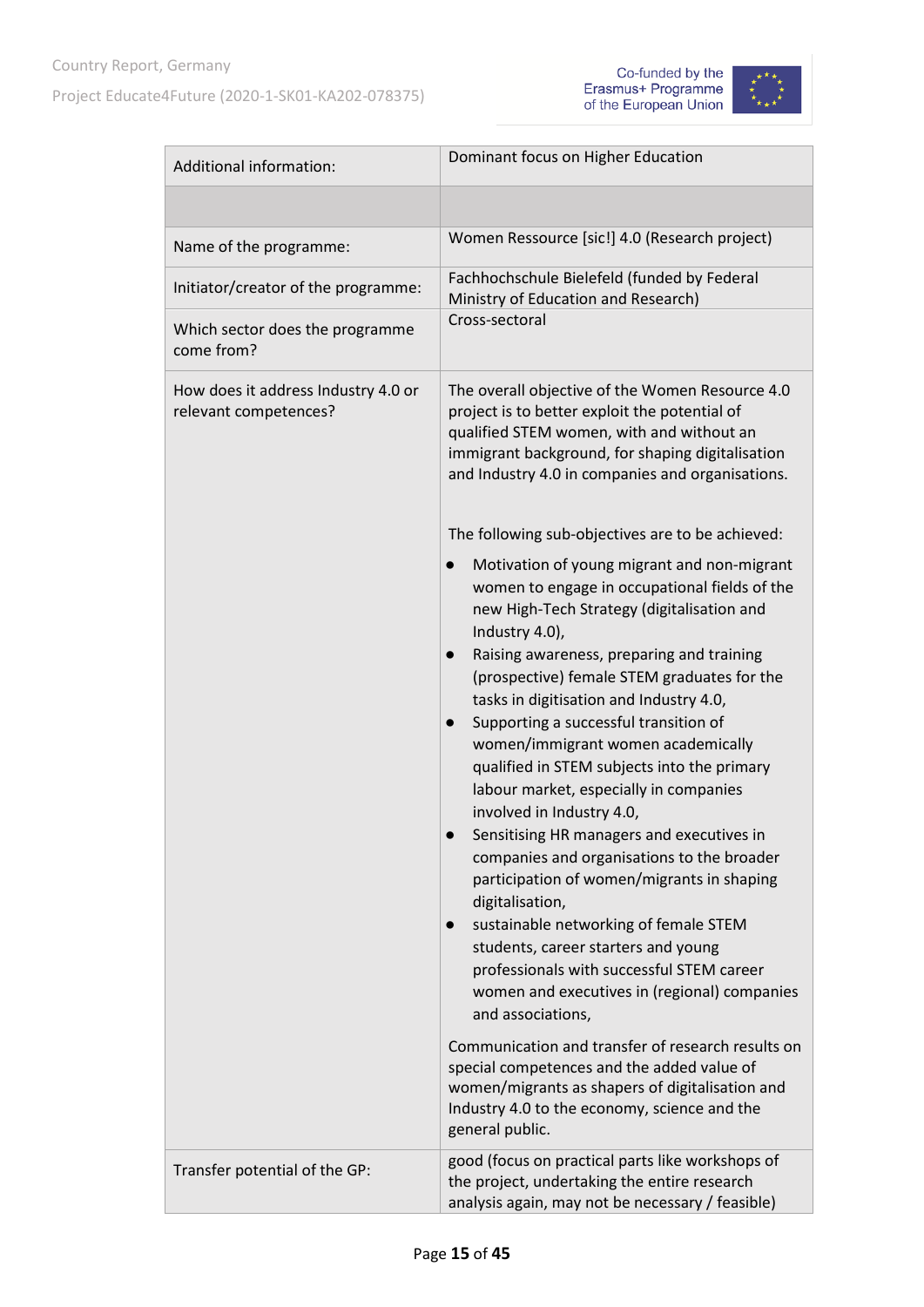



| What are the results achieved by or<br>recommendations of this<br>programme? | Main finding: Industry 4.0 will require new type of<br>leadership and organisational structures. By<br>approaching issues and dealing with challenges<br>differently than men, women enrich the diversity<br>of opinion at the top management level and the<br>search for successful problem-solving strategies.<br>Women involve the operational level more in<br>developing solutions and making decisions. (FH<br>Bielefeld, 2020)                                                                                                                                                                                                                                                                                                                                                                                                                                                                                                                                                                                             |
|------------------------------------------------------------------------------|-----------------------------------------------------------------------------------------------------------------------------------------------------------------------------------------------------------------------------------------------------------------------------------------------------------------------------------------------------------------------------------------------------------------------------------------------------------------------------------------------------------------------------------------------------------------------------------------------------------------------------------------------------------------------------------------------------------------------------------------------------------------------------------------------------------------------------------------------------------------------------------------------------------------------------------------------------------------------------------------------------------------------------------|
| Link (website, where to find more<br>information):                           | https://www.fh-<br>bielefeld.de/wirtschaft/forschung/denkfabrik-<br>digitalisierte-arbeitswelt/women-ressource-4-0                                                                                                                                                                                                                                                                                                                                                                                                                                                                                                                                                                                                                                                                                                                                                                                                                                                                                                                |
| <b>Additional information:</b>                                               |                                                                                                                                                                                                                                                                                                                                                                                                                                                                                                                                                                                                                                                                                                                                                                                                                                                                                                                                                                                                                                   |
|                                                                              |                                                                                                                                                                                                                                                                                                                                                                                                                                                                                                                                                                                                                                                                                                                                                                                                                                                                                                                                                                                                                                   |
| Name of the programme:                                                       | Klischeefrei - Initiative zur Berufs- und<br>Studienwahl                                                                                                                                                                                                                                                                                                                                                                                                                                                                                                                                                                                                                                                                                                                                                                                                                                                                                                                                                                          |
| Initiator/creator of the programme:                                          | Federal Institute for Vocational Education and<br><b>Training</b>                                                                                                                                                                                                                                                                                                                                                                                                                                                                                                                                                                                                                                                                                                                                                                                                                                                                                                                                                                 |
| Which sector does the programme<br>come from?                                | Cross-sectoral                                                                                                                                                                                                                                                                                                                                                                                                                                                                                                                                                                                                                                                                                                                                                                                                                                                                                                                                                                                                                    |
| How does it address Industry 4.0 or<br>relevant competences?                 | "Stereotype-free career and study options pursue<br>the following goals:<br>Expanding the range of career and study<br>$\bullet$<br>options regardless of gender attributes,<br>Supporting career and study options based on<br>$\bullet$<br>individual strengths and interests,<br>Equal opportunities for entry-level careers,<br>Identifying ways in which career goals can be<br>achieved in the long term,<br>Providing information on the perspectives from<br>occupations and sectors, in particular<br>perspectives on working hours, the balance<br>between work and home life, earning<br>possibilities, career options and future options,<br>Considering the importance of gender,<br>$\bullet$<br>different life situations and individual interests<br>as a universal principle, e.g. in the planning,<br>implementation and evaluation of vocational<br>orientation events,<br>counselling and company job vacancies,<br>$\bullet$<br>without further consolidating gender<br>stereotypes."<br>(Klischeefrei 2020) |
| Transfer potential of the GP:                                                | High                                                                                                                                                                                                                                                                                                                                                                                                                                                                                                                                                                                                                                                                                                                                                                                                                                                                                                                                                                                                                              |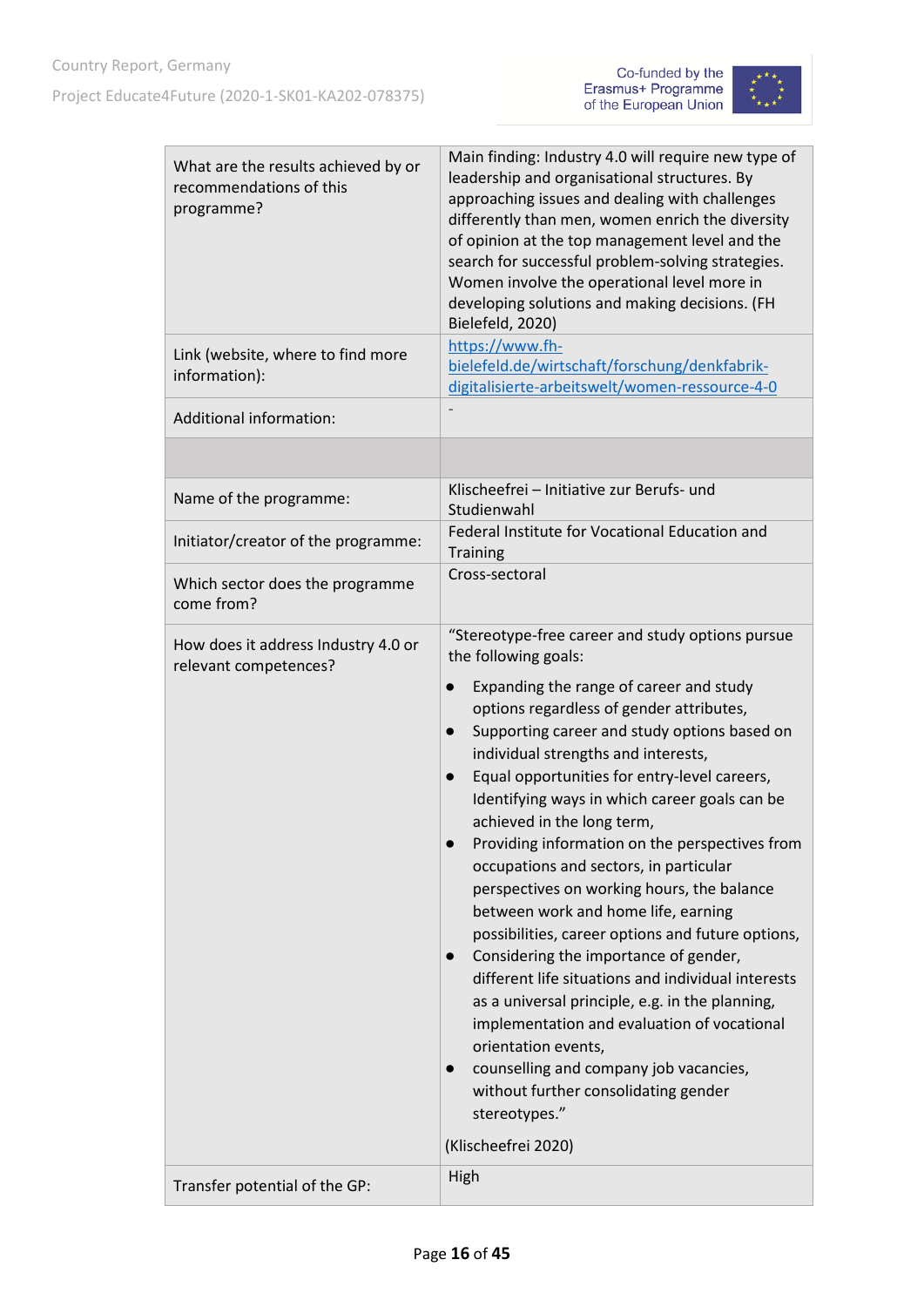



| What are the results achieved by or<br>recommendations of this<br>programme? | Recommendations, amongst others include:<br>"Further development of instructions,<br>documents, materials and media, including a<br>stereotype-free presentation of careers<br>through imagery and language.<br>Making examples of successful practice<br>prominently accessible and rewarding them<br>with the appropriately developed quality seals.<br>Including the promotion of individual potential<br>in the political discourse surrounding career<br>and study options and in the design of<br>policies."<br>(Klischeefrei 2020) |
|------------------------------------------------------------------------------|-------------------------------------------------------------------------------------------------------------------------------------------------------------------------------------------------------------------------------------------------------------------------------------------------------------------------------------------------------------------------------------------------------------------------------------------------------------------------------------------------------------------------------------------|
| Link (website, where to find more<br>information):                           | https://www.klischee-<br>frei.de/de/klischeefrei_92804.php                                                                                                                                                                                                                                                                                                                                                                                                                                                                                |
| Additional information:                                                      |                                                                                                                                                                                                                                                                                                                                                                                                                                                                                                                                           |

### <span id="page-16-1"></span><span id="page-16-0"></span>2 Actors involved in VET reform processes

#### *2.1 Decision-making bodies*

Rank these decision-making bodies according to level of responsibility in the processes of transferring Industry 4.0 competences to the VET sector?  $(1 = most involved, x = not involved at all)$ 

| <b>Federal Government / Federal</b><br><b>Ministry of Education and Research</b><br>(BMBF)                                                                              | 1 |
|-------------------------------------------------------------------------------------------------------------------------------------------------------------------------|---|
| ministry of economy                                                                                                                                                     | 5 |
| <b>State Ministry of education and</b><br>culture (i.e. KMK or Standing<br><b>Conference of Ministers of</b><br><b>Education and Cultural Affairs of</b><br>the Länder) | 5 |
| school board                                                                                                                                                            | X |
| trade unions                                                                                                                                                            | 3 |
|                                                                                                                                                                         |   |
| employer associations                                                                                                                                                   | X |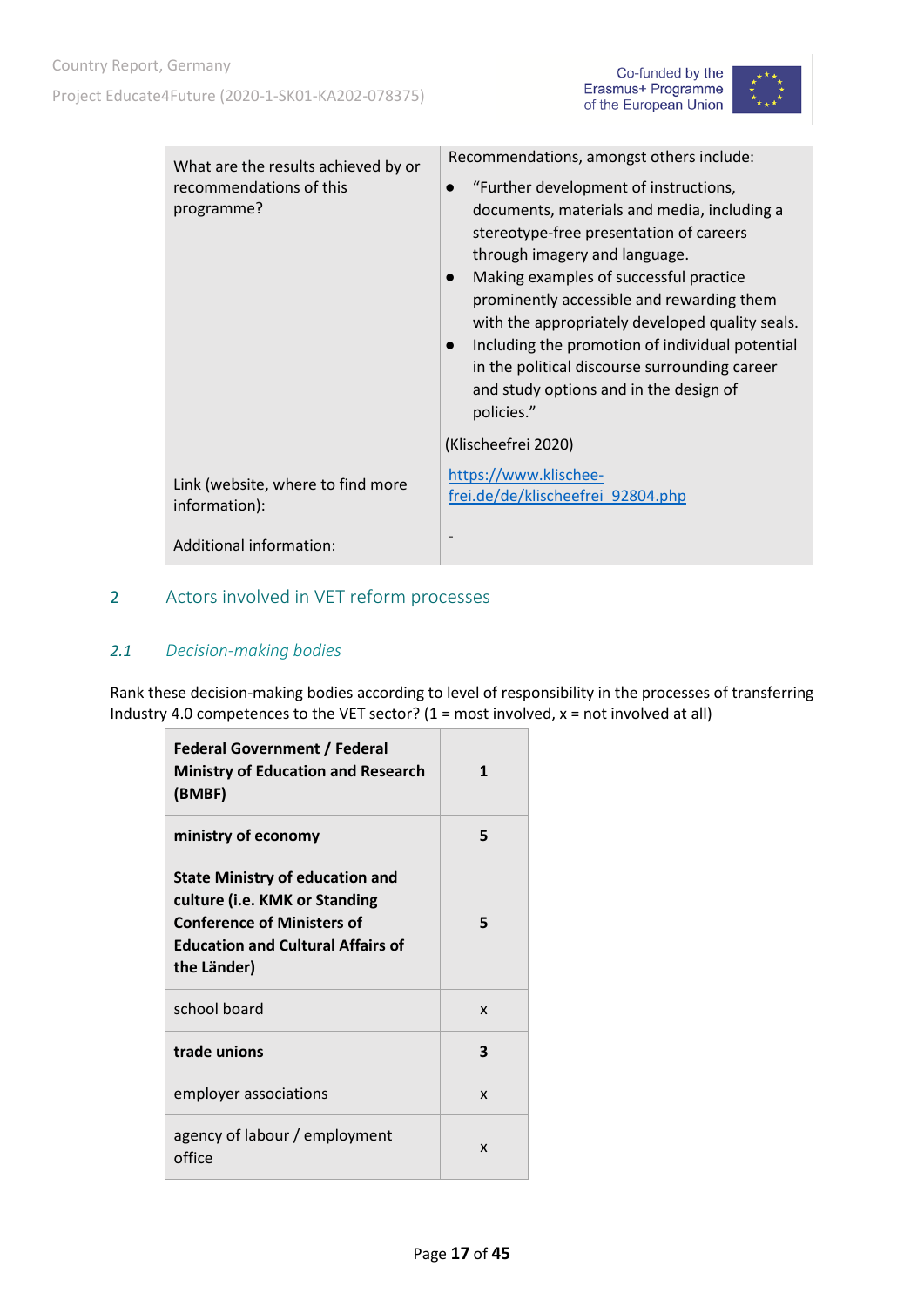| Co-funded by the      |  |
|-----------------------|--|
| Erasmus+ Programme    |  |
| of the European Union |  |



| advisory board of                                                               | X |
|---------------------------------------------------------------------------------|---|
| teacher associations                                                            | X |
| student representation                                                          | X |
| VET providers (school-based)                                                    | X |
| VET providers (work-based)                                                      | X |
| industry (representatives)                                                      | 2 |
| <b>Federal Institute for Vocational</b><br><b>Education and Training (BIBB)</b> | Δ |
| <b>State Governments</b>                                                        | 5 |

#### <span id="page-17-0"></span>*2.2 Cooperation between different actors*

In your desk research and exchange with stakeholders, which general and specific **strengths or achievements** have been identified in terms of collaboration and/or communication between the different actors involved in VET reform processes?

"The corporatist structure has been a key stabilising factor because employers' associations and trade unions generally agreed on the main organisational principles of the dual model […]. The social partners are involved at all levels of decision-making (national, regional, sectoral and firm) and social dialogue and co-determination shape the implementation of VET reforms" (Haasler 2020, 61)

The basic configuration of the participants in the regulatory process (Federal Government, States, social partners) shows that VET regulations must necessarily be an expression and result of successful consensus talks, since in addition to the educational and cultural authorities from the Federal Government and the States, key organisations of the employers and the trade unions are also involved (translated from the original source: Deißinger 2020, 12p).

In your desk research and exchange with stakeholders, which general and specific **challenges or barriers** have been identified in terms of collaboration and/or communication between the different actors involved in VET reform processes?

The recommendations and implementation guidelines issued by the main committee of the Federal Institute for Vocational Education and Training do not have a legal character. The formulated criteria for the recognition and continuation of training occupations and their essential characteristics offer a wide scope for interpretation, which is left to the judgement of all involved participants. It can be assumed that a multitude of objectives are being pursued at the same time. Differences and alignment of interest between the actors exist during, but also before, the opening of the procedure and can lead to long consultation loops and thus to delays in the process. The influence of the different perspectives ensures the relevance and acceptance of a revised training occupation in professional practice, but is based on a very general formulation of objectives. (translated from the original source: Lohse 2017, 141)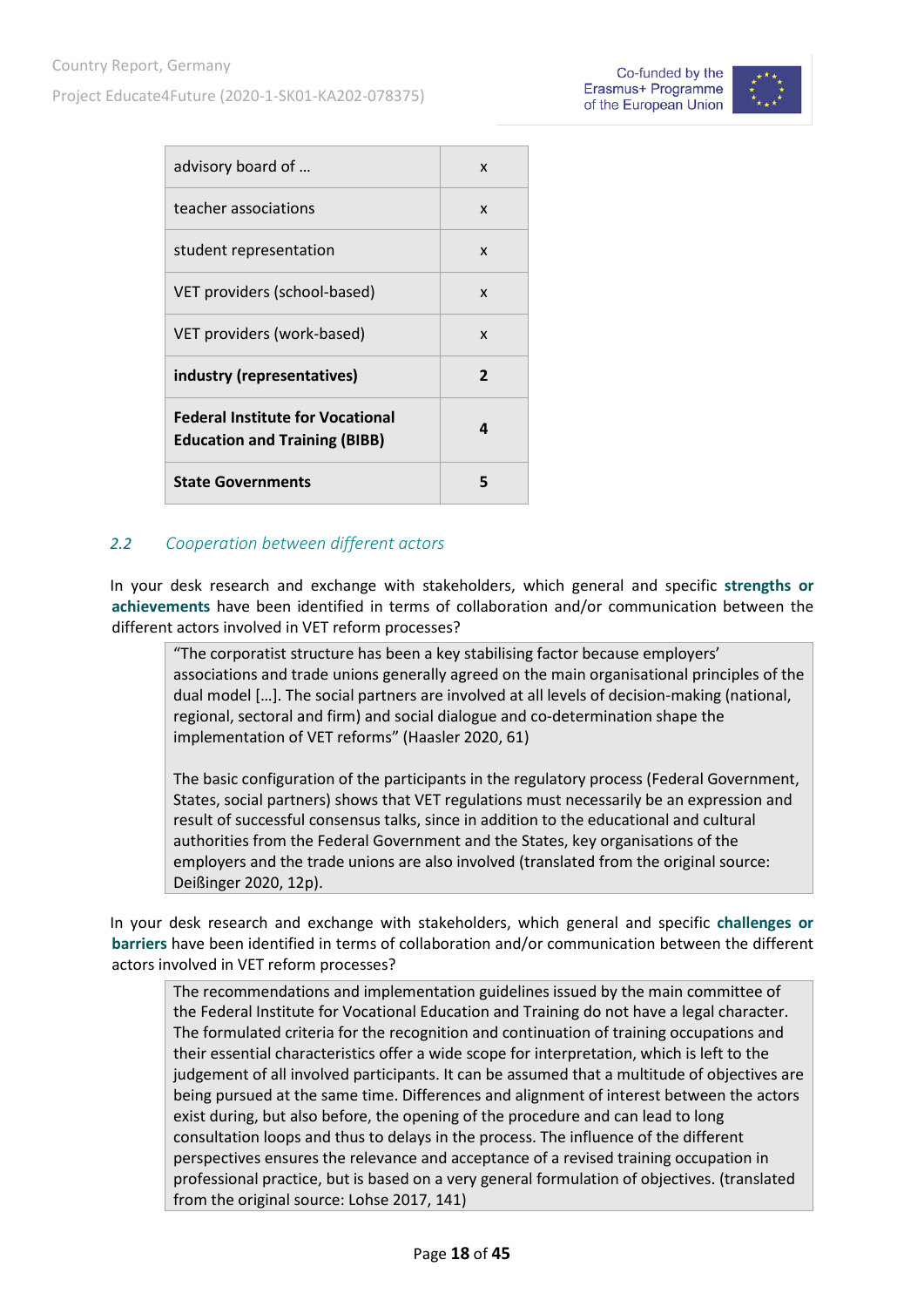



According to stakeholder feedback: The various actors involved in the process of reorganising VET regulations work together effectively.

In your desk research and exchange with stakeholders, what **suggestions and/or recommendations** were identified with the aim of improving collaboration and/or communication between the different actors involved in VET reform processes?

No suggestions and/or recommendations were identified.

#### <span id="page-18-0"></span>3 Processes

This section focuses on the various processes involved in the (re)shaping of the VET sector across your country / region more generally as well as your particular sector(s).

#### <span id="page-18-1"></span>*3.1 Revision and reform processes*

Under revision and reform processes we mainly understand the processes involved in revising existing VET programmes and reforming it with new VET programmes.

In your sector, which actors are generally the **drivers of innovation** (e.g. instigating change and making proposals for VET reforms)? Please assign the approximate percentages to show the different levels of contribution from the various actors.

| ministry of education                                                                                | 0%    |
|------------------------------------------------------------------------------------------------------|-------|
| ministry of economy                                                                                  | 10%   |
| <b>Federal Government /</b><br><b>Federal Ministry of</b><br><b>Education and Research</b><br>(BMBF) | 5 %   |
| school board                                                                                         | 0%    |
| trade unions                                                                                         | 25 %  |
| agency of labour /<br>employment office                                                              | 0%    |
| advisory board of                                                                                    | 0%    |
| teacher associations                                                                                 | 0%    |
| student representation                                                                               | $0\%$ |
| <b>VET providers (school</b><br>based)                                                               | 5 %   |
| VET providers (work<br>based)                                                                        | 0%    |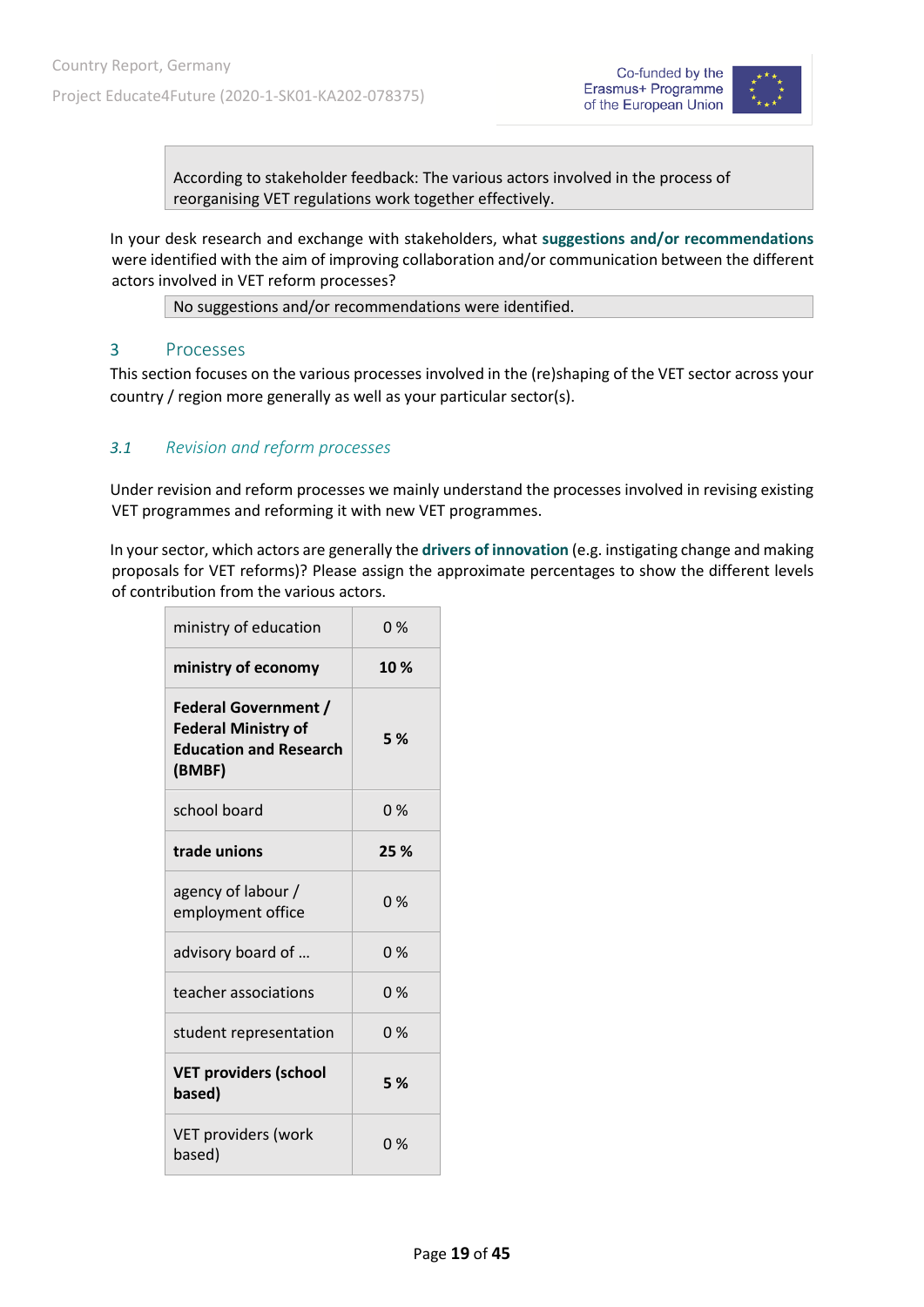

| industry<br>(representatives)                                                         | 30%  |
|---------------------------------------------------------------------------------------|------|
| other: Federal Institute<br>for Vocational<br><b>Education and Training</b><br>(BIBB) | 25 % |
|                                                                                       | 100% |

What mechanisms are in place to ensure the revision of **existing VET programmes** in your country? Do revisions take place regularly and at specified intervals?

|                          | Revision processes are ongoing and ensured via various mechanism, i.e. committees<br>representing key stakeholders (e.g. German Employers' Organisation for Vocational and<br>Further Training, BIBB, Confederation of German Trade Unions)                                                                                                                                                                                                                                                                                                                                                                                                                                                                                                                                              |
|--------------------------|------------------------------------------------------------------------------------------------------------------------------------------------------------------------------------------------------------------------------------------------------------------------------------------------------------------------------------------------------------------------------------------------------------------------------------------------------------------------------------------------------------------------------------------------------------------------------------------------------------------------------------------------------------------------------------------------------------------------------------------------------------------------------------------|
| $\overline{\phantom{a}}$ | the initiation of new or revision of existing occupations is tied to the development<br>of parameters defining training occupations; generally these are created by the<br>social partners headed by German Employers' Organisation for Vocational and<br>Further Training (Kuratorium der Deutschen Wirtschaft für Berufsbildung, KWB)<br>and usually the Confederation of German Trade Unions (Deutsche<br>Gewerkschaftsbund) (BIBB 2011);<br>proposals for the introduction of new or revision of existing parameters "can                                                                                                                                                                                                                                                            |
|                          | emerge in different ways:<br>out of preliminary talks held by the social partners (employers and trade<br>$\circ$<br>unions),<br>from the findings of research projects conducted or advisory opinions<br>$\circ$<br>drafted by the Federal Institute for Vocational Education and Training<br>(BIBB),<br>from instructions issued by the responsible ministry." (BIBB 2011, 27)<br>$\Omega$                                                                                                                                                                                                                                                                                                                                                                                             |
|                          | "vocational training research as a prerequisite for designing, revising and adapting<br>training regulations to keep pace with economic, technological and societal<br>change" (BIBB 2011, 17), undertaken by the Federal Institute for Vocational<br><b>Education and Training (BIBB)</b><br>"The push for new professions to be introduced or existing ones to be modified<br>usually comes for the employers' associations. Once all the parties involved -<br>especially the trade unions - have been heard, the competent minister (in most<br>cases the Federal Minister for Economic Affairs and Energy) coordinates with the<br>Länder, which have jurisdiction over the vocational schools, and decides whether<br>or not the initiative is to be implemented." (BMWi 2017a, 1) |

Briefly describe the review and revision process of **existing VET programmes** in your country. In which way(s) are adjustments brought forward, considered, implemented? How long can these process(es) take? Are the conditions set for it in the law or by-laws? Feel free to visualise this process in a flow chart.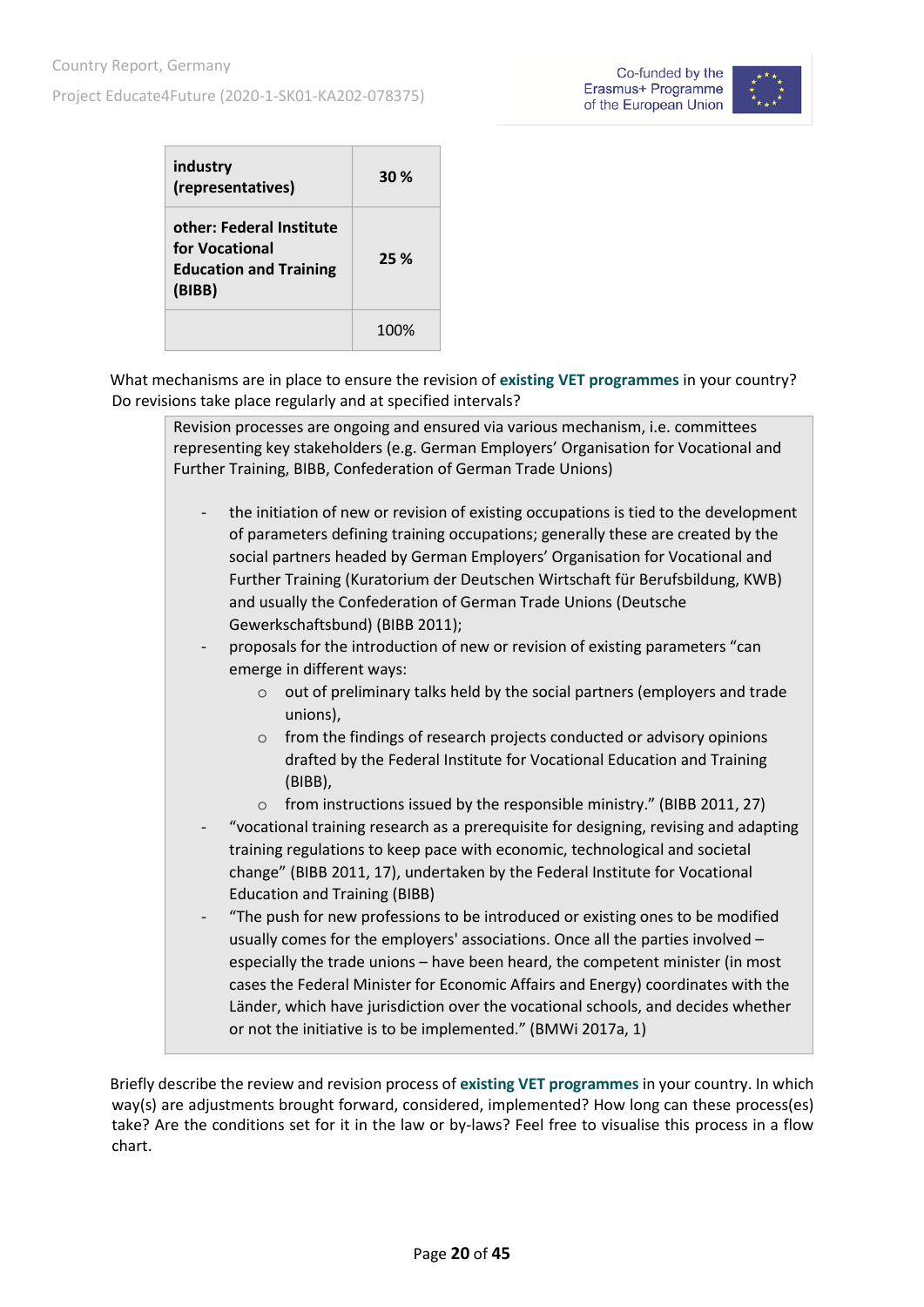

- following systematic procedure participants involving the federal government, the Länder governments, employers, trade unions and the VET research community. (BIBB 2011)

BIBB outlines three main steps (2011, 28pp):

- 1. Definition of training regulation parameters (incl. designation of occupation, length of training, structure of initial VET, form of examination, time allocation, environmental protection; list of skills, knowledge and capabilities).
- 2. Drafting and coordination (development of training regulation and corresponding framework curriculum)
- 3. Issuing the training regulation (training regulation and curriculum approved by the Federal-Länder Coordination Committee for Vocational Training Regulations / Framework Curricula (KoA); then the different German states adopt the framework curriculum or adapt to local curricula)

Lohse (2017, 142) provides an illustrated overview of the process: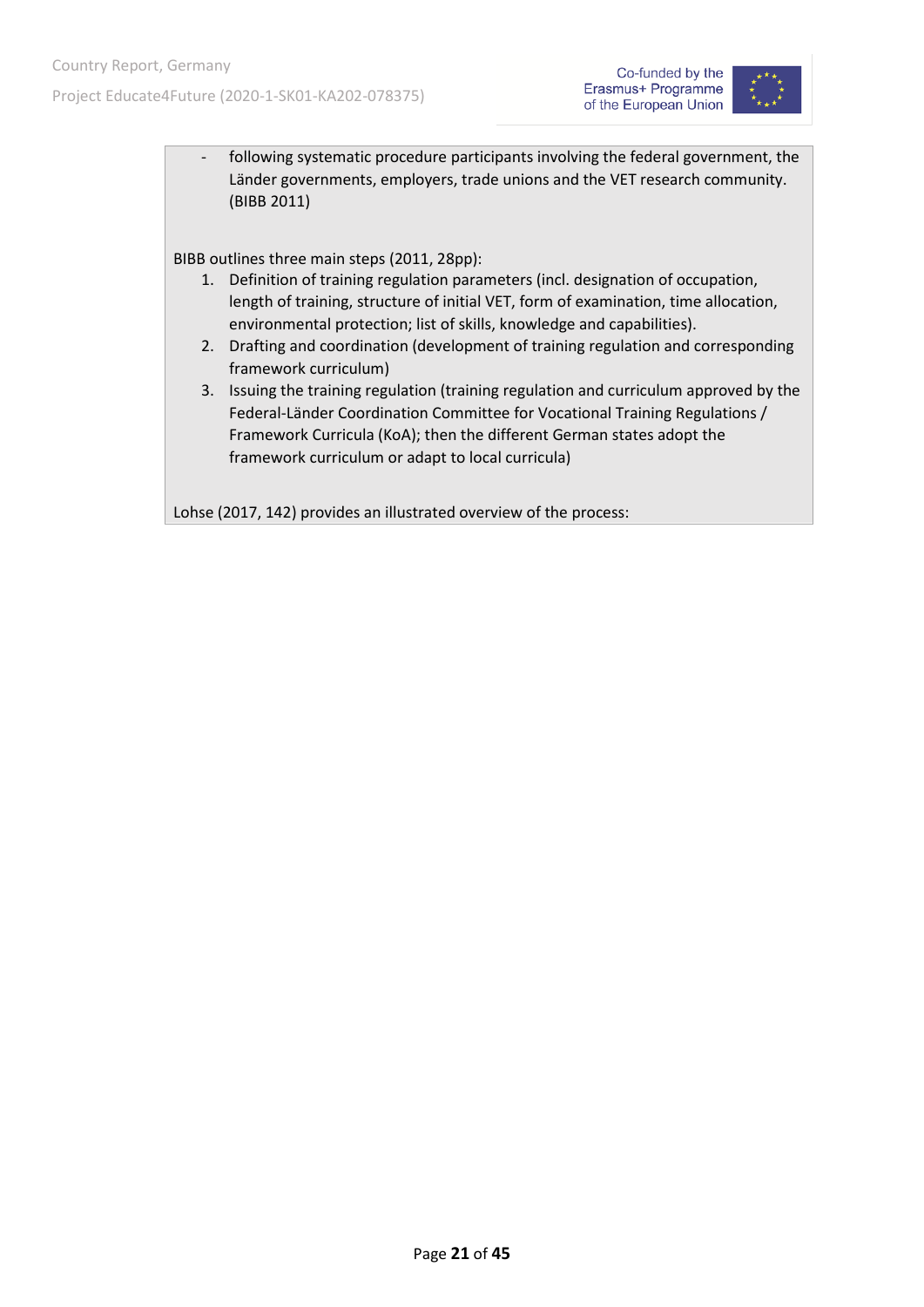





Deißinger (2020, 14) identifies the same three steps in the process but adds the research (identification of needs) phase as the first of a total four steps.

"As a rule, the initiative for updating the content or structure of a training occupation or for developing an entirely new occupation comes from industry associations,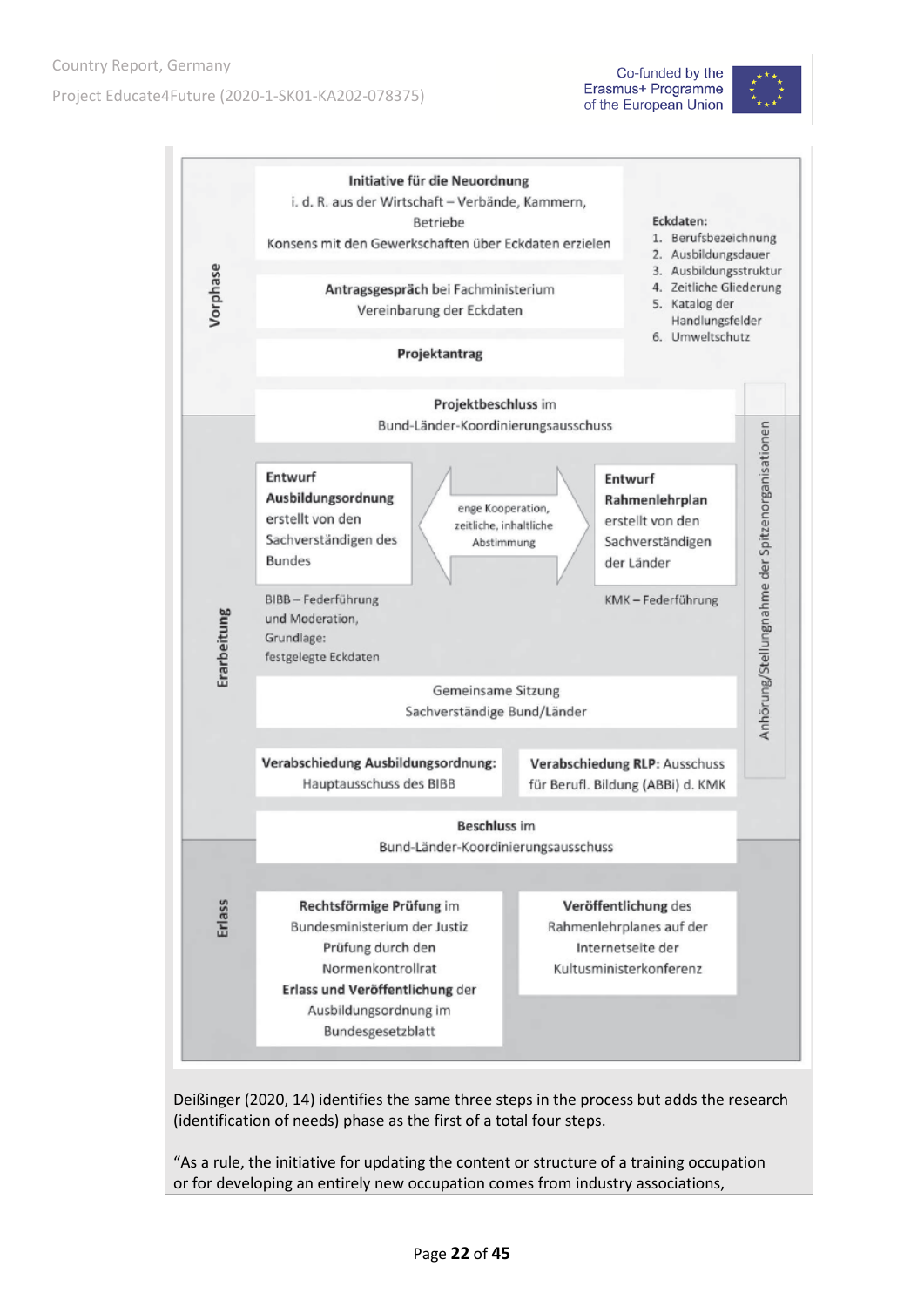

from the top–level employers' organisations, from trade unions or the Federal Institute for Vocational Education and Training. After hearing the views of all the parties concerned, the responsible federal ministry decides in consultation with the Länder governments whether to proceed. In many cases, BIBB issues an advisory opinion or, particularly when larger-scale revisions are being considered, conducts a research project before the ministry takes its decision" (BIBB 2011, 24).

After the training regulation is drafted (including provisions section and general training plan) and revised in the draft and coordination phase, the "Federal-Länder Coordination Committee for Vocational Training Regulations / Framework Curricula (KoA) finally approves the new vocational training regulation and the framework curriculum" (BIBB 2011, 34).

"The responsible ministry in conjunction with the Federal Ministry of Education and Research subsequently issues the training regulation and publishes it in the Federal Gazette. The date that a new regulation goes into force is usually the start of the next training year – i.e. 1 August in Germany. As a rule, the individual Länder adopt the framework curriculum for the particular occupation or incorporate it into their own specific curricula for part-time vocational schools." (34)

"The federal and Länder governments have agreed as a matter of principle to limit the duration of this procedure to one year. As a rule, the experts should complete their work within eight months following the decision by the coordinating committee (the body in which the federal and Länder governments resolve any differences)" (BIBB 2011, 24).

- Federal experts = nominated by social partners and support the draft process of training regulations
- State experts = nominated by Kultusministerkonferenz (KMK, Standing Conference of Ministers of Education and Cultural Affairs of the Länder) and develop framework curricula

Haasler (2020, 59) conflicts this account in terms of length:

"Any revision or new enactment, however, tends to take several years because of the consensus-based corporatist system, which requires the agreement of the social partners (employers' associations and unions) and the state (see the section The institutional context of vocational education and training). In the context of the rapidly changing demands of the knowledge economy and the digitalisation of work, the slow adaptation capacities of the dual system are thus of growing concern".

Briefly describe the introduction process of **new VET programmes** in your country. How long does this process (usually) take? Please include any relevant laws, regulations and stakeholders. Feel free to visualise this process in a flow chart.

The process for introducing a new VET programme in principle follows the same procedure undertaken for the revision or adaptation of existing VET programmes (BIBB 2011).

Which of the following aspects are **taken into consideration** in the revision and reform processes of the VET sector in your country / region generally and your sector(s) more specifically?

| infrastructure |  |
|----------------|--|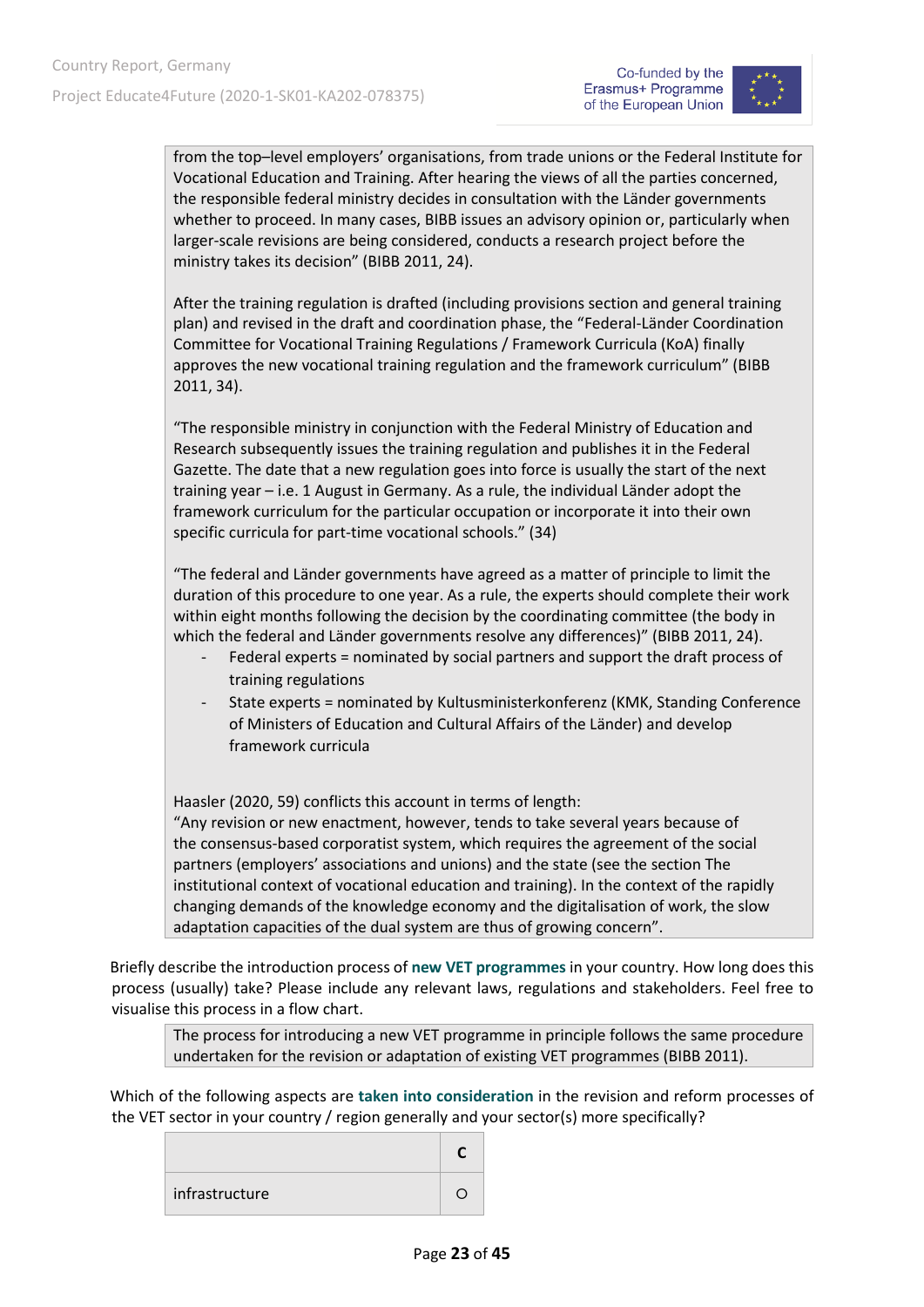Project Educate4Future (2020-1-SK01-KA202-078375)





| technology                             |              |
|----------------------------------------|--------------|
| staff availability                     |              |
| staff competences                      | ∩            |
| wording of job descriptions            | ∩            |
| European standards (e.g. ESCO,<br>ISCO |              |
| VET provider needs                     | Ω            |
| industry / labour market needs         | ./           |
| staff needs                            | ∩            |
| student needs                          | Ω            |
| evidence-based research                | $\checkmark$ |
| European trends                        | ∩            |
| international trends                   | ∩            |
| local / regional / national politics   |              |
| other [insert here]                    |              |

Which three of the above mentioned aspects receive the **most attention** in the transfer processes in your country or sector(s)?

technology, industry / labour market needs, evidence-based research (based on our stakeholder feedback)

Which three of the above-mentioned aspects receive the **least attention** in the transfer processes in your country or sector(s)?

infrastructure, staff needs, European and international trends (based on our stakeholder feedback)

What mechanisms are in place to ensure the **needs of VET providers, teachers and students** are met and their voices are heard? How are their perspectives translated to policy?

Based on the desk research and stakeholder feedback it seems there are no mechanisms in place to ensure the needs of VET providers, teachers and students.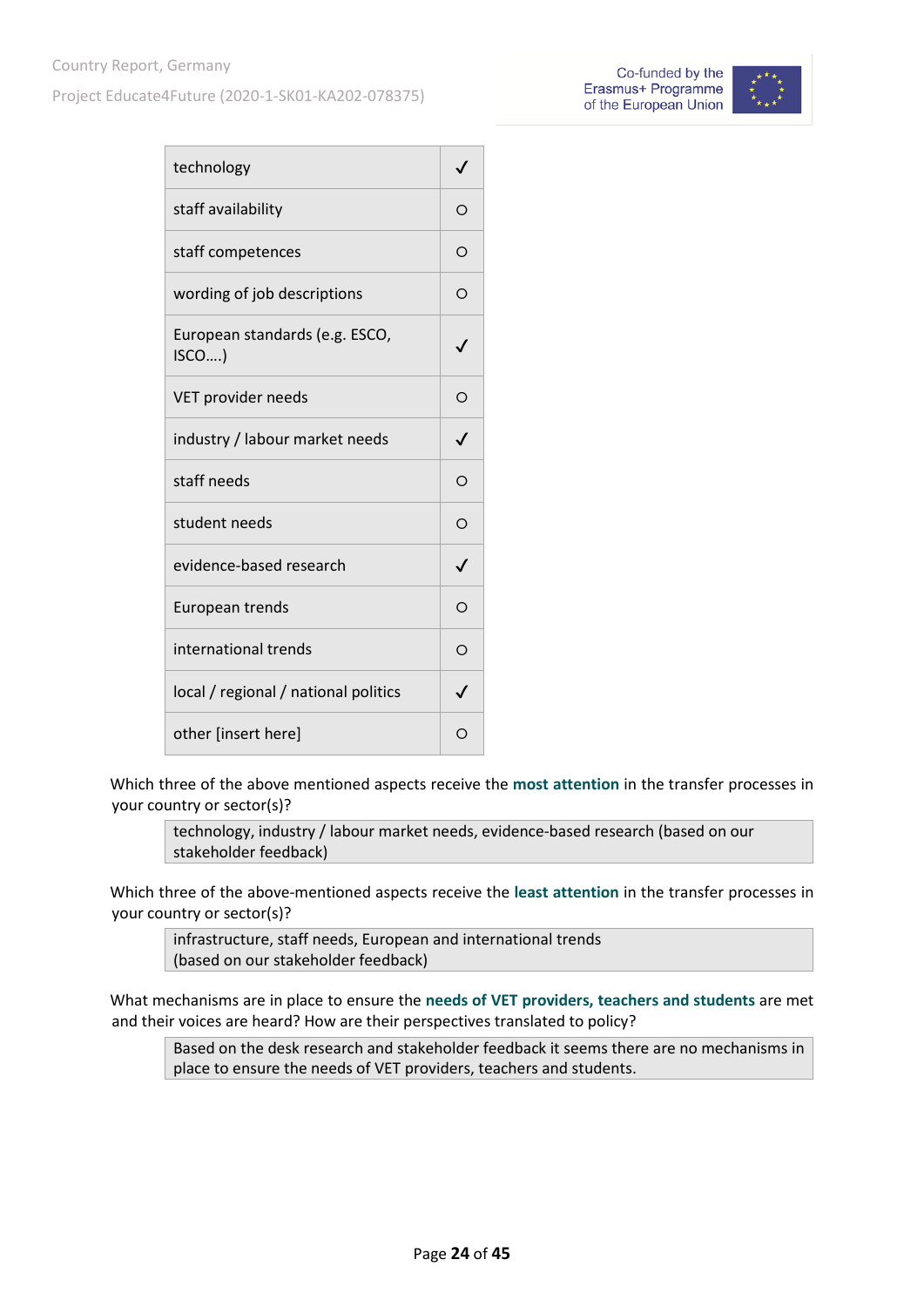

#### <span id="page-24-0"></span>*3.2 Mechanisms for establishing labour market needs with regard to Industry 4.0*



Which of the following actors are predominantly responsible for the mechanisms in place to establish labour market needs in your country and in your specific sector(s)?

|                                                                                   | C            |
|-----------------------------------------------------------------------------------|--------------|
| ministry of education                                                             | O            |
| ministry of economy (i.e. Federal<br>Ministry for Economic Affairs<br>and Energy) | Ω            |
| <b>Federal Foreign Office</b>                                                     | O            |
| school board                                                                      | $\circ$      |
| trade unions                                                                      | $\checkmark$ |
| employer associations                                                             | $\checkmark$ |
| agency of labour / employment<br>office (i.e. Agentur für Arbeit)                 | $\checkmark$ |
| advisory board of                                                                 | $\Omega$     |
| teacher associations                                                              | $\Omega$     |
| student representation                                                            | $\Omega$     |
| VET providers (school-based)                                                      | O            |
| VET providers (work-based)                                                        | O            |
| industry (representatives)                                                        | $\Omega$     |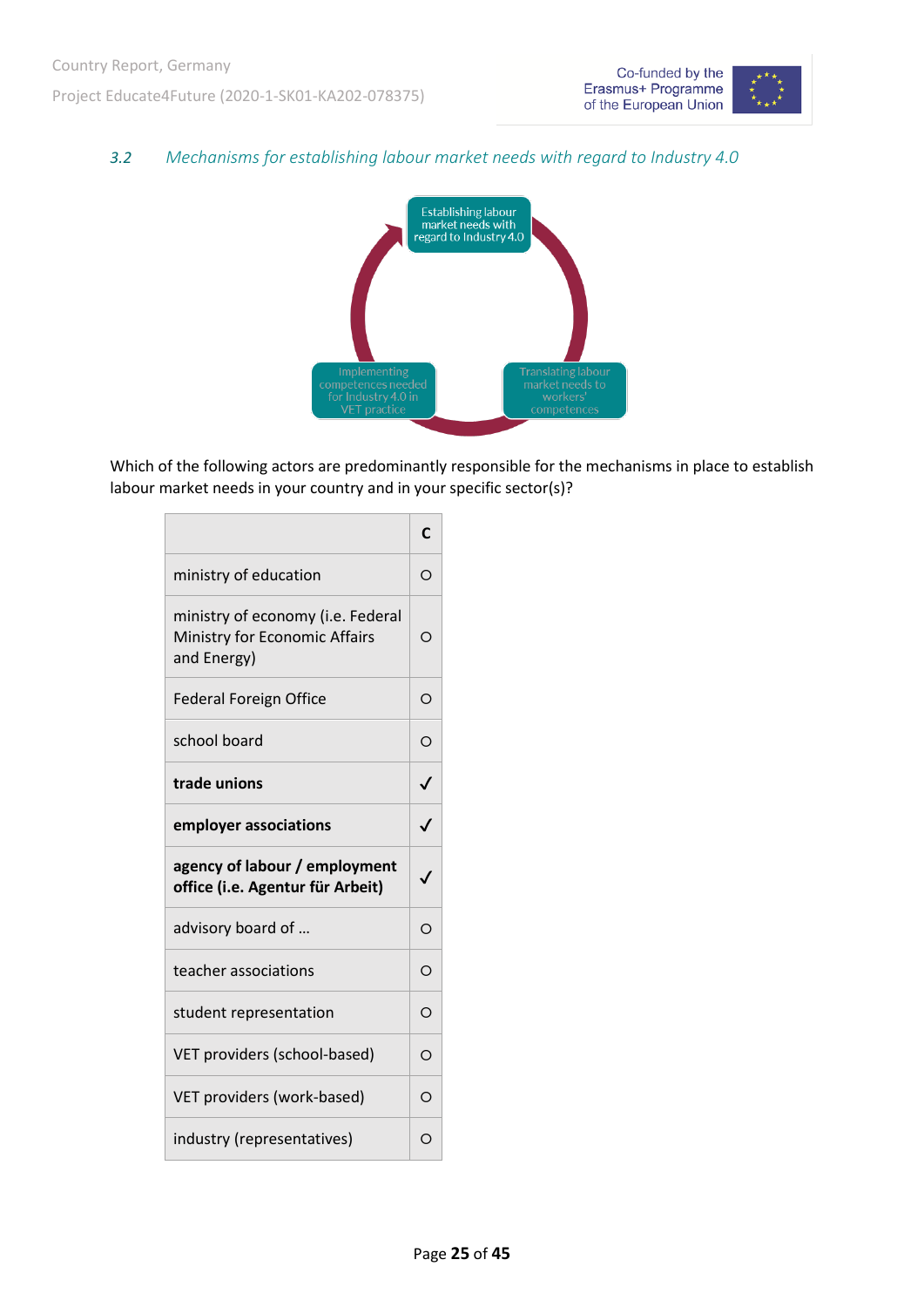



What **general mechanisms** are in place to establish labour market needs in your country and in your specific sector(s)?

As part of the ongoing revisions of the VET sector, institutions like the Federal Institute for Vocational Education and Training (BIBB 2021c) and Agentur für Arbeit (2021) establish current labour market needs (in terms of skilled workers' shortages). In addition, employers' organisations and trade unions publish reports on the needs of their sectors in terms of workers' skills or trained workers in general.

If applicable, which **specific mechanisms** were used to establish labour market needs with regard to Industry in 4.0 in your country and in your specific sector(s)?

No specific mechanisms were introduced; existing mechanisms focused their research effort accordingly: e.g. multiple studies and investigations on Industry 4.0 undertaken or initiated by BIBB (e.g. 2021a/d, 2017b).

<span id="page-25-0"></span>*3.3 Processes for translating labour market needs to workers' competences*



Which of the following actors are predominantly responsible for translating labour market needs to key competences in VET practice of your country and your specific sector(s)?

| ministry of education (i.e. Federal<br>Ministry of Education and Research)         |  |
|------------------------------------------------------------------------------------|--|
| ministry of economy (i.e. Federal<br>Ministry of Economy and Energy)               |  |
| other: Federal Institute for<br><b>Vocational Education and Training</b><br>(BIBB) |  |
| school board                                                                       |  |
| trade unions                                                                       |  |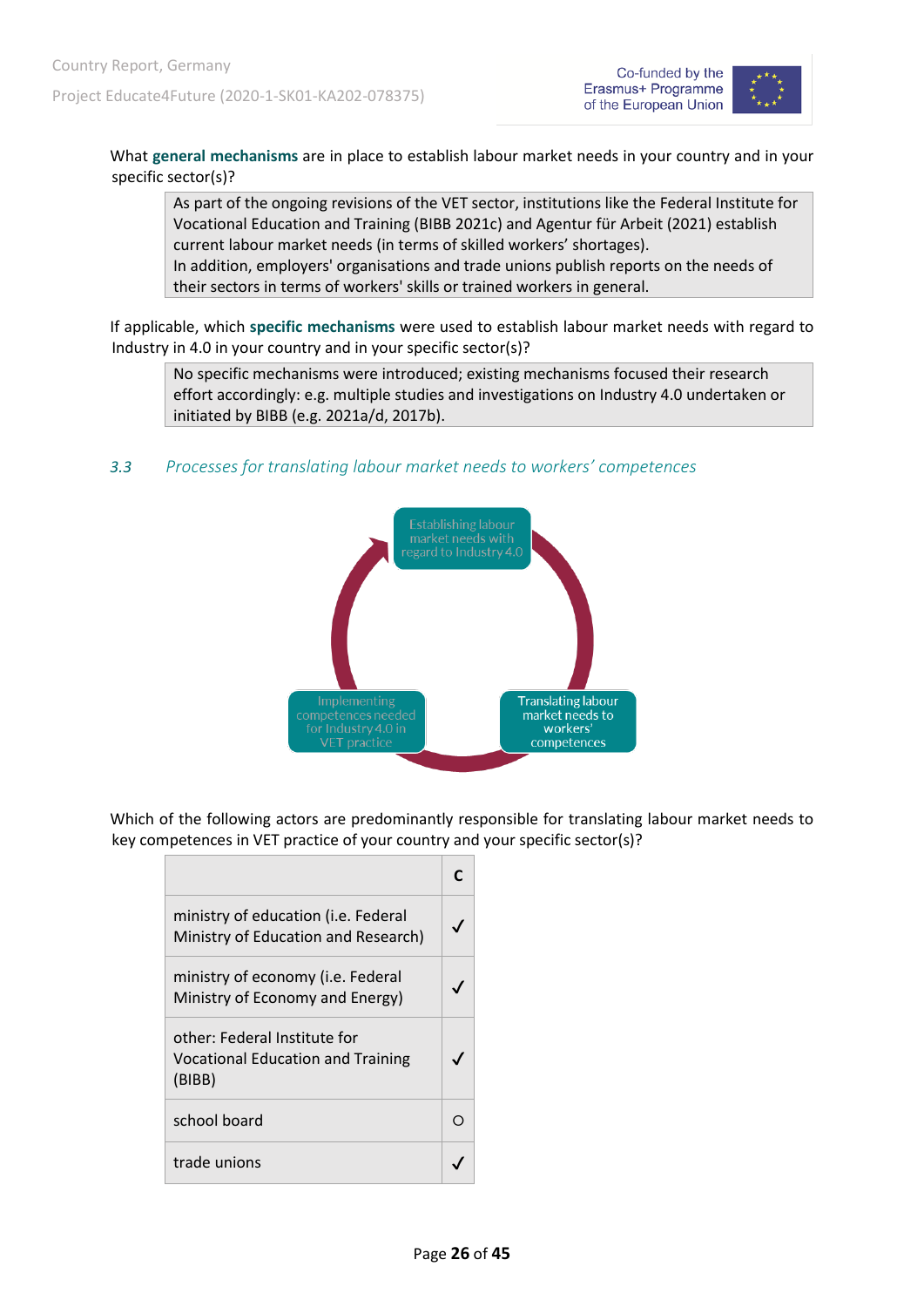Project Educate4Future (2020-1-SK01-KA202-078375)



| employer associations                                    |  |
|----------------------------------------------------------|--|
| agency of labour / employment<br>office                  |  |
| advisory board of                                        |  |
| teacher associations                                     |  |
| student representation                                   |  |
| VET providers (school-based)                             |  |
| VET providers (work-based)                               |  |
| industry (representatives, i.e.<br>independent research) |  |

What processes **generally regulate or organise** the translation of labour market needs to competences in your country and in your specific sector(s)?

The translation of labour market needs to competences is somehow a part of the 3-step revision process described in 3.1. However, there's no specific or centralised mechanism ensuring a standardised (or uniform) translation of labour market needs to specific competences, which has also been confirmed in the stakeholder feedback. Federal as well as industry funded research initiatives have developed varied understandings of "Industry 4.0" competences (e.g. acatech 2016, BMWi 2018, Hartmann 2017, Schmid 2017, Pfeiffer et al. 2016).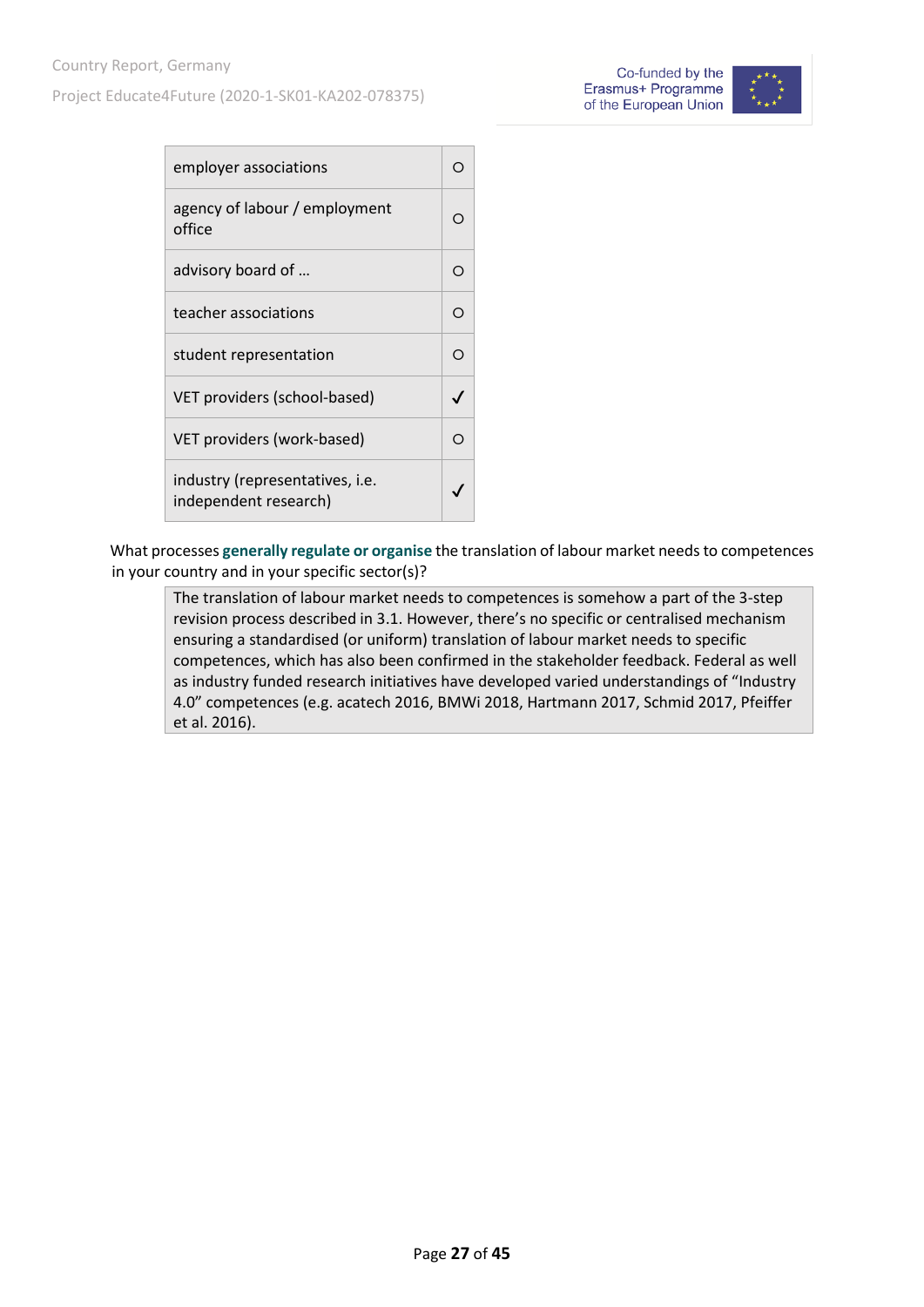$\Gamma$ 



#### <span id="page-27-0"></span>*3.4 Processes for implementing competences needed for Industry 4.0 in VET practice*



Which of the following actors are predominantly responsible for the processes regulating or organising the implementation of key competences in VET practice of your country and your specific sector(s)?

 $\overline{\phantom{a}}$ 

|                                                                                                   | C        |
|---------------------------------------------------------------------------------------------------|----------|
| <b>Federal Government / Federal</b><br><b>Ministry of Education and</b><br><b>Research (BMBF)</b> |          |
| ministry of economy                                                                               | $\circ$  |
| ministry of                                                                                       | O        |
| school board                                                                                      | O        |
| trade unions                                                                                      | O        |
| employer associations                                                                             | O        |
| agency of labour / employment<br>office                                                           | O        |
| advisory board of                                                                                 | O        |
| teacher associations                                                                              | O        |
| student representation                                                                            | $\Omega$ |
| VET providers (school based)                                                                      | O        |
| VET providers (work based)                                                                        | O        |
| industry (representatives)                                                                        | $\Omega$ |
| other [insert here]                                                                               | O        |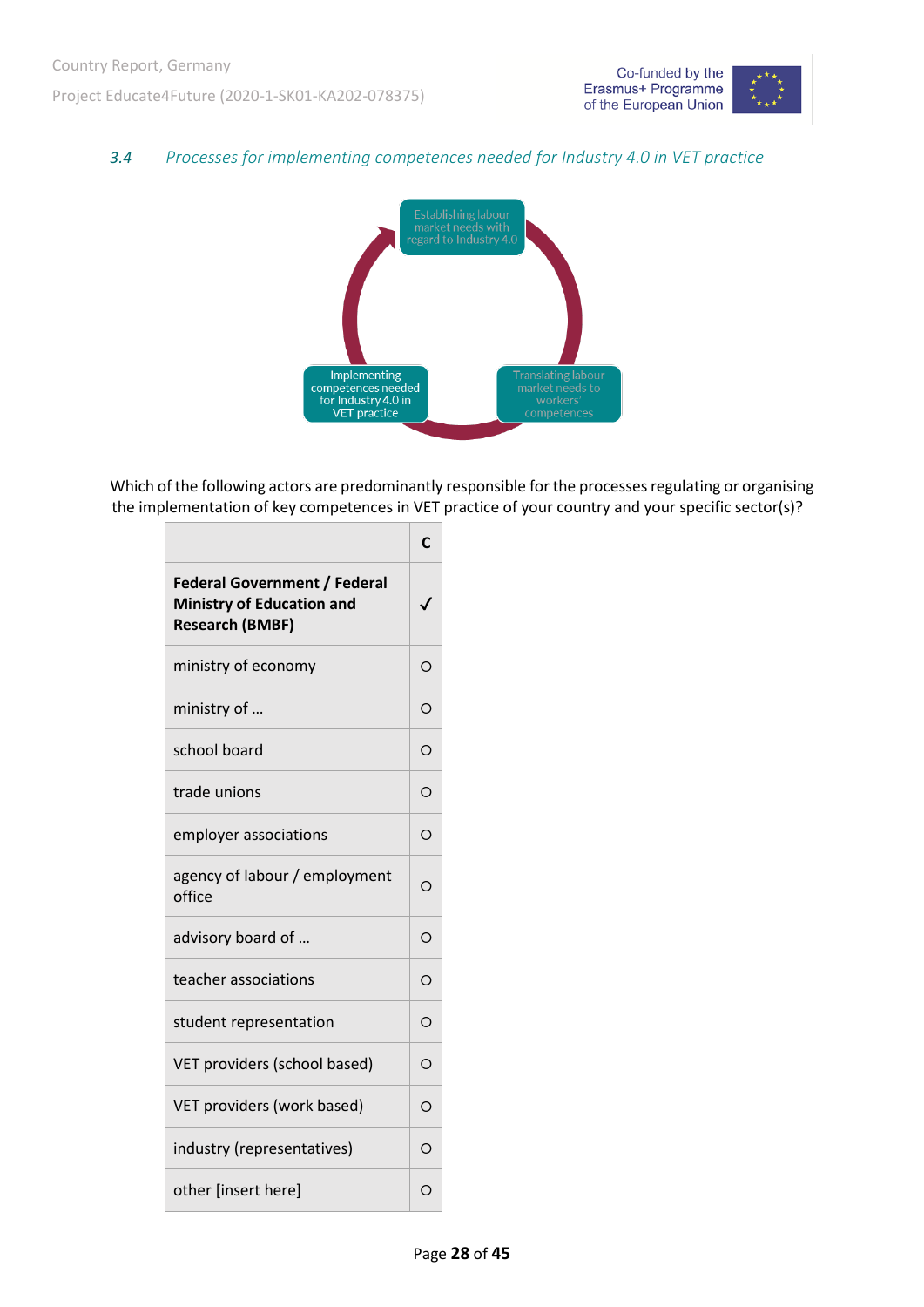



What processes **generally regulate or organise** the implementation of new competences in your country and in your specific sector(s)? How are competences usually transferred from policy to VET practice?

This would happen in the drafting and coordination phase of introducing or revising new training regulations. "BIBB asks the top-level employers' and trade union organisations to nominate representatives of company-based training practice who, acting as experts for the federal government (since company-based vocational training falls within its purview), work jointly with BIBB to develop new training regulations or revise existing training regulations.

Proceeding in concert with the work done by the federal government's experts, the experts delegated by the Länder develop a draft curriculum for instruction at […] vocational schools. At the end of the drafting phase, the two groups of experts meet to discuss the two drafts and bring their respective content and timetables into alignment" (BIBB 2011, 30).

- "In addition, the designated experts drafted a EUROPASS certificate supplement for each occupation to accompany the final certificate" (31).
- According to the Vocational Training Act, vocational competence is equated with the DQR's (Deutscher Qualifikationsrahmen, German national qualifications framework) understanding of competence. In all training regulations developed from 2015 onwards, the four competence dimensions of the DQR should systematically be taken into account. (translated from the original source: BIBB 2017a, 23)

Also BIBB initiated the modernisation / revision of the Standardberufsbildpositionen (standard occupational profile elements = are contents that are anchored in the respective occupational profile and WBL plan in addition to the skills, knowledge and competences that determine the occupational profile. All companies providing training must ensure that these are taught and include them in the WBL plan. They are also subject to examinations. [BIBB 2021a, 5])

- translated from the original source BIBB 2021a, 6: The item "digitalised workplace" was included as a completely new standard. It deals with the handling of digital media and data, the consideration of data security and data protection as well as the ability to obtain and check information, which is becoming increasingly important against the background of an increasing flood of information and "fake news". In addition, communicative and social competences in the digital work environment are also taken into account with regard to social diversity and mutual appreciation. The latter requirements are not exclusively geared to digital cooperation, but are particularly prominent in the digital workplace, where appropriate communication rules are of particular importance.

If applicable, which **specific processes** regulated or organised the implementation of competences needed for Industry 4.0 in VET practice of your country and your specific sector(s)? What technical, infrastructural and personnel measures were provided and by whom to implement these changes at VET institutions?

National initiative "Industrie 4.0"

"Industrie 4.0" (Industry 4.0 [I40]) is a national strategic initiative from the German government through the Ministry of Education and Research (BMBF) and the Ministry for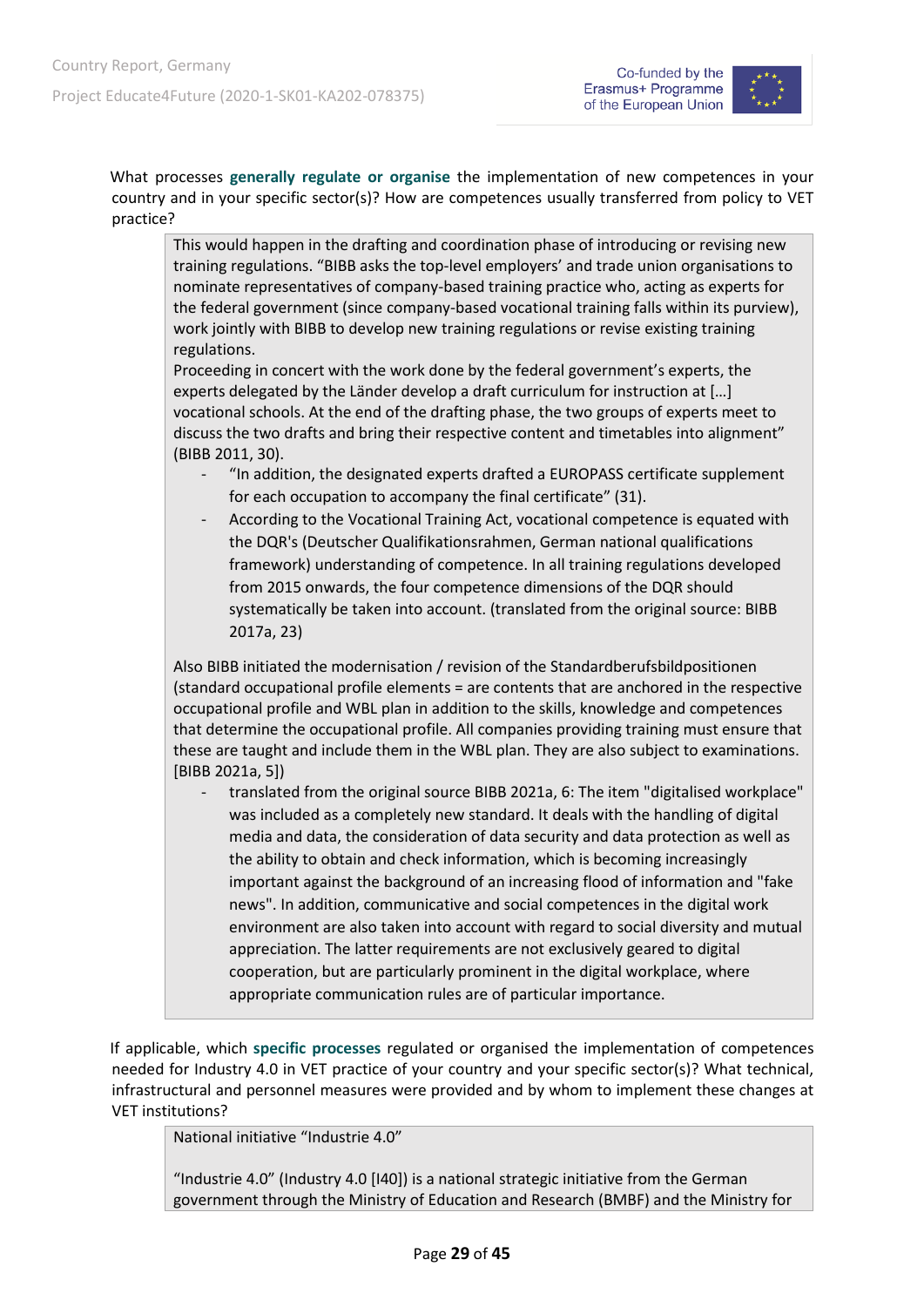

Economic Affairs and Energy (BMWI). It aims to drive digital manufacturing forward by increasing digitisation and the interconnection of products, value chains and business models. It also aims to support research, the networking of industry partners and standardisation. I40 is pursued over a 10-15-year period and is based on the German government's High Tech 2020 Strategy. The initiative was launched in 2011 by the Communication Promoters Group of the Industry Science Research Alliance (FU) that was convened and organised by BMBF and adopted through the High-Tech Strategy 2020 Action Plan. I40 has become institutionalised with the Platform Industrie 4.0 (Platform I40) that now serves as a central point of contact for policy-makers. BMBF and BMWI have jointly allocated €200 million in funding. […] five working groups ensure the thematic work on reference architecture and standardisation, research and innovation, security, legal framework and training." (EC 2017, 3)

Translated from the original (BMBF 2017a): The national initiative "Berufsbildung 4.0" (Vocational Education and Training 4.0) is an initiative launched by the Federal Ministry of Education and Research (BMBF) in cooperation with the Federal Institute for Vocational Education and Training (BiBB) in 2016. It aims at creating new measures for sustainable, attractive and competitive VET and bring them together with other BMBF initiatives on digitalisation. One of the key elements of "Berufsbildung 4.0" is the new research initiative "Skilled Worker Qualifications and Competences for the Digitised Work of Tomorrow", which is jointly funded by the BMBF and BIBB. In dialogue with companies, the jobs affected by digitalisation are being examined in selected occupations with regard to work processes, activities and qualification requirements. The aim is to identify the changing requirements for the qualifications of skilled workers at an early stage, to record the quantitative and qualitative effects and to establish an early identification system. The initiative is also investigating the importance of digital competences of trainees as well as trainers for the successful completion of vocational training. The activities of "Berufsbildung 4.0" also include the BMBF programme "Digital Media in Vocational Education and Training". This programme contributes to the modernisation and strengthening of vocational education and training. Innovative, digitally supported education, communication and information solutions are being developed to meet the requirements for learning and working in the digital society. In addition, the development of concepts to strengthen the media competence of employees and organisations is promoted in order to optimally use learning with digital media. In addition to the target group of learners, the focus is also on the concrete qualification of educational professionals.

The varied funding opportunities / initiatives under this programme are described in detail in BMBF (2017b).

#### <span id="page-29-0"></span>4 Examples of good practice (GP)

This section is dedicated to the collection of specific examples from your region and/or country.

#### <span id="page-29-1"></span>*4.1 Revisions of existing VET programmes*

How specifically (if at all) did the new labour market needs and requirements of Industry 4.0 translate into changes to existing VET programs in the last 5-7 years? Please identify existing programmes that have been revised to accommodate Industry 4.0 labour market requirements.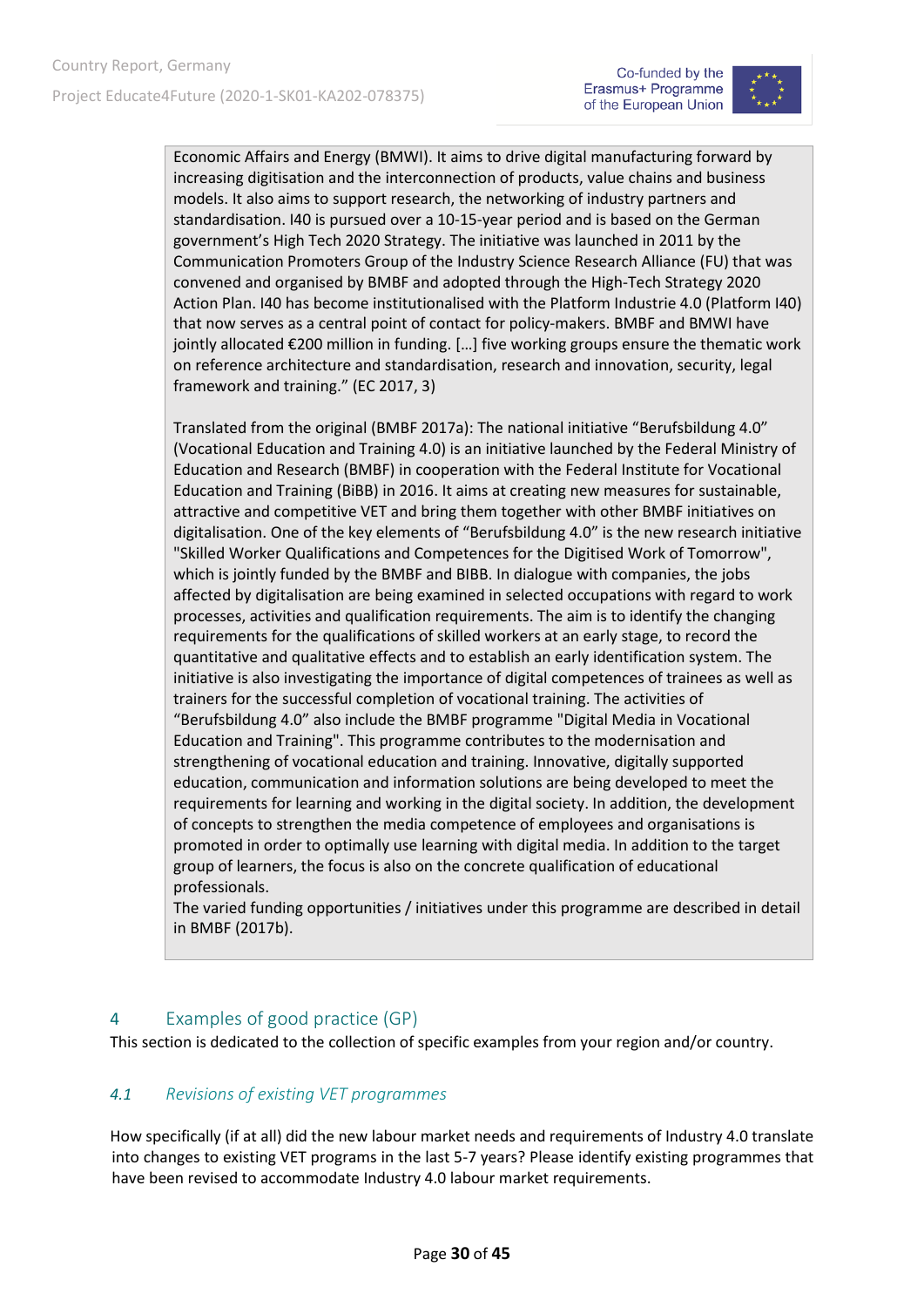



*Please note, that in most cases the Federal Institute for Vocational Education and Training (BIBB) does not provide short summaries of the new elements or changes that have been added to or revised in a programme. Rather, it provides detailed accounts of the new or revised programmes in the form of multiple documents (e.g. information brochures or handbooks, curricula frameworks, training regulations, press releases, recommendations for VET providers, presentations etc.), which are freely available here:*

[https://www.bibb.de/dienst/berufesuche/de/index\\_berufesuche.php/new\\_modernised\\_occupation](https://www.bibb.de/dienst/berufesuche/de/index_berufesuche.php/new_modernised_occupations_by_year) s by year).

| Name of the VET programme:                                                                                   | Reform of the trade electrician professions                                                                                                                                                                                                                                                                                                                                                                                                                                                                                                                                                                                                      |
|--------------------------------------------------------------------------------------------------------------|--------------------------------------------------------------------------------------------------------------------------------------------------------------------------------------------------------------------------------------------------------------------------------------------------------------------------------------------------------------------------------------------------------------------------------------------------------------------------------------------------------------------------------------------------------------------------------------------------------------------------------------------------|
| Initiator/creator of the revised<br>programme:                                                               | Federal Institute for Vocational Education and<br><b>Training (BIBB)</b>                                                                                                                                                                                                                                                                                                                                                                                                                                                                                                                                                                         |
| Which sector does the programme come<br>from?                                                                | multiple                                                                                                                                                                                                                                                                                                                                                                                                                                                                                                                                                                                                                                         |
| What new elements have been added to<br>this programme that address Industry 4.0<br>or relevant competences? | Increasing digitalisation as well as changed<br>work processes and tasks in the trades of<br>electrical engineering, information technology<br>and electrical engineering were the triggers<br>for this. Trends towards smart installations<br>and increasingly comprehensive networking<br>require vocational training that focuses more<br>on the understanding of systems among<br>future skilled workers, enables them to work<br>digitally and strengthens their personal skills.<br>The ability to act flexibly in a changing work<br>environment is increasingly in demand in<br>companies.                                               |
|                                                                                                              | Therefore, the training contents of the skilled<br>electrical occupations were modernised and<br>examination regulations were largely<br>standardised.                                                                                                                                                                                                                                                                                                                                                                                                                                                                                           |
|                                                                                                              | The occupation "electronics technician for<br>$\overline{\phantom{0}}$<br>building systems integration" was created.<br>It is aimed in particular at craft enterprises<br>that act as system providers (see chapter<br>$4.2$ ).<br>In the future, the occupation of<br>"electronics technician" will focus on the<br>two specialisations of energy and building<br>technology and automation and systems<br>technology.<br>The occupation "information electronics<br>technician" will in future combine four<br>areas of application: Equipment, IT and<br>office systems technology, transmission,<br>reception and broadband technology, fire |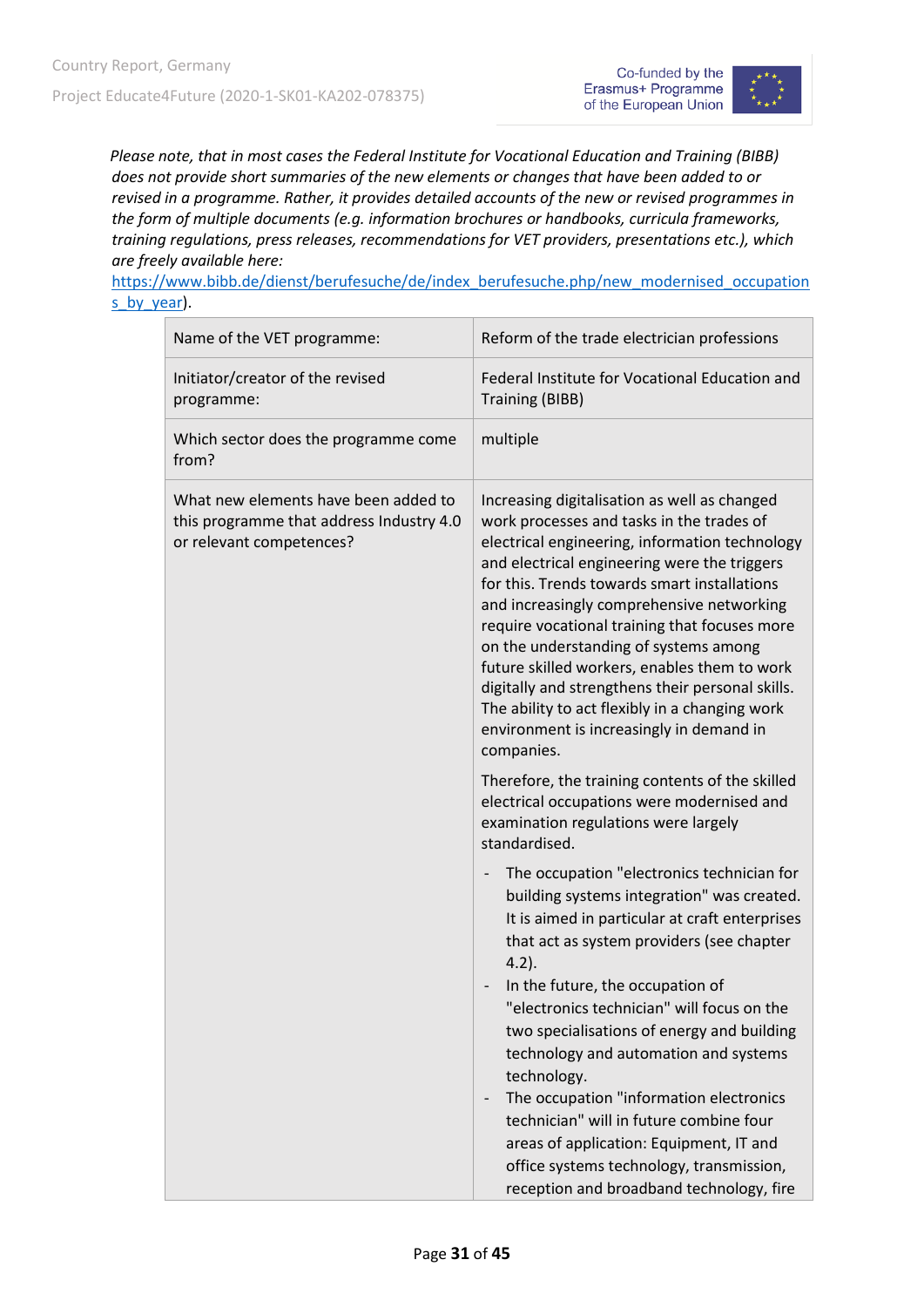



|                                                                           | protection and hazard alarm systems and<br>telecommunications technology.<br>The occupation "systems electronics<br>technician" will be abolished in return.<br>The occupation "electronics technician for<br>machines and drive technology" has been<br>modernised in terms of content, but due<br>to different examination regulations it has<br>been reorganised into two occupations -<br>one in accordance with the Vocational<br>Training Act (BBiG) and the other in<br>accordance with the German Crafts and<br><b>Trades Regulation Code</b><br>(Handwerksordnung [HwO]). |
|---------------------------------------------------------------------------|------------------------------------------------------------------------------------------------------------------------------------------------------------------------------------------------------------------------------------------------------------------------------------------------------------------------------------------------------------------------------------------------------------------------------------------------------------------------------------------------------------------------------------------------------------------------------------|
|                                                                           | Common learning fields continue to enable<br>joint training for the first year of training - also<br>with the industrial electrical occupations. In<br>cooperation with experts, implementation<br>aids were developed for each occupation and<br>will be published at the beginning of the<br>2021/2022 training year in the BIBB series<br>"Designing Training".                                                                                                                                                                                                                 |
| What makes this initiative a GP?                                          | updated occupation, with particular focus<br>to meet demands, which are changing due<br>to industry 4.0<br>together with the revised curricula, BIBB<br>provides various resources to assist with<br>the implementation of the new contents<br>and structure:<br>https://www.bibb.de/de/136121.php                                                                                                                                                                                                                                                                                 |
| Transfer potential of the undertaken<br>revisions:                        | limited, as tailored to German VET system;<br>certain elements could potentially be reused<br>but the profiles in their entirety would have to<br>be adapted significantly                                                                                                                                                                                                                                                                                                                                                                                                         |
| What are the results achieved by or<br>recommendations of this programme? | too early to say                                                                                                                                                                                                                                                                                                                                                                                                                                                                                                                                                                   |
| Link (website, where to find more<br>information):                        | https://www.bibb.de/dienst/berufesuche/de/<br>index berufesuche.php/profile/apprenticeshi<br>p/elan21                                                                                                                                                                                                                                                                                                                                                                                                                                                                              |
|                                                                           | https://www.bibb.de/dienst/berufesuche/de/<br>index berufesuche.php/profile/apprenticeshi<br>p/elekauto                                                                                                                                                                                                                                                                                                                                                                                                                                                                            |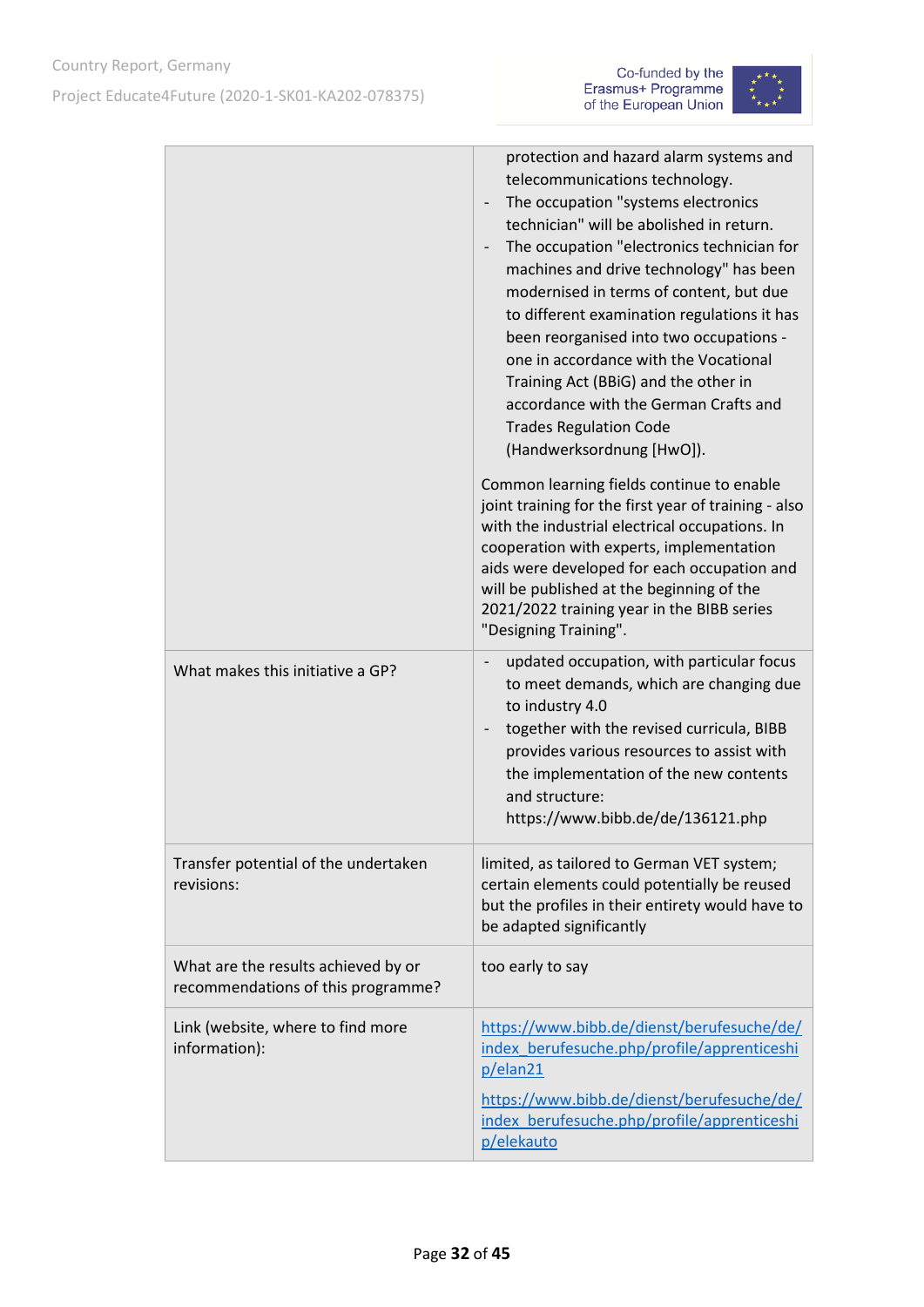



|                                                                                                              | https://www.bibb.de/dienst/berufesuche/de/<br>index berufesuche.php/profile/apprenticeshi<br>p/kiu51uu                                                                                                                                                                                                                                                                                                                                                                                                            |
|--------------------------------------------------------------------------------------------------------------|-------------------------------------------------------------------------------------------------------------------------------------------------------------------------------------------------------------------------------------------------------------------------------------------------------------------------------------------------------------------------------------------------------------------------------------------------------------------------------------------------------------------|
| Additional information:                                                                                      | revised in 2021                                                                                                                                                                                                                                                                                                                                                                                                                                                                                                   |
|                                                                                                              |                                                                                                                                                                                                                                                                                                                                                                                                                                                                                                                   |
| Name of the VET programme:                                                                                   | Vehicle interior mechanic                                                                                                                                                                                                                                                                                                                                                                                                                                                                                         |
| Initiator/creator of the revised<br>programme:                                                               | Federal Institute for Vocational Education and<br><b>Training (BIBB)</b>                                                                                                                                                                                                                                                                                                                                                                                                                                          |
| Which sector does the programme come<br>from?                                                                | multiple                                                                                                                                                                                                                                                                                                                                                                                                                                                                                                          |
| What new elements have been added to<br>this programme that address Industry 4.0<br>or relevant competences? | Digitisation had a major influence on the<br>design of vocational training, both on the<br>product side (connectivity, networked<br>systems, high-tech seats) and on the<br>production side (networked production,<br>documentation and diagnostic systems, 3D<br>printing of equipment parts). Assembly<br>techniques for the interior moved more and<br>more into the foreground for this occupation,<br>alongside classic equipment topics.<br>(translation from BIBB, for more information<br>see link below) |
| What makes this initiative a GP?                                                                             | updated occupation, with particular focus<br>to meet demands, which are changing due<br>to industry 4.0<br>together with the revised curriculum, BIBB<br>provides various resources to assist with<br>the implementation of the new contents<br>and structure                                                                                                                                                                                                                                                     |
| Transfer potential of the undertaken<br>revisions:                                                           | limited, as tailored to German VET system;<br>certain elements could potentially be reused<br>but the profile in its entirety would have to be<br>adapted significantly                                                                                                                                                                                                                                                                                                                                           |
| What are the results achieved by or<br>recommendations of this programme?                                    | too early to say                                                                                                                                                                                                                                                                                                                                                                                                                                                                                                  |
| Link (website, where to find more<br>information):                                                           | https://www.bibb.de/dienst/berufesuche/de/<br>index berufesuche.php/profile/apprenticeshi<br>p/780999po                                                                                                                                                                                                                                                                                                                                                                                                           |
| Additional information:                                                                                      | revised in 2021                                                                                                                                                                                                                                                                                                                                                                                                                                                                                                   |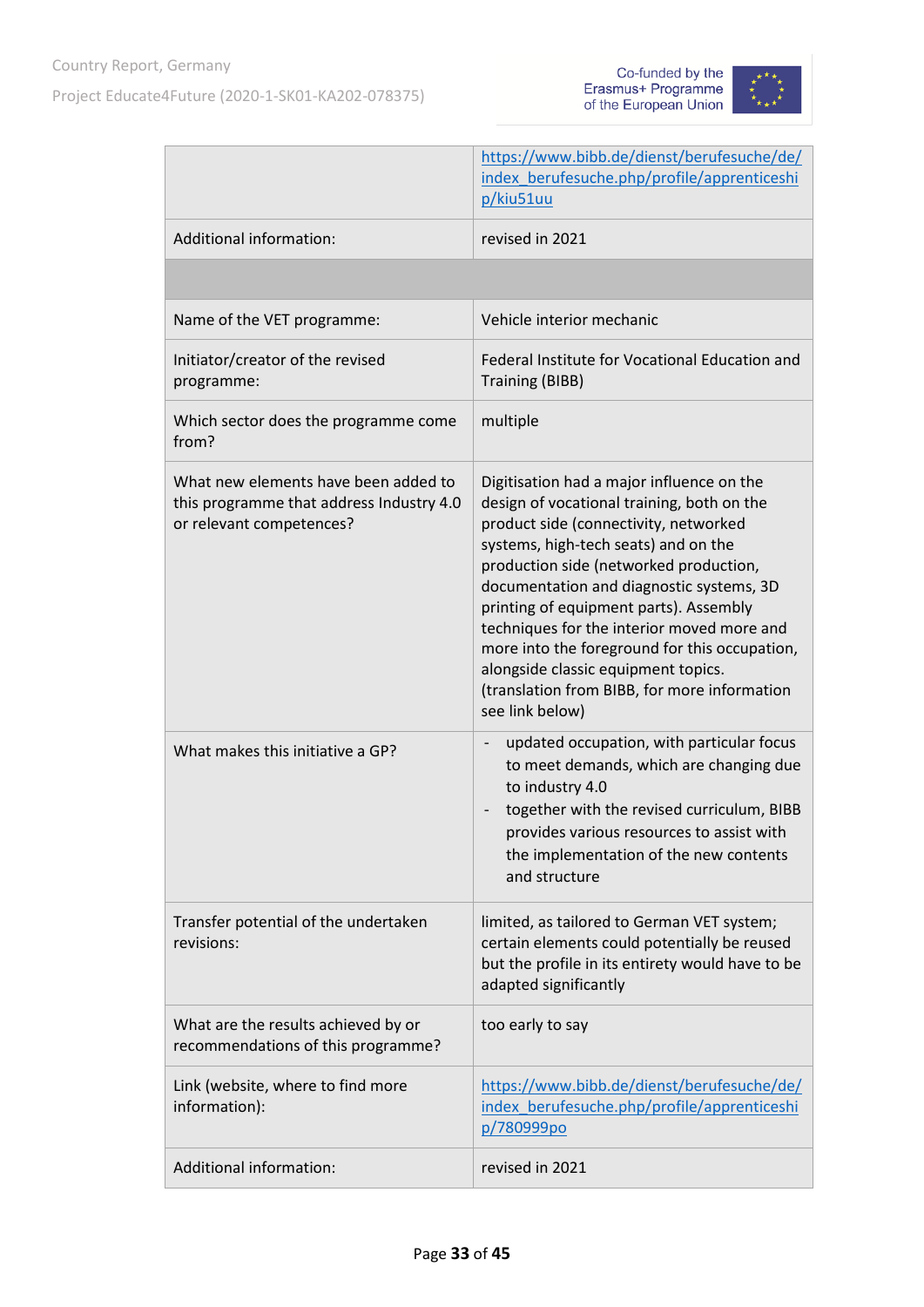



| Name of the VET programme:                                                                                   | in 2020, 4 programmes were revised under<br>the same premise:<br>IT Specialist for Application Development<br>$\overline{\phantom{0}}$<br>IT Systems Electrician<br>Sales Specialist IT Systems<br>$\overline{\phantom{0}}$<br>Sales Specialist Digitisation Management                                                                                                                                                                                                                                                                                                                                    |
|--------------------------------------------------------------------------------------------------------------|------------------------------------------------------------------------------------------------------------------------------------------------------------------------------------------------------------------------------------------------------------------------------------------------------------------------------------------------------------------------------------------------------------------------------------------------------------------------------------------------------------------------------------------------------------------------------------------------------------|
| Initiator/creator of the revised<br>programme:                                                               | Federal Institute for Vocational Education and<br><b>Training (BIBB)</b>                                                                                                                                                                                                                                                                                                                                                                                                                                                                                                                                   |
| Which sector does the programme come<br>from?                                                                | multiple                                                                                                                                                                                                                                                                                                                                                                                                                                                                                                                                                                                                   |
| What new elements have been added to<br>this programme that address Industry 4.0<br>or relevant competences? | IT Specialist for Application Development:<br>additional specialisation areas digital<br>networks as well as data- and process<br>analytics.<br>IT Systems Electrician: revision of contents<br>related to electric technology.<br>Sales Specialist IT Systems: particular focus<br>on providing and marketing IT services as<br>well as the management and<br>administration of IT systems.<br><b>Sales Specialist Digitisation Management:</b><br>particular focus on Digitisation of business<br>processes at the operational level.<br>overall: particular focus on IT security and<br>data protection |
| What makes this initiative a GP?                                                                             | updated occupations, with particular focus<br>to meet demands, which are changing due<br>to industry 4.0<br>together with the revised curriculum, BIBB<br>provides various resources to assist with<br>the implementation of the new contents<br>and structure                                                                                                                                                                                                                                                                                                                                             |
| Transfer potential of the undertaken<br>revisions:                                                           | limited, as tailored to German VET system;<br>certain elements could potentially be reused<br>but the profile in its entirety would have to be<br>adapted significantly                                                                                                                                                                                                                                                                                                                                                                                                                                    |
| What are the results achieved by or<br>recommendations of this programme?                                    | too early to say                                                                                                                                                                                                                                                                                                                                                                                                                                                                                                                                                                                           |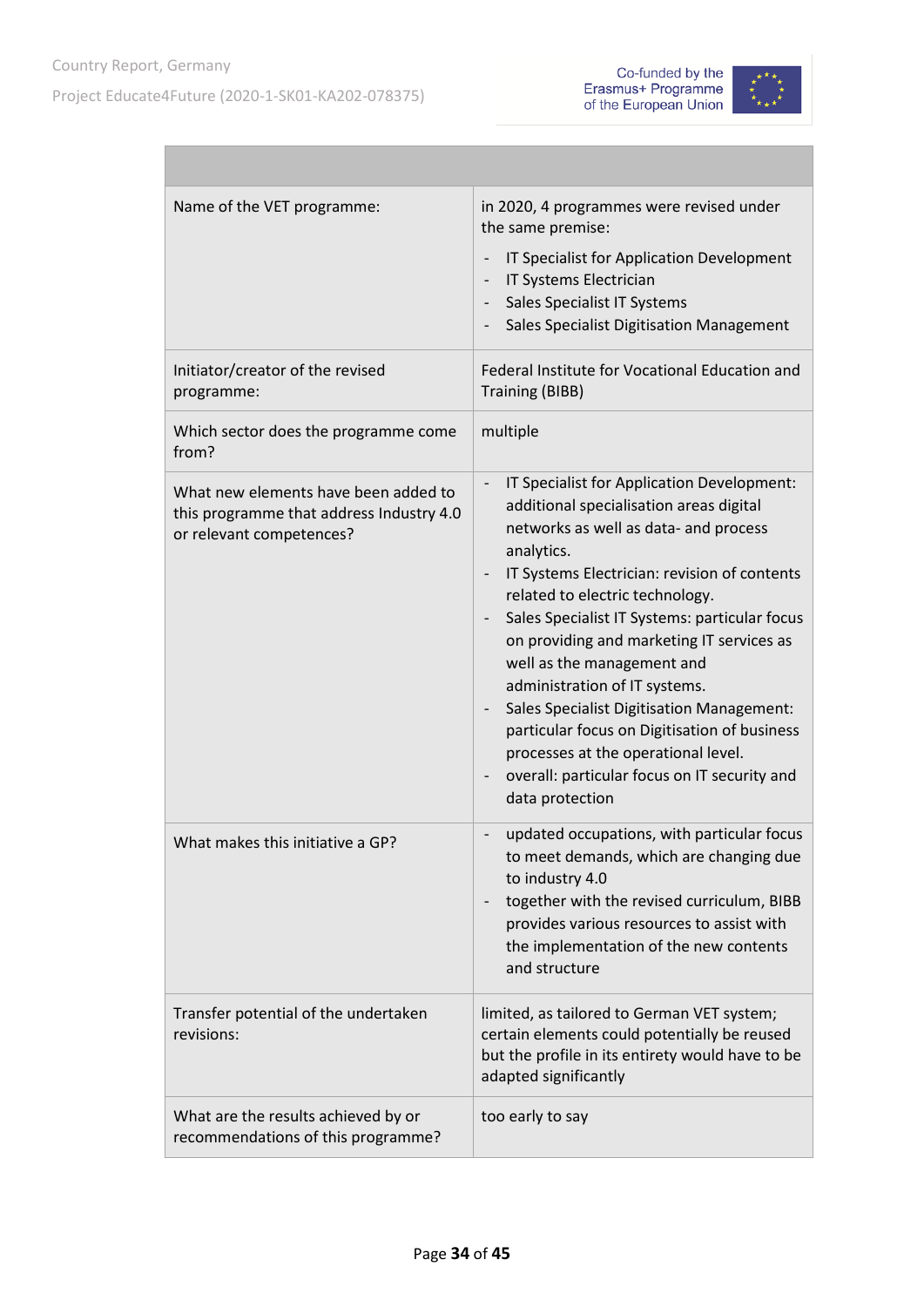



| Link (website, where to find more<br>information):                                                           | https://www.bibb.de/dienst/berufesuche/de/<br>index berufesuche.php/new modernised oc<br>cupations by year/2020                                                                                                                                                                                                                                                                                                                                                                                                                                                                   |
|--------------------------------------------------------------------------------------------------------------|-----------------------------------------------------------------------------------------------------------------------------------------------------------------------------------------------------------------------------------------------------------------------------------------------------------------------------------------------------------------------------------------------------------------------------------------------------------------------------------------------------------------------------------------------------------------------------------|
| <b>Additional information:</b>                                                                               | revised in 2020                                                                                                                                                                                                                                                                                                                                                                                                                                                                                                                                                                   |
|                                                                                                              |                                                                                                                                                                                                                                                                                                                                                                                                                                                                                                                                                                                   |
| Name of the VET programme:                                                                                   | in 2018, 10 programmes in the metal industry<br>and electronics were revised under the same<br>premise:                                                                                                                                                                                                                                                                                                                                                                                                                                                                           |
|                                                                                                              | <b>Systems Mechanic</b>                                                                                                                                                                                                                                                                                                                                                                                                                                                                                                                                                           |
|                                                                                                              | <b>Industrial Mechanic</b>                                                                                                                                                                                                                                                                                                                                                                                                                                                                                                                                                        |
|                                                                                                              | <b>Construction Mechanic</b>                                                                                                                                                                                                                                                                                                                                                                                                                                                                                                                                                      |
|                                                                                                              | <b>Tools Mechanic</b>                                                                                                                                                                                                                                                                                                                                                                                                                                                                                                                                                             |
|                                                                                                              | <b>Metal Cutting Mechanic</b>                                                                                                                                                                                                                                                                                                                                                                                                                                                                                                                                                     |
|                                                                                                              | Specialist Electricians (for automation,<br>industrial electronics, building and<br>infrastructure systems, equipment and<br>systems, information and system technology)                                                                                                                                                                                                                                                                                                                                                                                                          |
| Initiator/creator of the revised<br>programme:                                                               | Federal Institute for Vocational Education and<br><b>Training (BIBB)</b>                                                                                                                                                                                                                                                                                                                                                                                                                                                                                                          |
| Which sector does the programme come<br>from?                                                                | multiple                                                                                                                                                                                                                                                                                                                                                                                                                                                                                                                                                                          |
| What new elements have been added to<br>this programme that address Industry 4.0<br>or relevant competences? | There were some adjustments to the<br>contents, not the entire occupational profiles<br>were revised.                                                                                                                                                                                                                                                                                                                                                                                                                                                                             |
|                                                                                                              | The integrative occupational profile element<br>"Digitisation of work, data protection and<br>information security" was included in the<br>common core qualifications. The occupational<br>profile element "Operational and technical<br>communication" was marginally changed. In<br>the occupational profile element "Business<br>processes and quality assurance systems in<br>the field", the letter "I) Evaluate life cycle data<br>of orders, services, products and operating<br>resources and develop proposals for<br>optimising procedures and processes" was<br>added. |
| What makes this initiative a GP?                                                                             | updated occupation, with particular focus<br>to meet demands, which are changing due<br>to industry 4.0                                                                                                                                                                                                                                                                                                                                                                                                                                                                           |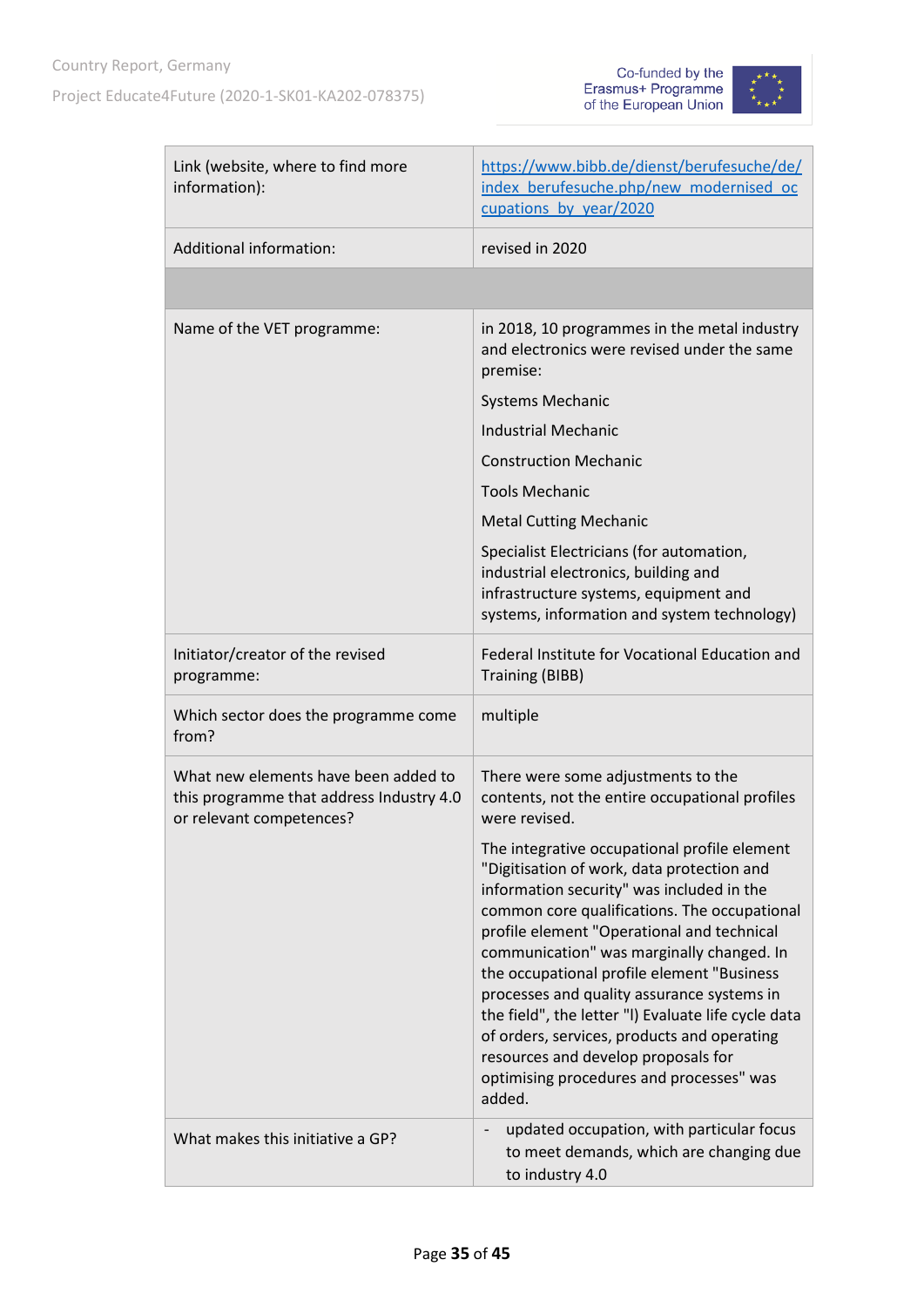



|                                                                           | together with the revised curriculum, BIBB<br>provides various resources to assist with<br>the implementation of the new contents<br>and structure                      |
|---------------------------------------------------------------------------|-------------------------------------------------------------------------------------------------------------------------------------------------------------------------|
| Transfer potential of the undertaken<br>revisions:                        | limited, as tailored to German VET system;<br>certain elements could potentially be reused<br>but the profile in its entirety would have to be<br>adapted significantly |
| What are the results achieved by or<br>recommendations of this programme? | too early to say                                                                                                                                                        |
| Link (website, where to find more<br>information):                        | https://www.bibb.de/dienst/berufesuche/de/<br>index_berufesuche.php/new_modernised_oc<br>cupations by year/2018                                                         |
| Additional information:                                                   | revised in 2018                                                                                                                                                         |
|                                                                           |                                                                                                                                                                         |

### <span id="page-35-0"></span>*4.2 New VET programmes*

Which new VET programs with a particular focus on Industry 4.0 have emerged in the last 5-7 years in your country? Please copy and paste the table for additional entries.

| Name of the VET programme:                                   | Electrician for building systems integration                                                                                                                                                                                                                                                                                                                                                                                                                                                                                                                                                                                                                                             |
|--------------------------------------------------------------|------------------------------------------------------------------------------------------------------------------------------------------------------------------------------------------------------------------------------------------------------------------------------------------------------------------------------------------------------------------------------------------------------------------------------------------------------------------------------------------------------------------------------------------------------------------------------------------------------------------------------------------------------------------------------------------|
| Initiator/creator of the new programme:                      | Federal Institute for Vocational Education and<br><b>Training (BIBB)</b>                                                                                                                                                                                                                                                                                                                                                                                                                                                                                                                                                                                                                 |
| Which sector does the programme come<br>from?                | multiple                                                                                                                                                                                                                                                                                                                                                                                                                                                                                                                                                                                                                                                                                 |
| How does it address Industry 4.0 or<br>relevant competences? | Manufactured goods as well as operational,<br>service and customer structures are<br>developing significantly, especially in the area<br>of building and infrastructure systems, and<br>this will continue in the coming years as a<br>result of digitisation. This new apprenticeship<br>was prepared to meet the demand for skilled<br>workers, especially in the market segments of<br>smart home, smart building, energy<br>management and building system integration,<br>and to qualify skilled workers who were<br>already involved in the planning and<br>projecting of new systems and system<br>modifications. (translation from BIBB, for<br>more information see link below) |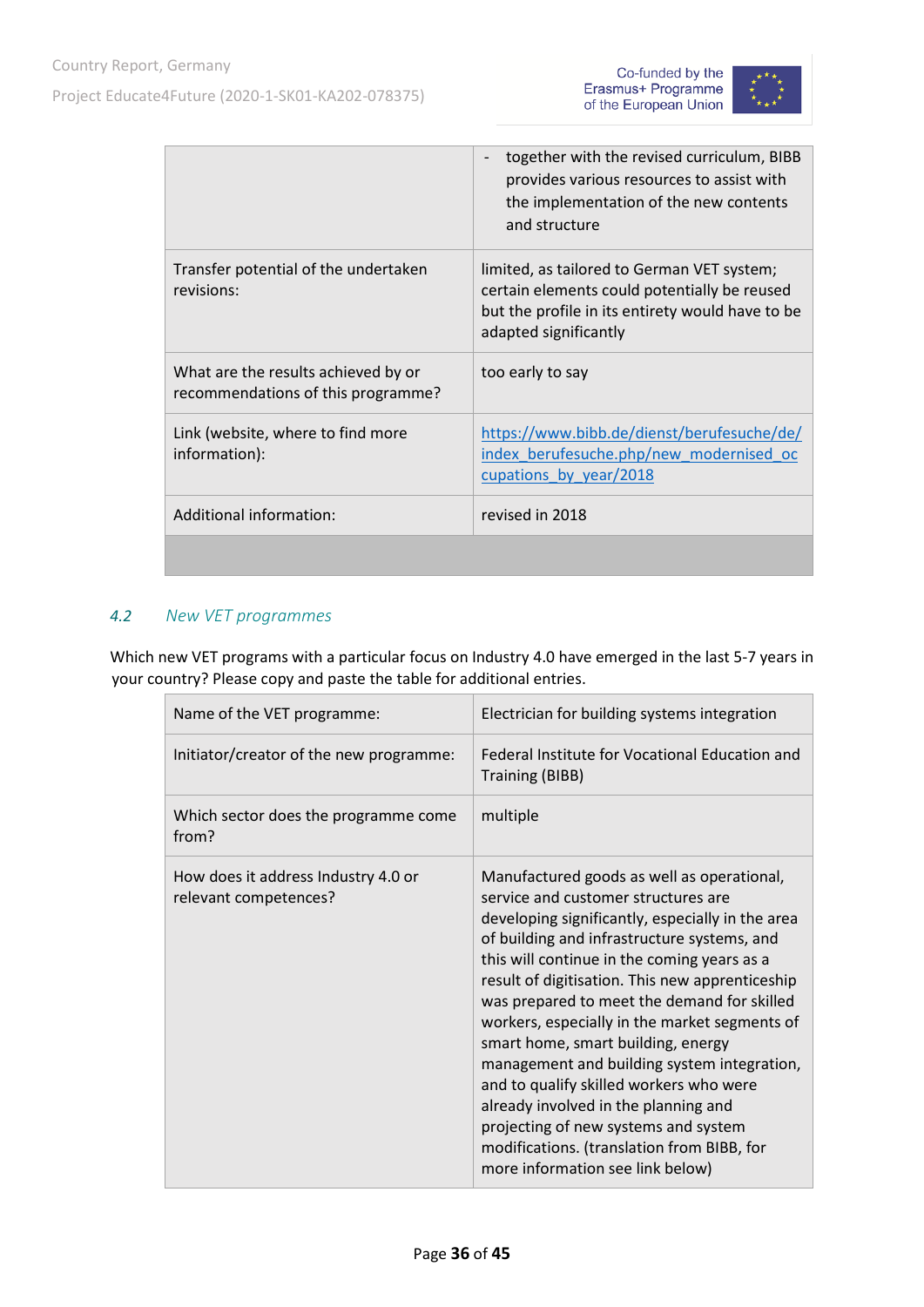



| What makes this programme a GP?                                           | new occupation, established specifically to<br>meet demands, which are changing due to<br>industry 4.0<br>programme has very practical approach;<br>$\overline{\phantom{m}}$<br>including in examination (e.g. candidates<br>process and document a customer order<br>from their company and will justify and<br>answer questions about their approach in<br>a follow-up technical discussion with the<br>examination board)<br>together with the new curriculum, BIBB<br>provides various resources to assist with<br>the implementation of the new contents<br>and structure |
|---------------------------------------------------------------------------|--------------------------------------------------------------------------------------------------------------------------------------------------------------------------------------------------------------------------------------------------------------------------------------------------------------------------------------------------------------------------------------------------------------------------------------------------------------------------------------------------------------------------------------------------------------------------------|
| Transfer potential of the GP:                                             | limited, as tailored to German VET system;<br>certain elements could potentially be reused<br>but the profile in its entirety would have to be<br>adapted significantly                                                                                                                                                                                                                                                                                                                                                                                                        |
| What are the results achieved by or<br>recommendations of this programme? | too early to say                                                                                                                                                                                                                                                                                                                                                                                                                                                                                                                                                               |
| Link (website, where to find more<br>information):                        | https://www.bibb.de/dienst/berufesuche/de/<br>index berufesuche.php/profile/apprenticeshi<br>p/857plo7                                                                                                                                                                                                                                                                                                                                                                                                                                                                         |
| Additional information:                                                   | introduced 2021                                                                                                                                                                                                                                                                                                                                                                                                                                                                                                                                                                |
|                                                                           |                                                                                                                                                                                                                                                                                                                                                                                                                                                                                                                                                                                |

#### <span id="page-36-0"></span>*4.3 Other Projects / Initiatives*

What projects or initiatives have taken place in the country aimed at the VET sector at national, regional and/or sectoral level, which for example:

- identify competences relevant to Industry 4.0 (perhaps with a focus on a particular sector),
- analyse new labour market requirements with regard to Industry 4.0,
- provide instructions on how to implement Industry 4.0 relevant competences in VET teaching.

Which GP (projects, initiatives or similar) are you perhaps already aware of or have you identified in your desk research and exchange with stakeholders? Please copy and paste the table for additional entries.

| Name of the GP:                     | Festo Lernfabrik                                                                      |
|-------------------------------------|---------------------------------------------------------------------------------------|
| Initiator/creator of the GP:        | <b>Festo Group</b>                                                                    |
| Which sector does the GP come from? | various, specialising in automation technology<br>and technical educational solutions |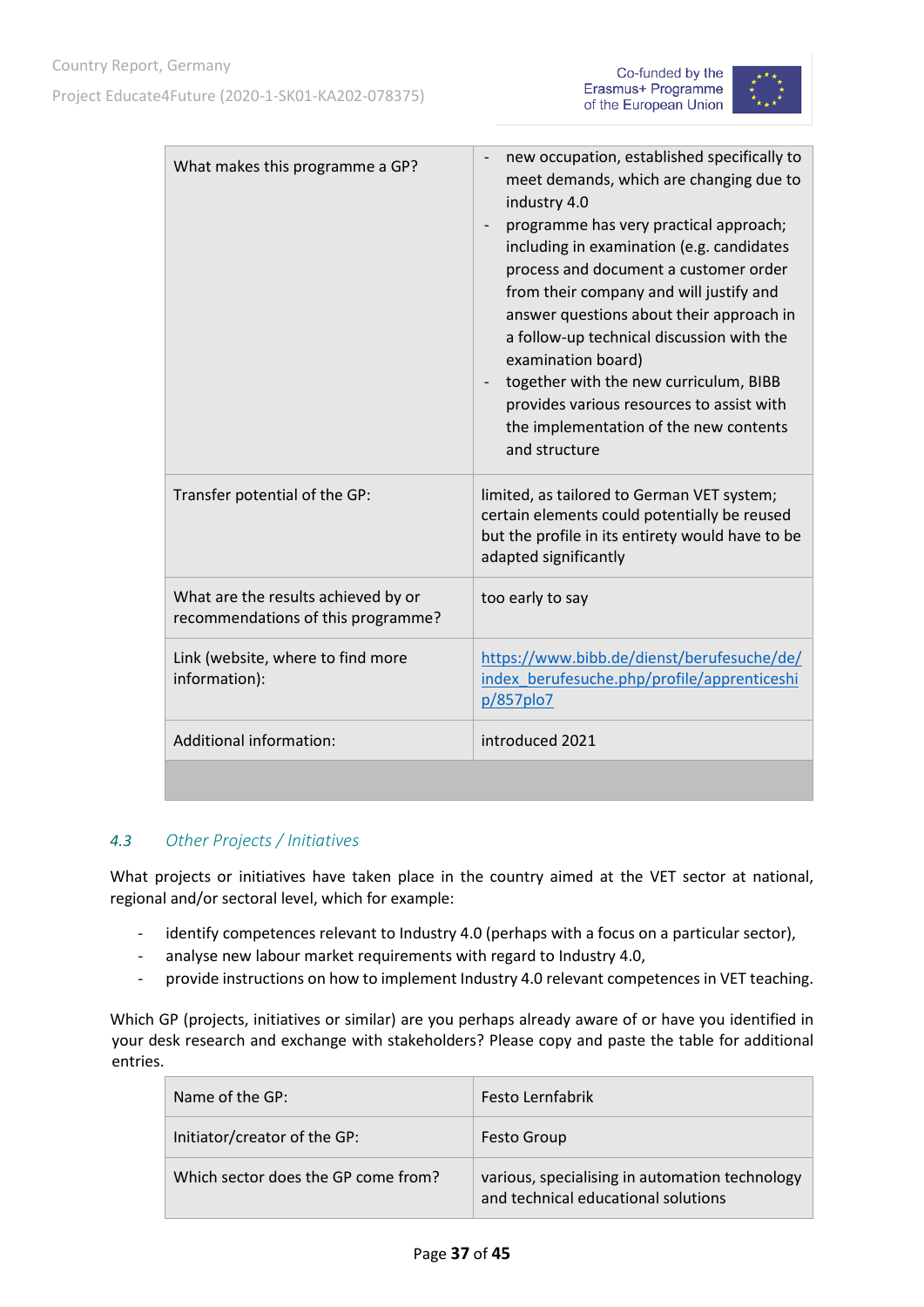



| Which general topics or topic areas does<br>this good practice cover? | The learning factory is an integrated training<br>facility and an integral part of a technology<br>factory in Scharnhausen. The production of<br>valves, valve terminals and electronics for the<br>customers takes place directly next to the<br>training stands. The quick and immediate<br>change between theory and practice<br>demonstrably ensures better educational<br>success. A deeper understanding develops,<br>which is essential for the complex processes<br>of Industry 4.0. importance.<br>(BMWi 2017b)                                                                                                                                                                                                                                                                                                                                                                                                                                                                                                                                                                                                                                                                                                                                                                          |
|-----------------------------------------------------------------------|---------------------------------------------------------------------------------------------------------------------------------------------------------------------------------------------------------------------------------------------------------------------------------------------------------------------------------------------------------------------------------------------------------------------------------------------------------------------------------------------------------------------------------------------------------------------------------------------------------------------------------------------------------------------------------------------------------------------------------------------------------------------------------------------------------------------------------------------------------------------------------------------------------------------------------------------------------------------------------------------------------------------------------------------------------------------------------------------------------------------------------------------------------------------------------------------------------------------------------------------------------------------------------------------------|
| What makes this initiative a GP?                                      | close interconnection between practice<br>and theory<br>provision of additional educational offers<br>on implementation of Industry 4.0<br>characteristics in operational processes<br>Another special feature of the Lernfabrik is<br>$\overline{\phantom{0}}$<br>that it is largely run by apprentices. In the<br>trainee office, industrial-technical and<br>commercial trainees take on and<br>administrative tasks and run the learning<br>factory like a small training and consulting<br>company. They book the training courses,<br>procure the equipment, prepare teaching<br>units, create and update the teaching<br>media and maintain the premises (BMWi<br>2017b).<br>Since the learning factory is designed as a<br>process facilitator for the technology<br>factory, managers and employees name<br>potential learning topics once a year.<br>Learning objectives, number of people,<br>trainer, duration, repetition and desired<br>methodology are specified in individual<br>letters, duration, repetition and the<br>desired methodology of a training of a<br>training measure are formulated. The goal<br>is a standardised but continuously updated<br>training catalogue. So far, around 100<br>different training contents have been have<br>been defined (BMWi 2017b). |
| How does it address Industry 4.0 or<br>relevant competences?          | Particular focus on Industry 4.0 and provision<br>of seminars on various aspects of Industry 4.0.                                                                                                                                                                                                                                                                                                                                                                                                                                                                                                                                                                                                                                                                                                                                                                                                                                                                                                                                                                                                                                                                                                                                                                                                 |
| Transfer potential of the GP:                                         | high                                                                                                                                                                                                                                                                                                                                                                                                                                                                                                                                                                                                                                                                                                                                                                                                                                                                                                                                                                                                                                                                                                                                                                                                                                                                                              |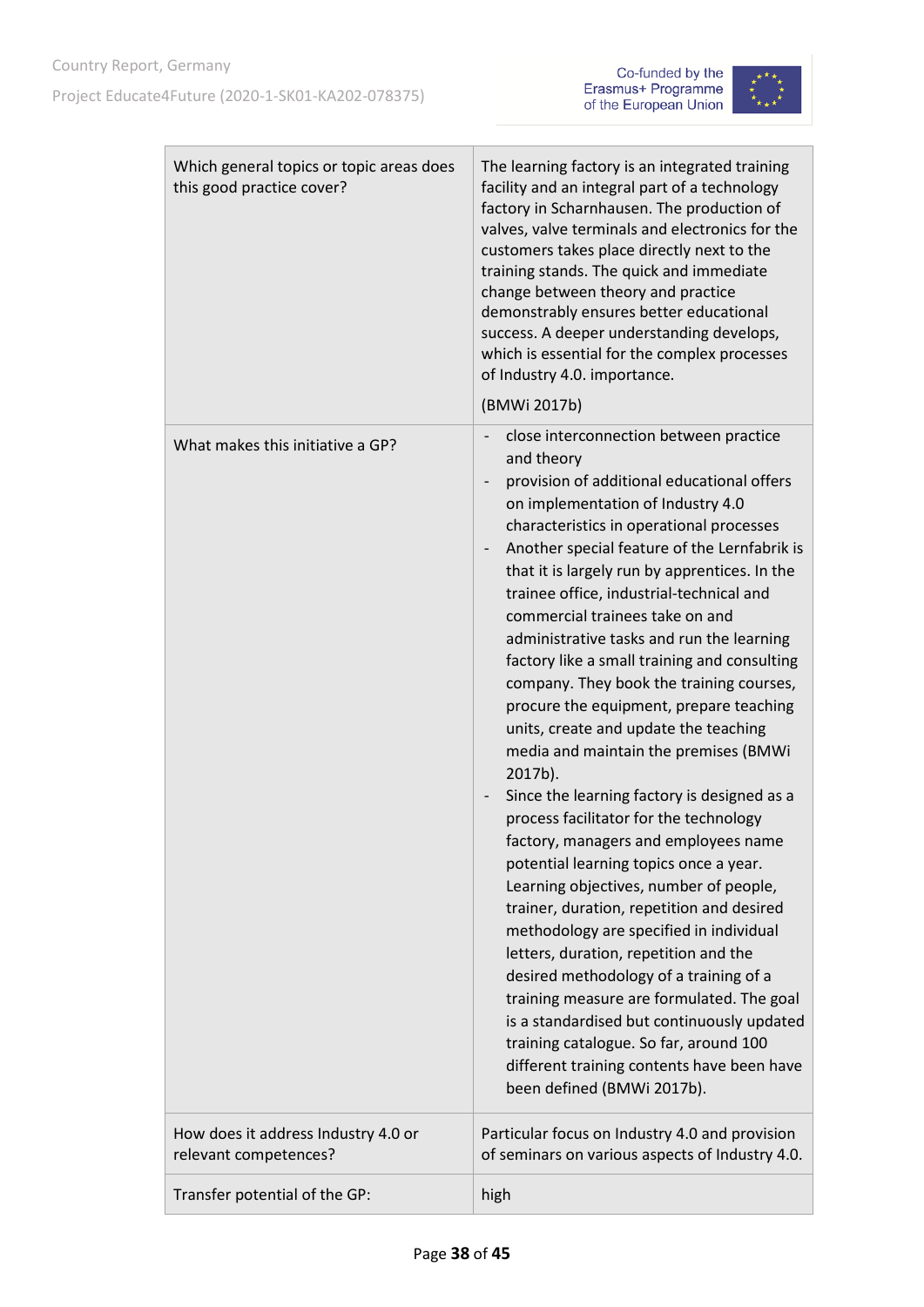



| What are the results achieved by or<br>recommendations of this GP?    | Festo is a global leader in automation<br>technology and the and the world market<br>leader in technical education and training.<br>Recommendation: keeping theory and<br>practice as closely aligned as possible with<br>ongoing feedback and exchange                                                                                                                         |
|-----------------------------------------------------------------------|---------------------------------------------------------------------------------------------------------------------------------------------------------------------------------------------------------------------------------------------------------------------------------------------------------------------------------------------------------------------------------|
| Link (website, where to find more<br>information):                    | https://www.festo-lernzentrum.de/unsere-<br>leistungen/seminare/lernfabrik/                                                                                                                                                                                                                                                                                                     |
| <b>Additional information:</b>                                        |                                                                                                                                                                                                                                                                                                                                                                                 |
|                                                                       |                                                                                                                                                                                                                                                                                                                                                                                 |
| Name of the GP:                                                       | Digitalisierung@SPE                                                                                                                                                                                                                                                                                                                                                             |
| Initiator/creator of the GP:                                          | Siemens AG                                                                                                                                                                                                                                                                                                                                                                      |
| Which sector does the GP come from?                                   | various, specialising in automation and<br>digitisation technology                                                                                                                                                                                                                                                                                                              |
| Which general topics or topic areas does<br>this good practice cover? | Siemens identified 25 key digitisation<br>competences and analysed 50 typical<br>Industrie 4.0 use cases. On this basis, Siemens<br>education experts recorded around 20,000<br>competence entries in a database and<br>identified all relevant competence shifts per<br>SPE training course, which were then<br>transferred to develop the teaching content.<br>(Siemens 2021) |
| What makes this initiative a GP?                                      | The requirements for competences predicted<br>in the comprehensive analysis are covered by<br>newly developed learning sequences. The<br>learning sequences complement the existing<br>training plans within the scope of freedom<br>granted to companies by the training<br>regulations. Simply adapting the learning<br>content is not enough for Siemens. (BMWi<br>2017b)    |
| How does it address Industry 4.0 or<br>relevant competences?          | see above                                                                                                                                                                                                                                                                                                                                                                       |
| Transfer potential of the GP:                                         | medium (process would have to be adapted)                                                                                                                                                                                                                                                                                                                                       |
| What are the results achieved by or<br>recommendations of this GP?    | Siemens Training is now adapting the training<br>plans for 15 IHK-certified occupations (i.e.<br>occupations certified by the Chamber of<br>Commerce and Industry). Learning methods,<br>learning material and the training of trainers                                                                                                                                         |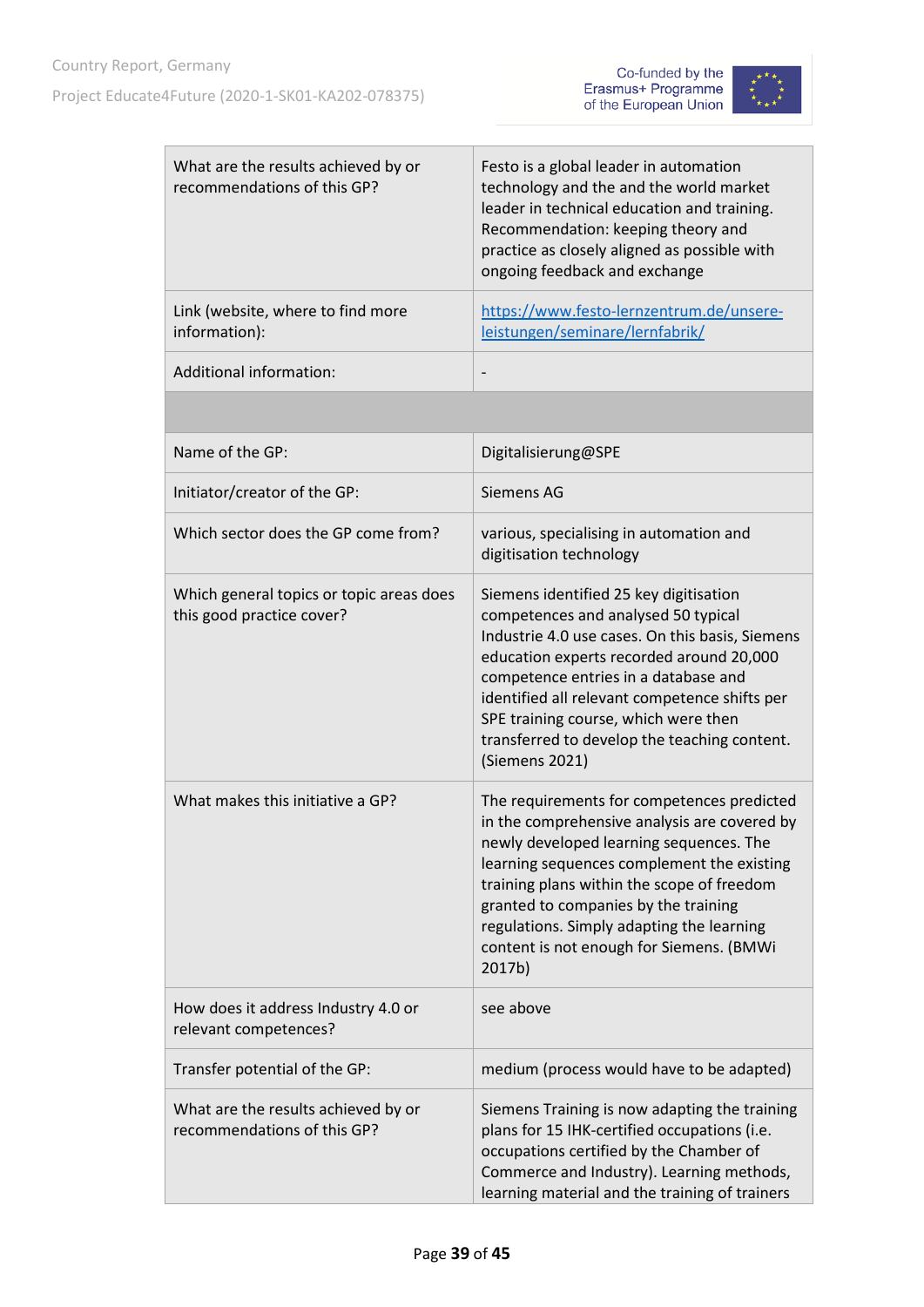



|                                                                       | and lecturers were also conceptually<br>integrated by the experts. The first teaching<br>sequences developed - on 3D printing, for<br>example - have already been integrated into<br>the training plans and are being implemented.<br>A wide variety of educational products are<br>being developed to train the young people<br>accordingly. Through the project, Siemens is<br>acting as a pioneer in this area. (Siemens<br>2021) |
|-----------------------------------------------------------------------|--------------------------------------------------------------------------------------------------------------------------------------------------------------------------------------------------------------------------------------------------------------------------------------------------------------------------------------------------------------------------------------------------------------------------------------|
| Link (website, where to find more<br>information):                    | https://www.plattform-<br>i40.de/PI40/Redaktion/EN/Use-Cases/398-<br>siemens-training-center/article-siemens-<br>training-center.html                                                                                                                                                                                                                                                                                                |
| <b>Additional information:</b>                                        |                                                                                                                                                                                                                                                                                                                                                                                                                                      |
|                                                                       |                                                                                                                                                                                                                                                                                                                                                                                                                                      |
| Name of the GP:                                                       | <b>Berufenet</b>                                                                                                                                                                                                                                                                                                                                                                                                                     |
| Initiator/creator of the GP:                                          | Agentur für Arbeit (Federal Employment<br>Agency)                                                                                                                                                                                                                                                                                                                                                                                    |
| Which sector does the GP come from?                                   | all                                                                                                                                                                                                                                                                                                                                                                                                                                  |
| Which general topics or topic areas does<br>this good practice cover? | search tool / databank listing all types of<br>occupational pathways and options in<br>Germany, providing details, information<br>resources and relevant (intra)links                                                                                                                                                                                                                                                                |
| What makes this initiative a GP?                                      | provides an overview of occupational<br>pathways and can be used for people to<br>decide which occupation they'd like and/or<br>are suitable for (links to skills/interest<br>assessment tools)                                                                                                                                                                                                                                      |
| How does it address Industry 4.0 or<br>relevant competences?          | offers specific section on trends and<br>digitalisation topics in relation to respective<br>occupations (demonstrates future trends and<br>potential relevance of occupation)                                                                                                                                                                                                                                                        |
| Transfer potential of the GP:                                         | high                                                                                                                                                                                                                                                                                                                                                                                                                                 |
| What are the results achieved by or<br>recommendations of this GP?    | n/a                                                                                                                                                                                                                                                                                                                                                                                                                                  |
| Link (website, where to find more<br>information):                    | https://berufenet.arbeitsagentur.de/                                                                                                                                                                                                                                                                                                                                                                                                 |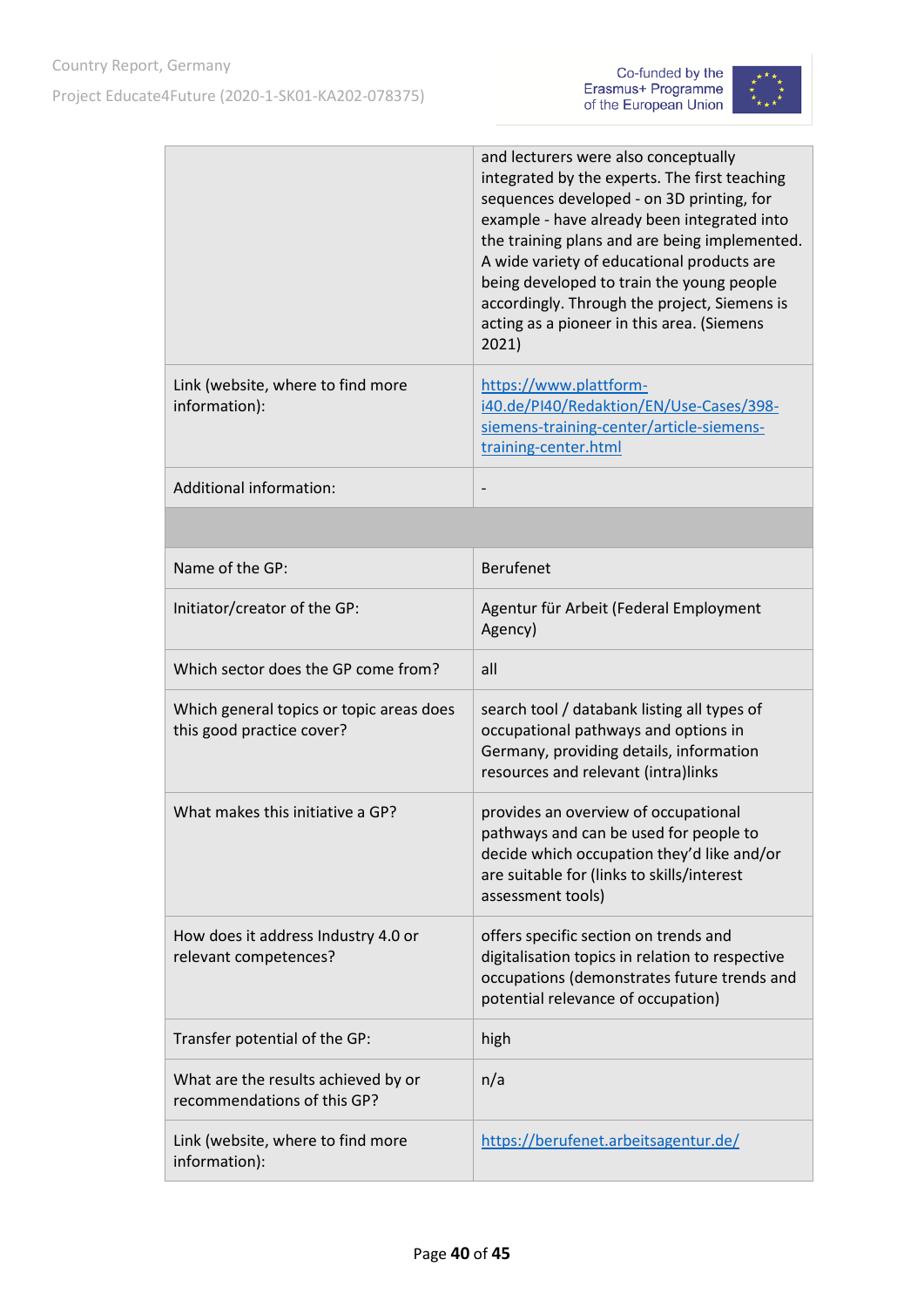Project Educate4Future (2020-1-SK01-KA202-078375)





| Additional information: | $\overline{\phantom{0}}$ |
|-------------------------|--------------------------|
|                         |                          |

#### <span id="page-40-0"></span>5 Conclusion

Reflection on some of the insights gained in the description process. An overview of the way Industry 4.0 requirements are implemented in (insert your country/region's) VET system and can support the development of recommendations that could improve transfer and implementation processes.

Regarding the effectiveness of the conditions and processes described, what works really well (e.g. cooperation between actors) and why?

The fact that many actors are involved in the ongoing review and revision processes ensures that multiple perspectives can be considered. Due to the structured regulations there are clearly defined processes and responsibilities leading to the effective cooperation between all involved actors.

The relatively slow modernisation processes of curricula and thus of school-based training can in some cases be absorbed in company-based training, as the training companies are often already familiar with newer equipment, work processes, etc. before these find their way into vocational school curricula. However, as this is highly dependent on the dedicated efforts of individual VET providers, this is not a structured approach that can guarantee the successful transfer of labour market requirements into VET as a whole.

Regarding the effectiveness of the conditions and processes described, what do you think could be improved and how?

Due to the status/reputation of the German VET system, there seems to be a degree of overconfidence in the processes involved, which in some cases leaves little room for critical reflection. The belief that Germany could only learn little from other countries' approaches to VET (generally and with regard to industry 4.0) may have a negative impact on staying connected with international developments. This is, for example, reflected in the stakeholder feedback on section 3.1 – there are too many aspects that not considered when it comes to the revision of VET offers (e.g. student, teacher and VET provider needs).

There seems to be an over-reliance on an established system which often struggles to keep up with the multitude and speed of transformations. This is problematic in multiple ways. For example, the fact that VET does not present an attractive educational/ occupational career path for many young Germans is likely related to the lack of consideration for their needs when these courses are revised/created. There is an enormous mismatch between the VET offers available and the candidates interested in taking up VET courses (see 1.2).

In regards to the involved actors, the statements/feedback of some of the stakeholders conflicts the official descriptions provided by BIBB (2011); this indicates that the processes are perhaps not as transparent and straightforward as they are officially described. There may be room for optimisation (a fact also raised by the stakeholders) of the process to clarify the responsibilities of all involved actors.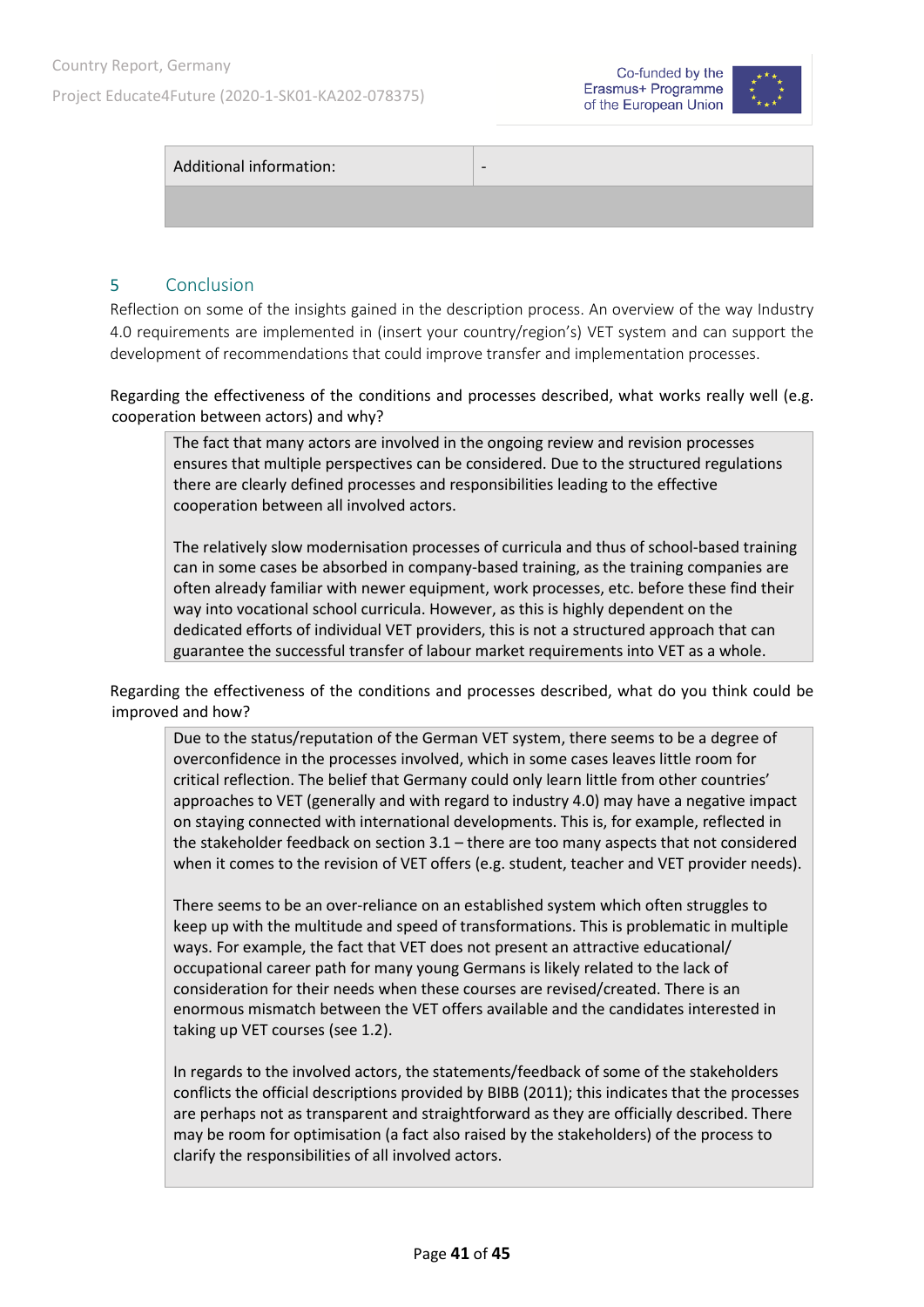

With view on the labour market needs for skilled workers and the two different and practically separated systems (VET and fully school-based/higher education), a political approach for an overarching reform is currently not evident, although the overall system is not geared to the structural changes that will occur in the labour market as a result of demographic developments and the upheavals that are still to come under the heading of Industry 4.0. The crucial step is the interlocking of the systems and thus the opening of access to higher education in accordance with the performance level of dual vocational education and training. The preferential treatment of full-time school-based training paths for access to higher education no longer corresponds to the performance level in many dual training occupations. (VHU 2018, 113p)

Did you come across any aspects that are not sufficiently taken into consideration when changes in the VET sector are implemented (see 3.1)?

VET institutions' needs (incl. student, teacher & staff, available infrastructure etc.) are only rarely considered in the VET revision processes, which may contribute to the mismatch between supply of and demand for particular VET offers.

The resistance to learning from and interest in impulses, ideas and approaches from other countries is also problematic. Many current issues are global and rarely disconnected from the challenges other nations are facing; solutions found elsewhere should be considered more and can surely be adapted and applied to the German VET context.

It is also a problem that there is very little consideration for the specific mechanisms that are used to 1: establish labour market needs and 2: translate labour market needs to VET competences. These approaches seem unclear and somewhat arbitrary.

Which existing changes have you identified and how difficult was their implementation (see 3.1)?

There seem to have been a significant amount of changes to existing VET offers, i.e. rather than the creation of new occupational profiles, many old profiles have been revised and updated to suit better the new labour market requirements.

In light of the limited consideration for student, teacher and VET provider needs, there seems to be less focus on the practical implementation side of VET reform. Many of the ideas and changes may be great on paper; however, in reality many VET institutions struggle to implement changes. On one hand, the infrastructural and technological requirements cannot always be met straight away and require additional resources. On the other hand, VET schools are often chronically understaffed and staff have limited capacities to engage in meaningful training to further their skills and expand their teaching repertoire. Consequently, to ensure the envisioned change can be implemented on all levels, more practical measures also need to be in place, e.g. improving teaching conditions as well as ensuring provision of technologies and training to support Industry 4.0 ready VET offers.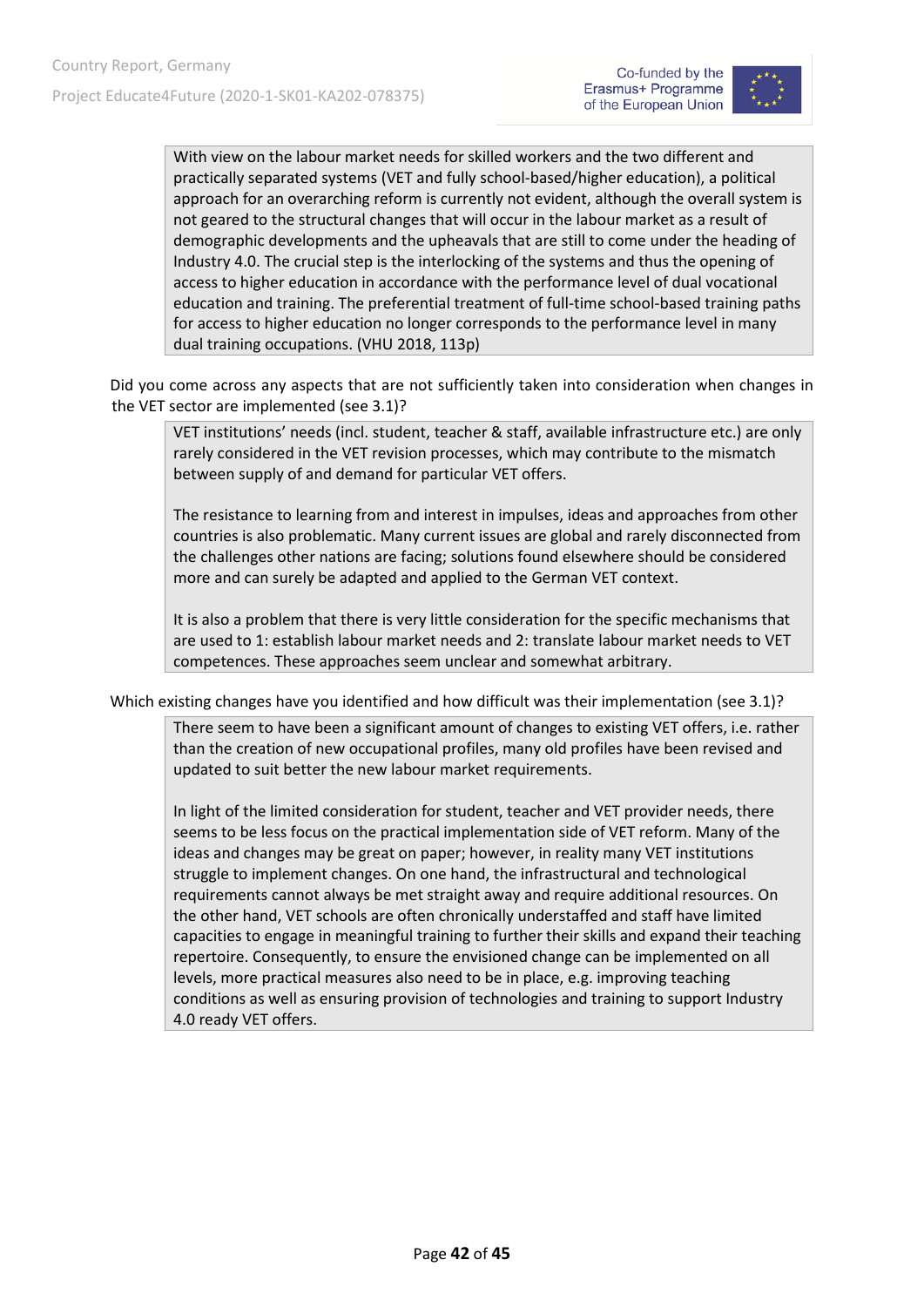

### <span id="page-42-0"></span>6 References

- acatech (2016), *Kompetenzentwicklungsstudie Industrie 4.0 – Erste Ergebnisse und Schlussfolgerungen*, München: Deutsche Akademie der Technikwissenschaften, available online: [\[www.acatech.de/publikation/kompetenzentwicklungsstudie-industrie-4-0-erste-ergebnisse](http://www.acatech.de/publikation/kompetenzentwicklungsstudie-industrie-4-0-erste-ergebnisse-und-schlussfolgerungen/)[und-schlussfolgerungen/\]](http://www.acatech.de/publikation/kompetenzentwicklungsstudie-industrie-4-0-erste-ergebnisse-und-schlussfolgerungen/).
- Agentur für Arbeit (2021), *Engpassanalyse* (online), [[https://statistik.arbeitsagentur.de/DE/Navigation/Statistiken/Fachstatistiken/Gemeldete-](https://statistik.arbeitsagentur.de/DE/Navigation/Statistiken/Fachstatistiken/Gemeldete-Arbeitsstellen/Webanwendung-Nav.html)[Arbeitsstellen/Webanwendung-Nav.html\]](https://statistik.arbeitsagentur.de/DE/Navigation/Statistiken/Fachstatistiken/Gemeldete-Arbeitsstellen/Webanwendung-Nav.html).
- BIBB (2021a), *Vier sind die Zukunft. Digitalisierung. Nachhaltigkeit. Recht. Sicherheit: Die modernisierten Standardberufsbildpositionen anerkannter Ausbildungsberufe*, Bonn: Bundesinstitut für Berufsbildung, available online: [\[www.bibb.de/dienst/veroeffentlichungen/de/publication/show/17281\]](http://www.bibb.de/dienst/veroeffentlichungen/de/publication/show/17281).
- BIBB (2021b), *Legal framework and financing of the German dual VET system* (online), Bundesinstitut für Berufsbildung [\[www.bibb.de/en/77214.php#:~:text=The%20German%20Vocational%20Training%20Act%20\(](http://www.bibb.de/en/77214.php#:%7E:text=The%20German%20Vocational%20Training%20Act%20(BBiG)%20regulates%20vocational%20training%20preparation,basis%20for%20company%2Dbased%20training) [BBiG\)%20regulates%20vocational%20training%20preparation,basis%20for%20company%2Db](http://www.bibb.de/en/77214.php#:%7E:text=The%20German%20Vocational%20Training%20Act%20(BBiG)%20regulates%20vocational%20training%20preparation,basis%20for%20company%2Dbased%20training) [ased%20training\]](http://www.bibb.de/en/77214.php#:%7E:text=The%20German%20Vocational%20Training%20Act%20(BBiG)%20regulates%20vocational%20training%20preparation,basis%20for%20company%2Dbased%20training).
- BIBB (2021c), *Aktualisierte BMAS-Prognose "Digitalisierte Arbeitswelt"*, Bonn: Bundesinstitut für Berufsbildung, available online: [\[www.bmas.de/DE/Service/Publikationen/Forschungsberichte/fb526-3-aktualisierte-bmas](http://www.bmas.de/DE/Service/Publikationen/Forschungsberichte/fb526-3-aktualisierte-bmas-prognose-digitalisierte-arbeitswelt.html)[prognose-digitalisierte-arbeitswelt.html\]](http://www.bmas.de/DE/Service/Publikationen/Forschungsberichte/fb526-3-aktualisierte-bmas-prognose-digitalisierte-arbeitswelt.html).
- BIBB (2021d), *Handwerk 4.0 und die neuen Elektrohandwerksberufe*, Berufsbildung in Wissenschaft und Praxis: Zeitschrift des Bundesinstituts für Berufsbildung 46. [\[https://www.bwp](https://www.bwp-zeitschrift.de/de/bwp.php/de/bwp/show/17162)[zeitschrift.de/de/bwp.php/de/bwp/show/17162\]](https://www.bwp-zeitschrift.de/de/bwp.php/de/bwp/show/17162).
- BIBB (2017a), *Ausbildungsordnungen und wie sie entstehen*, Bonn: Bundesinstitut für Berufsbildung, available online: [\[www.bibb.de/dienst/veroeffentlichungen/de/publication/show/8269\]](http://www.bibb.de/dienst/veroeffentlichungen/de/publication/show/8269).
- BIBB (2017b), *Berufsbildung 4.0*, Berufsbildung in Wissenschaft und Praxis: Zeitschrift des Bundesinstituts für Berufsbildung 46, available online: [\[www.bwp](http://www.bwp-zeitschrift.de/de/bwp_118921.php)[zeitschrift.de/de/bwp\\_118921.php\]](http://www.bwp-zeitschrift.de/de/bwp_118921.php).
- BIBB (2011), *Vocational Training Regulations and the Process Behind Them*, Bonn: Bundesinstitut für Berufsbildung, available online: [\[www.bibb.de/dienst/veroeffentlichungen/en/publication/show/2062\]](http://www.bibb.de/dienst/veroeffentlichungen/en/publication/show/2062).
- BMBF (Bundesministerium für Bildung und Forschung, 2017a), *Berufsbildung 4.0* (online), Bundesministerium für Bildung und Forschung, [\[www.bmbf.de/bmbf/de/home/\\_documents/berufsbildung-4-0.html\]](http://www.bmbf.de/bmbf/de/home/_documents/berufsbildung-4-0.html).
- BMBF (Bundesministerium für Bildung und Forschung, 2017b), *Berufsbildung 4.0 – den digitalen Wandel gestalten Programme und Initiativen des BMBF*, Bonn: Bundesministerium für Bildung und Forschung, available online: [\[https://docplayer.org/72416256-Berufsbildung-4-0-den](https://docplayer.org/72416256-Berufsbildung-4-0-den-digitalen-wandel-gestalten-programme-und-initiativen-des-bmbf.html)[digitalen-wandel-gestalten-programme-und-initiativen-des-bmbf.html\]](https://docplayer.org/72416256-Berufsbildung-4-0-den-digitalen-wandel-gestalten-programme-und-initiativen-des-bmbf.html).
- BMWi (2019), *Fachkräfte für Deutschland* (online), Bundesministerium für Wirtschaft und Energie [\[www.bmwi.de/Redaktion/DE/Dossier/fachkraeftesicherung.html\]](http://www.bmwi.de/Redaktion/DE/Dossier/fachkraeftesicherung.html).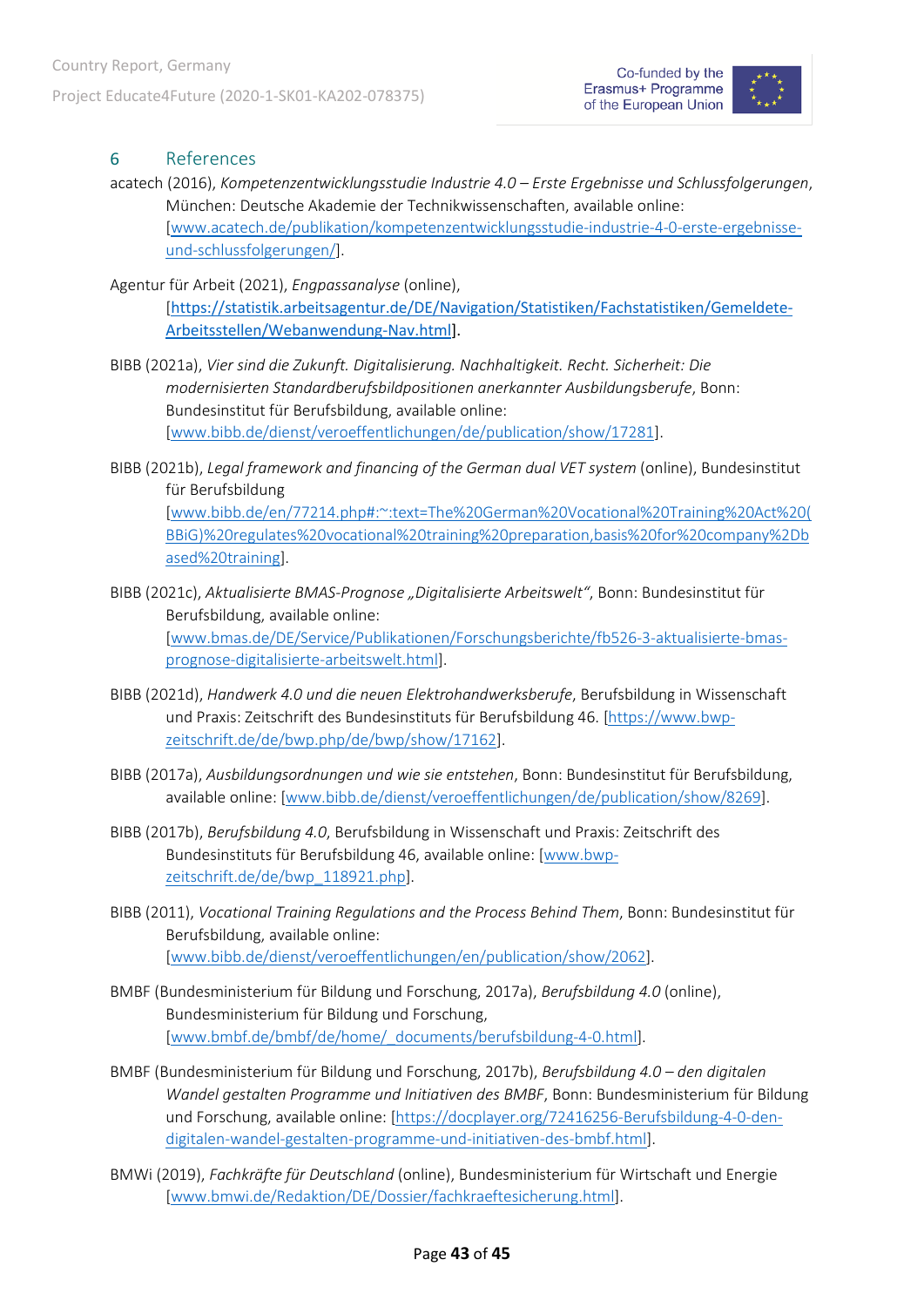

- BMWi (2018), *Kompetenzen für die Produktion der Zukunft – Arbeitsgestaltung 4.0 am Beispiel der auftragsgesteuerten Produktion*, Berlin: Bundesministerium für Wirtschaft und Energie, available online: [\[www.plattform-i40.de/PI40/Redaktion/DE/Downloads/Publikation/ag5](http://www.plattform-i40.de/PI40/Redaktion/DE/Downloads/Publikation/ag5-kompetenzen-produktion-der-zukunft.html) [kompetenzen-produktion-der-zukunft.html\]](http://www.plattform-i40.de/PI40/Redaktion/DE/Downloads/Publikation/ag5-kompetenzen-produktion-der-zukunft.html).
- BMWi (2017a), *Germany's dual vocational training system*, Berlin: Bundesministerium für Wirtschaft und Energie, available online: [\[www.bmwi.de/Redaktion/EN/Downloads/dual-system-of](http://www.bmwi.de/Redaktion/EN/Downloads/dual-system-of-vocational-training-germany.pdf?__blob=publicationFile&v=2)[vocational-training-germany.pdf?\\_\\_blob=publicationFile&v=2\]](http://www.bmwi.de/Redaktion/EN/Downloads/dual-system-of-vocational-training-germany.pdf?__blob=publicationFile&v=2).
- BMWi (2017b), *Die digitale Transformation im Betrieb gestalten – Beispiele und Handlungsempfehlungen für Aus- und Weiterbildung*, Berlin: Bundesministerium für Wirtschaft und Energie, available online: [\[https://www.bmwi.de/Redaktion/DE/Publikationen/Industrie/industrie-4-0-die-digitale](https://www.bmwi.de/Redaktion/DE/Publikationen/Industrie/industrie-4-0-die-digitale-transformation-im-betrieb-gestalten.pdf%3F__blob%3DpublicationFile%26v%3D12)[transformation-im-betrieb-gestalten.pdf%3F\\_\\_blob%3DpublicationFile%26v%3D12\]](https://www.bmwi.de/Redaktion/DE/Publikationen/Industrie/industrie-4-0-die-digitale-transformation-im-betrieb-gestalten.pdf%3F__blob%3DpublicationFile%26v%3D12).
- Deißinger, T (2020), Kaufmännische Ausbildungsberufe im Wandel Erfahrungen mit der Neuordnung im deutschen dualen Ausbildungssystem, in: *Wirtschaftsdidaktik - den Bildungshorizont durch Berufs- und Allgemeinbildung erweitern: Festschrift für Josef Aff*, Greimel-Fuhrmann, B & Fortmüller, R (Eds). Wien: Facultas, 11-27.
- EC (European Commission, 2017), *Digital Transformation Monitor – Germany: Industry 4.0*, Brussels: European Commission, available online: [\[https://ati.ec.europa.eu/sites/default/files/2020-](https://ati.ec.europa.eu/sites/default/files/2020-06/DTM_Industrie%204.0_DE.pdf) [06/DTM\\_Industrie%204.0\\_DE.pdf\]](https://ati.ec.europa.eu/sites/default/files/2020-06/DTM_Industrie%204.0_DE.pdf).
- Haasler, SR (2020), The German system of vocational education and training: challenges of gender, academisation and the integration of low-achieving youth, *Transfer 26*(1), 57-71, available online: [\[journals.sagepub.com/doi/full/10.1177/1024258919898115\]](https://journals.sagepub.com/doi/full/10.1177/1024258919898115).
- Hartmann, F (2017), Zukünftige Anforderungen an Kompetenzen im Zusammenhang mit Industrie 4.0 – Eine Bestandsaufnahme, in: *Facharbeit und Digitalisierung. Ergebnisse aus dem BMBF-Verbundprojekt Kompetenzmanagement für die Facharbeit in der High-Tech-Industrie*, Prokom 4.0 (Eds), available online: [\[www.prokom-4-0.de/files/downloads/kapitel\\_1.2.2.pdf\]](http://www.prokom-4-0.de/files/downloads/kapitel_1.2.2.pdf).
- Klischeefrei (2020), Positions on a choice of career and study path free from gender stereotypes, Bonn: Bundesinstitut für Berufsbildung, available online: [\[www.klischee](http://www.klischee-frei.de/dokumente/pdf/20200326_Positionen_Klischeefrei_EN.pdf)[frei.de/dokumente/pdf/20200326\\_Positionen\\_Klischeefrei\\_EN.pdf\]](http://www.klischee-frei.de/dokumente/pdf/20200326_Positionen_Klischeefrei_EN.pdf).
- Kompetenzzentrum Technik-Diversity-Chancengleichheit e. V. (2019), *Girls'Day und Boys'Day – klischeefreie Berufsorientierung, die wirkt!*, Bielefeld: Kompetenzzentrum Technik-Diversity-Chancengleichheit e. V., available online: [\[www.girls](http://www.girls-day.de/content/download/7173/file/GirlsDay_BoysDay_Evaluationsergebnisse.pdf)[day.de/content/download/7173/file/GirlsDay\\_BoysDay\\_Evaluationsergebnisse.pdf\]](http://www.girls-day.de/content/download/7173/file/GirlsDay_BoysDay_Evaluationsergebnisse.pdf).
- Lohse, C (2017), Ordnungsverfahren für eine Weiterentwicklung von Ausbildungsberufen, *Lernen & Lehren 32*(4), 138-43.
- Ministerium für Wirtschaft, Arbeit und Wohnungsbau Baden-Württemberg (2020), *Bilanzbericht 2020 Frauen in MINT-Berufen*, Stuttgart, available online: [\[www.mint-frauen-bw.de/wp](http://www.mint-frauen-bw.de/wp-content/uploads/2020/12/MINT_Bilanzbericht-2020_WEB.pdf)[content/uploads/2020/12/MINT\\_Bilanzbericht-2020\\_WEB.pdf\]](http://www.mint-frauen-bw.de/wp-content/uploads/2020/12/MINT_Bilanzbericht-2020_WEB.pdf).
- Pfeiffer, S, Lee, H, Zirnig, C and Suphan, A (2016), *Industrie 4.0 – Qualification 2025 (Management Summary)*, Frankfurt am Main: VDMA, available online: